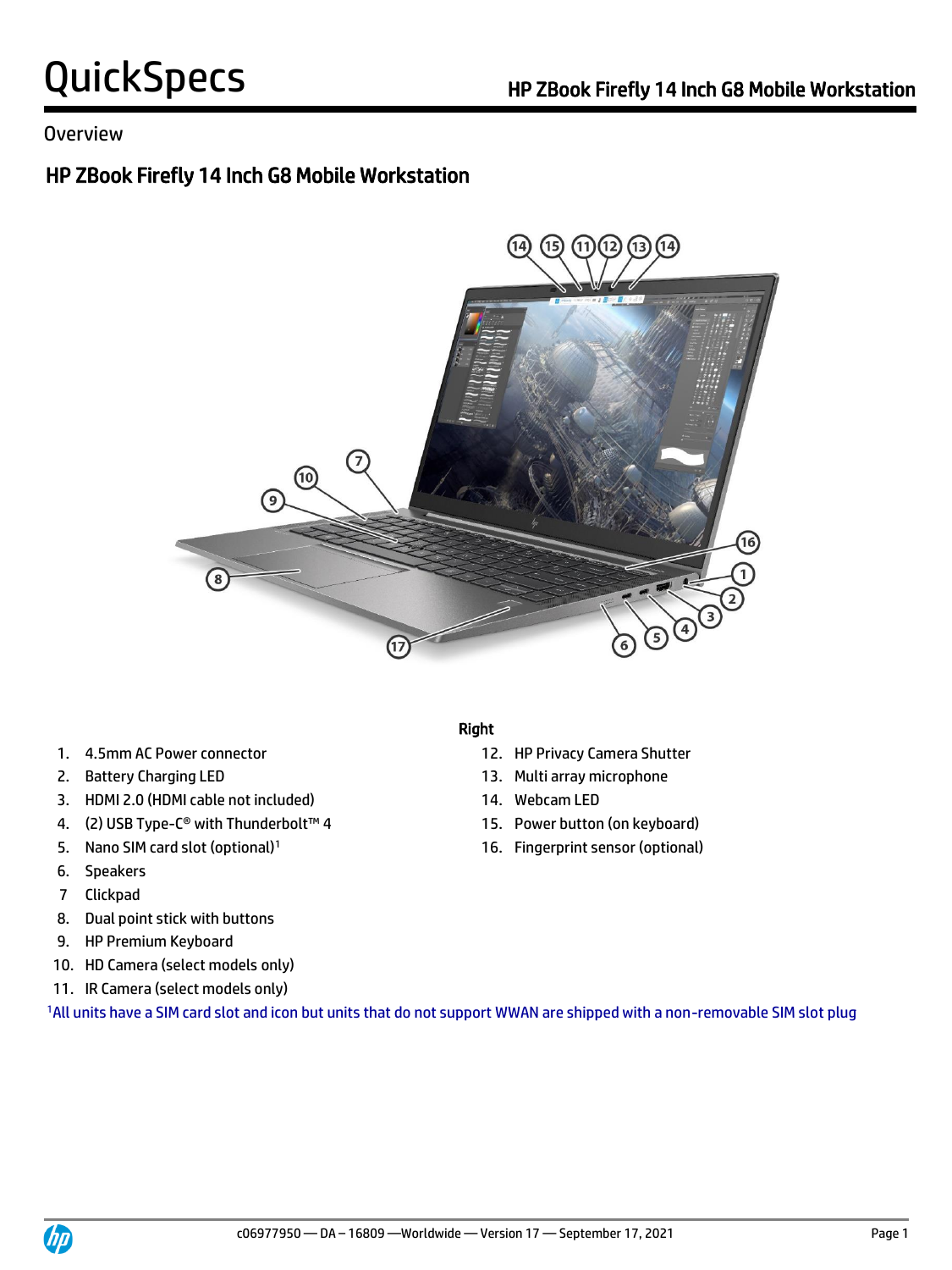# Overview



#### Left

- 1. Nano security lock slot (cable lock sold separately) 4. Headphone/microphone combo jack
- 2. (1) USB 3.1 Gen 1 Type A charging port 5. HP Smart Card Reader (optional)
- 3. (1) USB 3.1 Gen 1 Type A
- 
- 

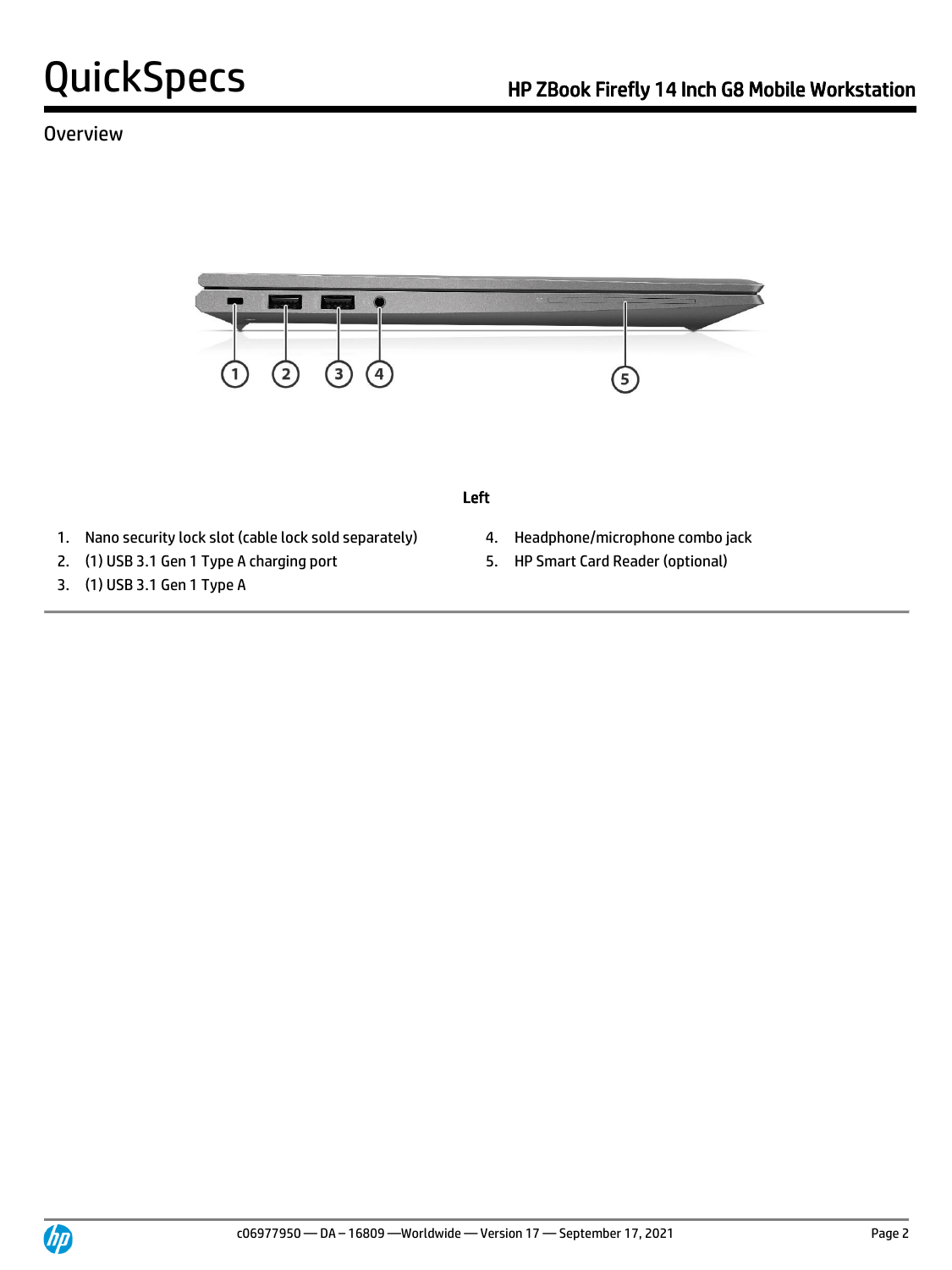# **Overview**



Bottom

1. Fan Venting

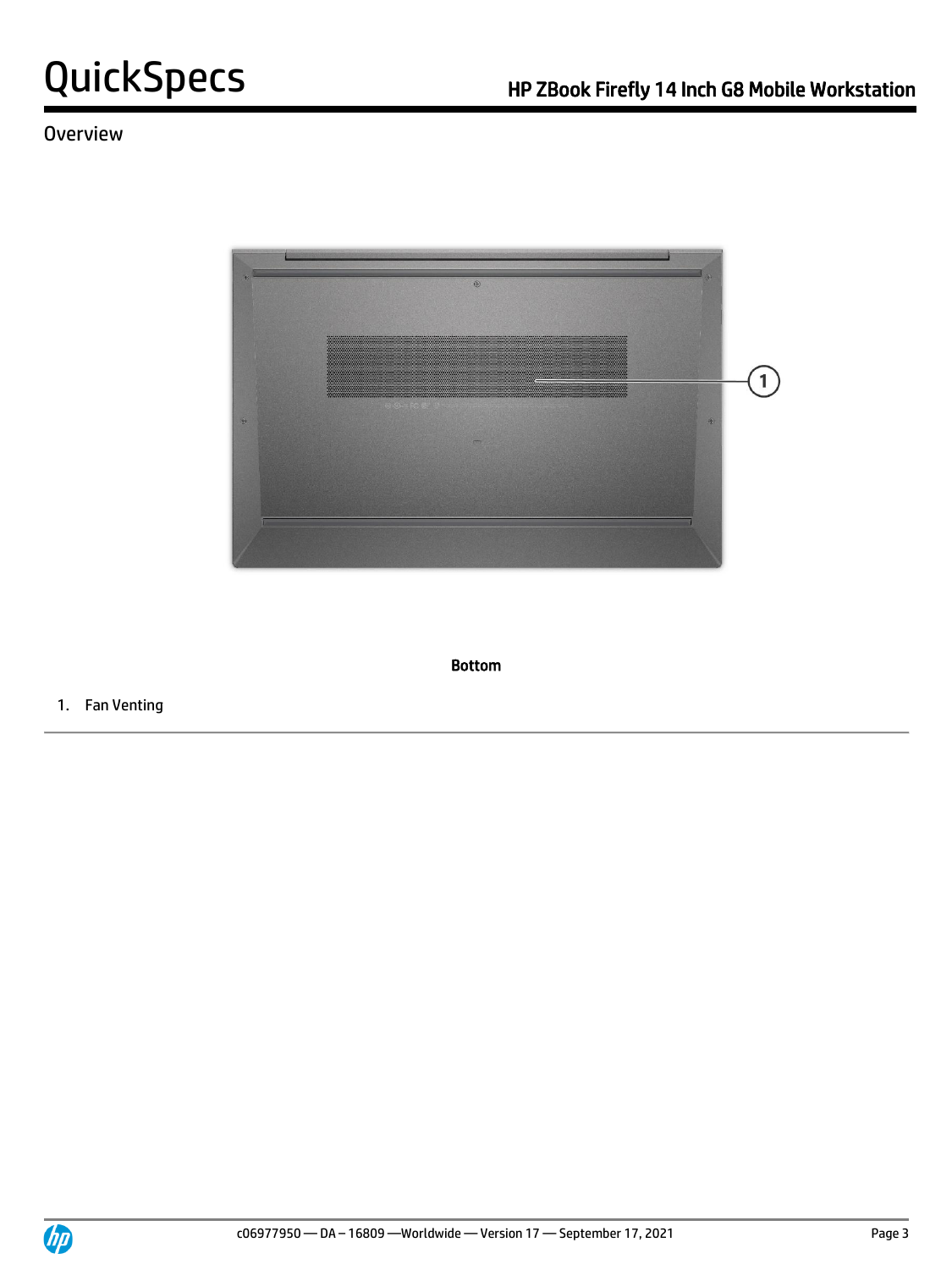## Overview

# At A Glance

- Work anywhere without compromising on performance or security with Windows 10 Pro<sup>1</sup>, powered by HP's collaboration and connectivity technology.
- Open large files and run apps simultaneously for speedy multitasking and productivity with the next generation NVIDIA® T500 graphics with 4GB of video memory.
- Bring your ideas to life quickly and effectively with the latest 11th gen quad core Intel® Core™ processors<sup>2</sup> with up to 4.7 GHz of acceleration when you need it most.<sup>3</sup>
- Strenuously tested to meet ISV certification and deliver superb performance and support with leading software providers, including Autodesk.<sup>4</sup>
- Instantly protect against visual hacking with HP Sure View Reflect6 and defend against firmware and malware attacks with HP Sure Start Gen6<sup>7</sup>, HP Sure Sense<sup>8</sup>, and HP Tamper Lock<sup>9</sup> intrusion detection sensor.
- Built with the environment in mind, this ZBook includes recycled ocean-bound plastics<sup>10</sup>, plastic-free packaging, a reduction in hazardous material and ultra-efficient power consumption.
- The keyboard has been re-imagined with rubber domes, power button, and a quiet clickpad for a more comfortable, intuitive, and quiet experience.
- Choice of modern viewing experiences:
	- 14" diagonal, FHD (1920 x 1080), IPS, anti-glare, 400 nits, low power 100% sRGB
	- 14" diagonal, FHD (1920 x 1080), IPS, anti-glare, 250 nits, 45% NTSC
	- 14" diagonal, FHD (1920 x 1080), IPS, anti-glare, 1000 nits, 72% NTSC, HP Sure View Reflect integrated privacy screen
	- 14" diagonal, FHD (1920 x 1080), IPS, anti-glare, 500 nits, 100% DCI-P3, HP DreamColor panel
	- 14" diagonal, FHD (1920 x 1080), touch, IPS, anti-glare, 250 nits 100% sRGB
- Designed for ultimate durability, this ZBook undergoes 19 brutal MIL-STD 810H <sup>11</sup> tests to help ensure this PC keeps rolling through your workday.
- Plug in to greater connectivity at your desktop with the HP Thunderbolt Dock for lightning-fast Thunderbolt™ 3<sup>12</sup>transfers and the flexibility to run up to two external 4K displays.<sup>13,14</sup>
- Work without limits in any location with up to 2TB<sup>15</sup> of local PCIe storage.
- 170 degree clamshell hinges lay almost flat, for easy collaboration and comfortable viewing at every angle.
- No need to risk riding someone else's network when you have your own. Optional 4G LTE<sup>16</sup> or 5G<sup>18</sup> leverages the SIM card from your wireless provider for enhanced security.
- A completely revamped standby system means you're ready to work the moment inspiration strikes. With no sleep mode and no off mode, the modern standby keeps your rig connected and on demand whenever you need it.
- Improve connectivity while on Wi-Fi® with HP Extended Range Wireless LAN that allows greater distance from
- transmission point and fast data throughput at shorter ranges.<sup>17</sup>

<sup>1</sup>Not all features are available in all editions or versions of Windows. Systems may require upgraded and/or separately purchased hardware, drivers, software or BIOS update to take full advantage of Windows functionality. Windows 10 is automatically updated, which is always enabled. ISP fees may apply and additional requirements may apply over time for updates. See http://www.windows.com.

<sup>2</sup>Multicore is designed to improve performance of certain software products. Not all customers or software applications will necessarily benefit from use of this technology. Performance and clock frequency will vary depending on application workload and your hardware and software configurations. Intel's numbering, branding and/or naming is not a measurement of higher performance.

3 Intel® Turbo Boost technology requires a PC with a processor with Intel Turbo Boost capability. Intel Turbo Boost performance varies depending on hardware, software and overall system configuration. See www.intel.com/technology/turboboost for more information.

<sup>4</sup>Autodesk software sold separately.

<sup>6</sup>HP Sure View Reflect integrated privacy screen is an optional feature that must be configured at purchase and operates in landscape orientation.

<sup>7</sup>HP Sure Start Gen6 is available 2021 on select HP PCs and requires Windows 10.

<sup>8</sup>HP Sure Sense requires Windows 10 Pro or Enterprise. See product specifications for availability.

<sup>10</sup>Speaker enclosure component made with 5% ocean bound plastic as of 2/3/2020.

11Testing is not intended to demonstrate fitness of U.S. Department of Defense (DoD) contract requirements or for military use.

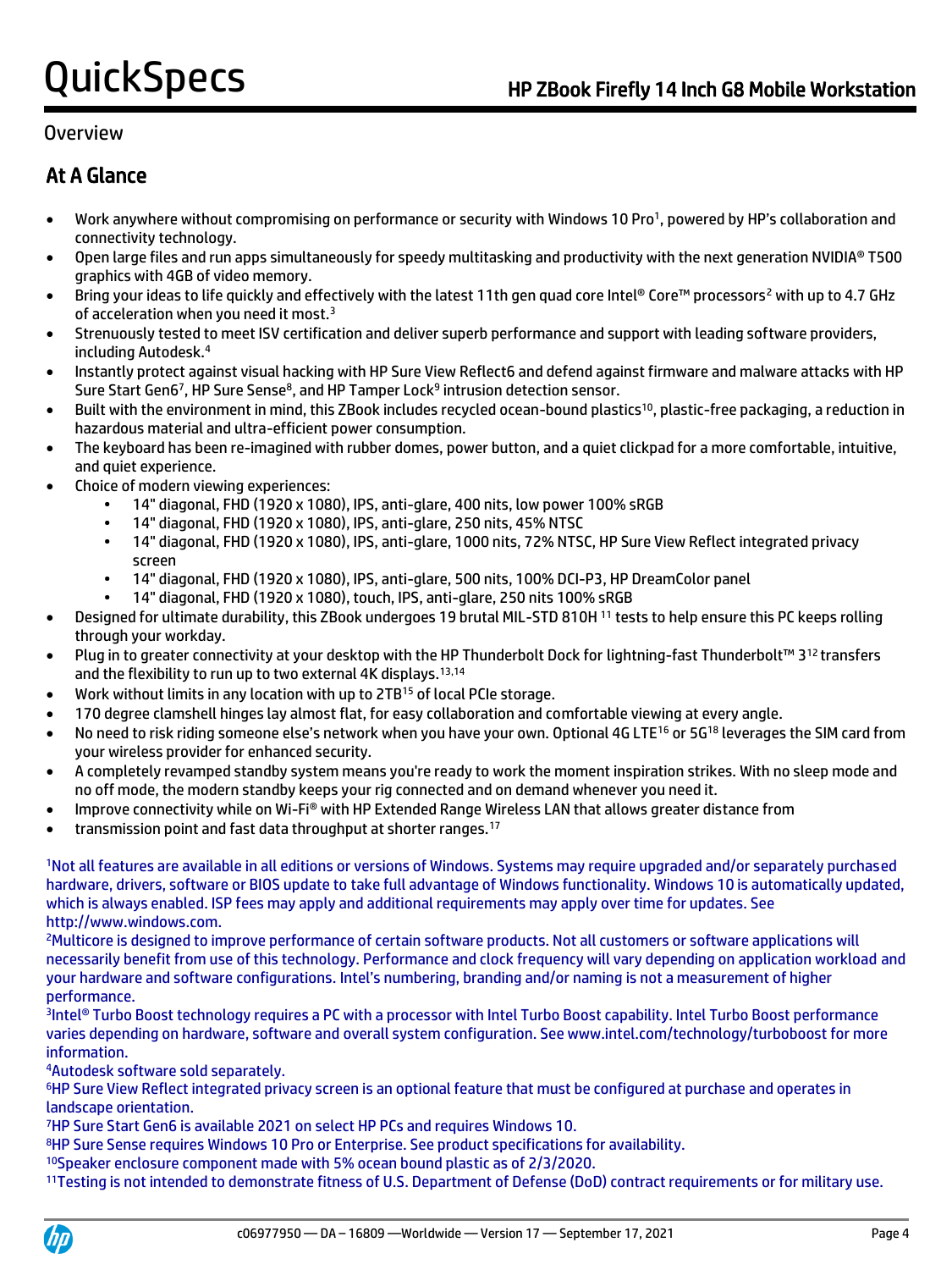### Overview

Test results are not a guarantee of future performance under these test conditions. Accidental damage requires an optional HP Accidental Damage Protection Care Pack.

<sup>12</sup>HP Thunderbolt Dock with Thunderbolt™ 3 (120Wsold separately.

<sup>13</sup>External displays sold separately.

<sup>14</sup>Optional hybrid graphics is required to run up to two external 4K displays.

<sup>15</sup>For hard drives, GB = 1 billion bytes. TB = 1 trillion bytes. Actual formatted capacity is less. Up to 30GB (for Windows 10) of system disk is reserved for system recovery software.

<sup>16</sup>4G LTE requires separately purchased service contract, and configuration at purchase. Check with service provider for coverage and availability in your area. Connection speeds will vary due to location, environment, network conditions, and other factors. 4G LTE not available on all products, in all regions.

<sup>17</sup>Based on internal testing vs. previous generation product with 802.11ac wireless LAN module.

18WWAN modules for 5G ready platforms are optional features that can be configured at purchase or added later by the customer. 5G module supports AT&T and T-Mobile networks in the U.S. Module designed for 5G networks as carriers deploy Evolved-Universal Terrestrial Radio Access New Radio Dual Connectivity (ENDC) with both 100Mhz of 5G NR and LTE channel bandwidth, using 256QAM 4x4 as defined by 3GPP, requires activation and separately purchased service contract. Check with service provider for coverage and availability in your area. Connection, upload and download speeds will vary due to network, location, environment, network conditions, and other factors. 5G not available on all products, in all regions. Backwards compatible to 4G LTE and 3G HSPA technologies. 5G module planned to be available in select countries, where carrier supported.

#### NOTE: See important legal disclosures for all listed specs in their respective features sections.

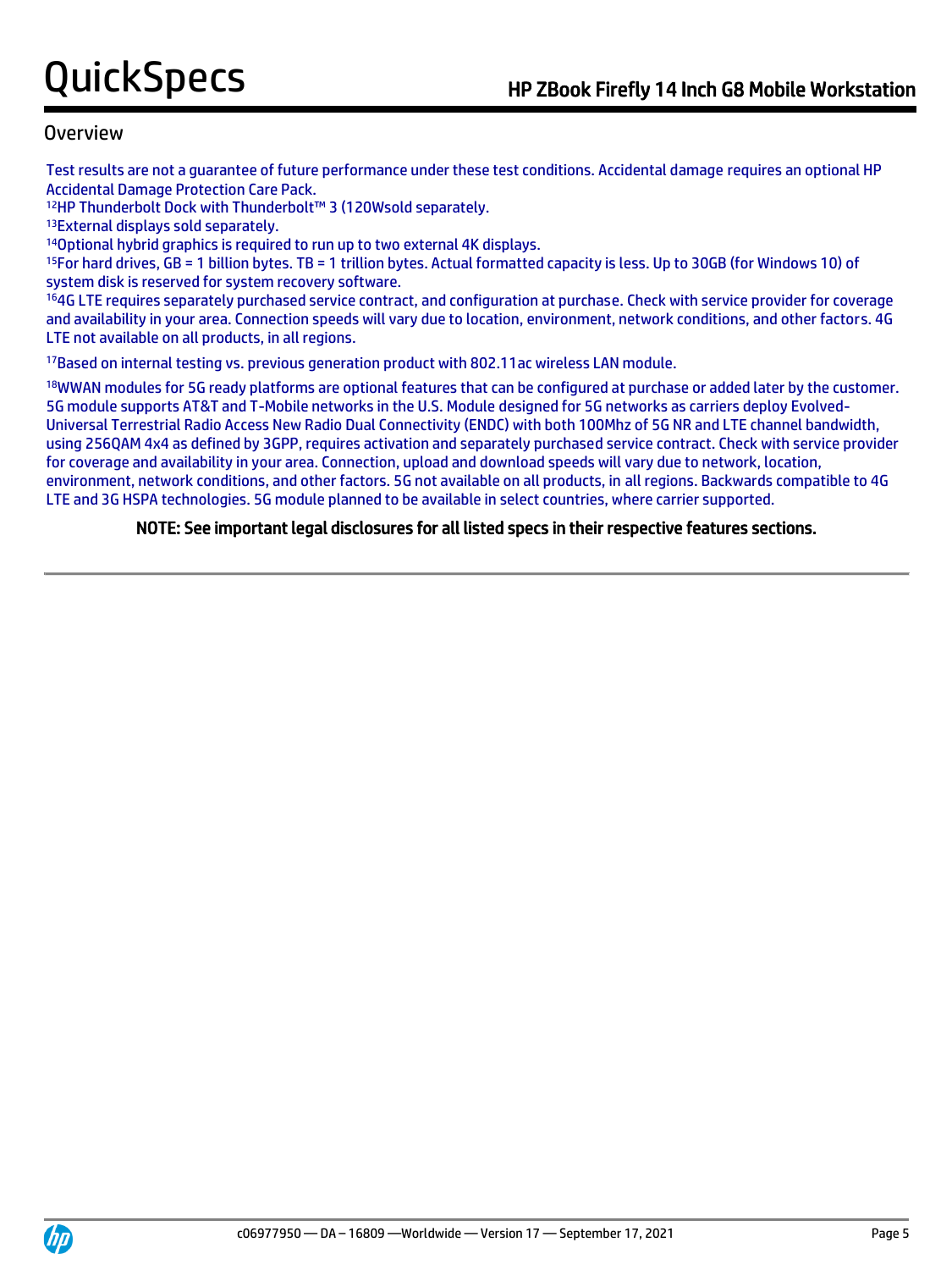### Features

# OPERATING SYSTEM

| <b>Preinstalled OS</b>   | Windows 10 Pro 64 - HP recommends Windows 10 Pro for business. <sup>1</sup><br>Windows 10 Home $641$<br>Windows 10 Home Single Language 64 <sup>1</sup><br>Windows 10 Pro 64 <sup>1</sup><br>FreeDOS 3.0 |
|--------------------------|----------------------------------------------------------------------------------------------------------------------------------------------------------------------------------------------------------|
| Web support OS           | Windows 10 Enterprise 64 <sup>1</sup>                                                                                                                                                                    |
| <b>Supported Version</b> | For testing information on newer versions of Windows 10, please see:<br>https://support.hp.com/document/c05195282.                                                                                       |

<sup>1</sup> Not all features are available in all editions or versions of Windows. Systems may require upgraded and/or separately purchased hardware, drivers, software or BIOS update to take full advantage of Windows functionality. Windows 10 is automatically updated, which is always enabled. ISP fees may apply and additional requirements may apply over time for updates. Se[e http://www.windows.com.](http://www.windows.com/)

<sup>2</sup> Tested and documented only.

Note: HP tested Windows 10, version 1809 on this platform. For testing information on newer versions of Windows 10, please see https://support.hp.com/document/c05195282.

## PROCESSOR

11<sup>th</sup> Generation Intel® Core™ i7-1185G7 (3 GHz base frequency, up to 4.80 GHz with Intel® Turbo Boost Technology, 12 MB cache, 4 cores) supporting Intel® vPro® technology 1,2,3,4,5

11<sup>th</sup> Generation Intel® Core™ i7-1165G7 (2.80 GHz base frequency, up to 4.70 GHz with Intel® Turbo Boost Technology, 12 MB cache, 4 cores) 1,2,3,4

11<sup>th</sup> Generation Intel® Core™ i5-1145G7 (2.60 GHz base frequency, up to 4.40 GHz with Intel® Turbo Boost Technology, 8 MB cache, 4 cores) supporting Intel® vPro® technology 1,2,3,4,5

11<sup>th</sup> Generation Intel® Core<sup>™</sup> i5-1135G7 (2.40 GHz base frequency, up to 4.20 GHz with Intel® Turbo Boost Technology, 8 MB cache, 4 cores) 1,2,3,4

<sup>1</sup> Multicore is designed to improve performance of certain software products. Not all customers or software applications will necessarily benefit from use of this technology. Performance and clock frequency will vary depending on application workload and your hardware and software configurations. Intel's numbering, branding and/or naming is not a measurement of higher performance.

<sup>2</sup> Processor speed denotes maximum performance mode; processors will run at lower speeds in battery optimization mode. 3 Intel® Turbo Boost performance varies depending on hardware, software and overall system configuration. See www.intel.com/technology/turboboost for more information.

4 In accordance with Microsoft's support policy, HP does not support the Windows 8 or Windows 7 operating system on products configured with Intel and AMD 7th generation and forward processors or provide any Windows 8 or Windows 7 drivers on [http://www.support.hp.com.](http://www.support.hp.com/)

<sup>5</sup> For full Intel® vPro® functionality, Windows 10 Pro 64 bit, a vPro supported processor, vPro enabled chipset, vPro enabled wired LAN and/or WLAN card and TPM 2.0 are required. Some functionality requires additional 3rd party software in order to run. Se[e http://intel.com/vpro](http://intel.com/vpro)

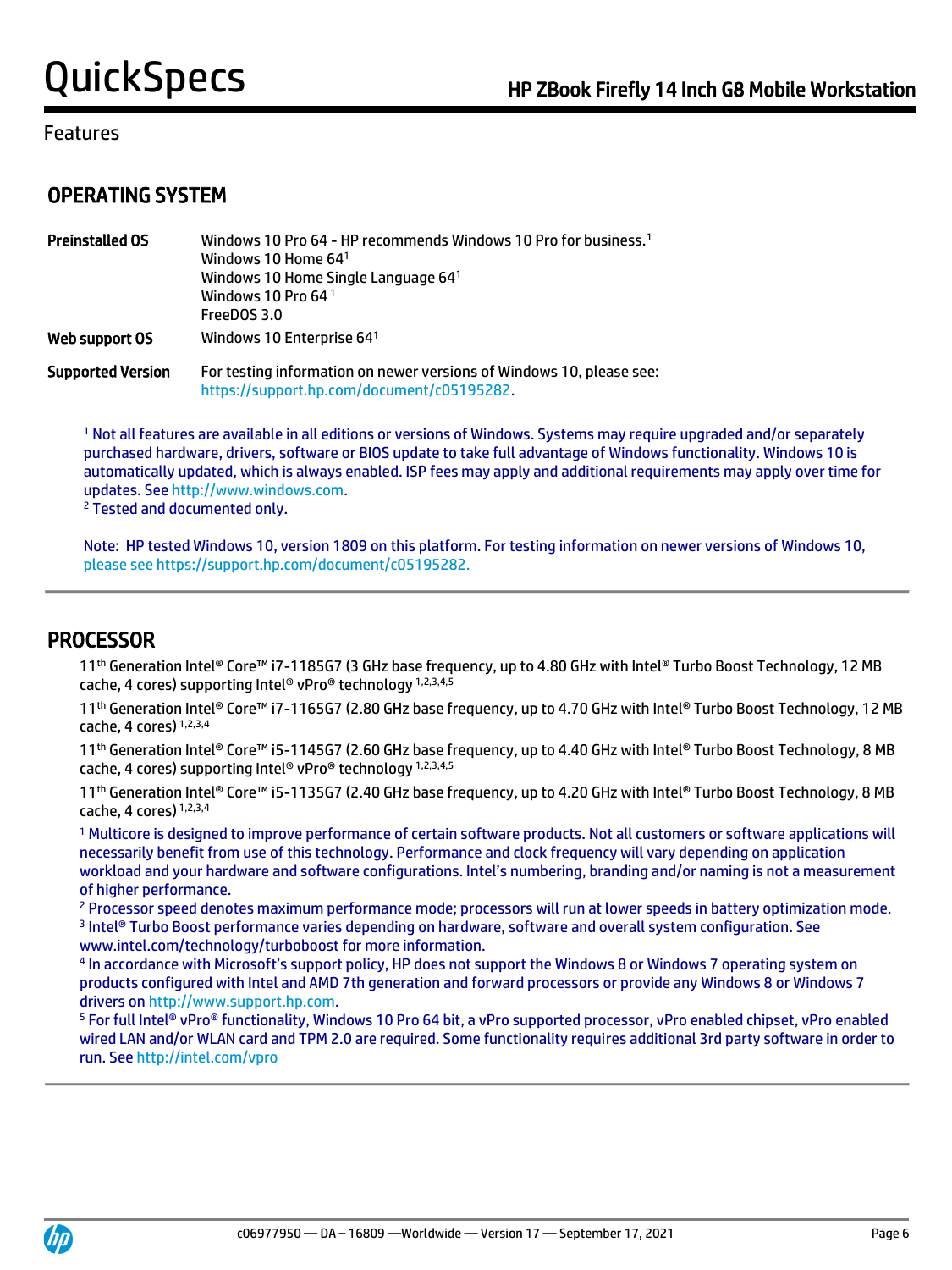### Features

# **CHIPSET**

Integrated in System on Chip (SOC)

# **GRAPHICS**

Integrated

Intel® Iris® Xe Graphics 1, 3, 5, 6

Discrete

NVIDIA® T500 (4 GB GDDR6 dedicated)2, 4

<sup>1</sup> UHD content required to view UHD images.

<sup>2</sup> Both UMA & Discrete configurations support 4 independent displays when on the HP Thunderbolt Dock G2 (120W) (sold separately) - Max. resolution = 2.5K @60Hz (DP1) & 2.5K @60Hz (DP2) & FHD (VGA) OR 4K @60Hz (one DP Port) & 4K @60Hz (Type-C output port using a Type C-to-DP adapter).

<sup>3</sup> Support HD decode, DX12, HDMI 2.0b, HDCP 2.3 via DP up to 4K @ 60Hz and via HDMI up to 4096x2304 @ 60Hz

<sup>4</sup> HDMI cable Sold Separately

<sup>5</sup> Shared video memory (UMA) uses part of the total system memory for video performance. System memory dedicated to video performance is not available for other use by other programs.

6 Intel® Iris® Xe Graphics capabilities require system to be configured with Intel® Core™ i5 or i7 processors and dual channel memory. Intel® Iris® Xe Graphics with Intel® Core™ i5 or 7 processors and single channel memory will only function as UHD graphics.

# **DISPLAY**

#### Non-touch

- 14" diagonal, FHD (1920 x 1080), IPS, anti-glare, 400 nits, low power 100% sRGB 3,4
- 14" diagonal, FHD (1920 x 1080), IPS, anti-glare, 250 nits, 45% NTSC 3,4
- 14" diagonal, FHD (1920 x 1080), IPS, anti-glare, 1000 nits, 72% NTSC, HP Sure View Reflect integrated privacy screen 1,3,4,5
- 14" diagonal, FHD (1920 x 1080), IPS, anti-glare, 500 nits, 100% DCI-P3, HP DreamColor panel<sup>3,4,6</sup>

Touch

• 14" diagonal, FHD (1920 x 1080), touch, IPS, anti-glare, 250 nits, 45% NTSC 3,4,5

<sup>1</sup> HP Sure View Reflect is optional and must be configured at purchase.

<sup>3</sup> Sold separately or as an optional feature.

- <sup>4</sup> Resolutions are dependent upon monitor capability, and resolution and color depth settings.
- <sup>5</sup> Actual brightness will be lower with HP Sure View Reflect or touch screen.

<sup>6</sup> HP DreamColor display available in 2Q of 2021.

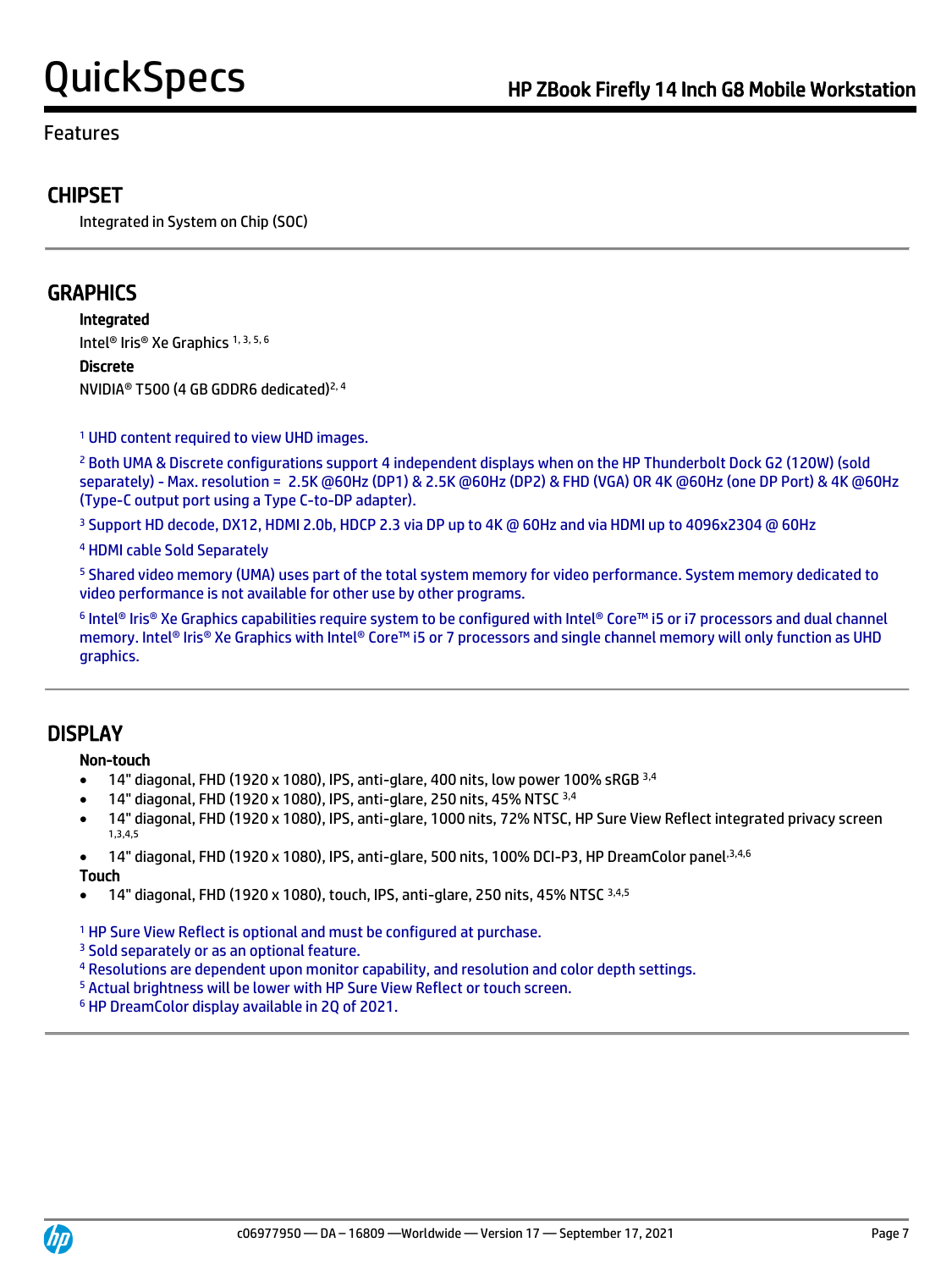# STORAGE AND DRIVES\*

#### PCIe® NVMe™ M.2 2280 Storage

256 GB PCIe® Gen3 x4 NVMe™ M.2 2280 TLC Self Encrypting (SED) Solid State Drive (SSD) 512 GB PCIe® Gen3 x4 NVMe™ M.2 2280 TLC Self Encrypting (SED) Solid State Drive (SSD) 256 GB PCIe® Gen3 x4 NVMe™ M.2 2280 TLC Solid State Drive (SSD) 512 GB PCIe® Gen3 x4 NVMe™ M.2 2280 TLC Solid State Drive (SSD) 1 TB PCIe® Gen3 x4 NVMe™ M.2 2280 TLC Solid State Drive (SSD) 2 TB PCIe® Gen3 x4 NVMe™ M.2 2280 TLC Solid State Drive (SSD) 256 GB PCIe® Gen3 x4 NVMe™ M.2 2280 TLC Value Solid State Drive (SSD) 128 GB PCIe® Gen3 x2 NVMe™ M.2 2280 TLC Solid State Drive (SSD)

#### Intel® Optane™ Memory H10 with Solid State Storage

512 GB PCIe® Gen3 x4 NVMe™ M.2 2280 QLC Solid State Drive (SSD) + 32 GB Intel® Optane™ Memory1,2

<sup>2</sup>Intel® Optane™ memory system acceleration does not replace or increase the DRAM in your system.

\* For storage drives, GB = 1 billion bytes. TB = 1 trillion bytes. Actual formatted capacity is less. Up to 35GB of disk is reserved for system recovery software.

# DRIVE CONTROLLERS

RAID: Not supported

M.2 Storage Bay (PCIe NVMe) PCIe® Gen3 x4 lanes NVMe™ Solid State Drive

## **MEMORY**

 Maximum Memory for configuration without discrete graphics 64 GB DDR4-3200 non-ECC SDRAM<sup>1</sup> 2 DDR4 SODIMMS Supports Dual Channel Memory<sup>3</sup>

#### Maximum Memory for configuration with discrete graphics

32 GB DDR4-3200 non-ECC SDRAM <sup>2</sup> Memory soldered Down Supports Dual Channel Memory

<sup>1</sup>64GB memory configurations is only available on configurations without discrete graphics.

<sup>2</sup>Soldered down memory is a requirement on configurations that have discrete graphics.

<sup>3</sup> Due to the non-industry standard nature of some third-party memory modules, we recommend HP branded memory to ensure compatibility. If you mix memory speeds, the system will perform at the lower memory speed.



j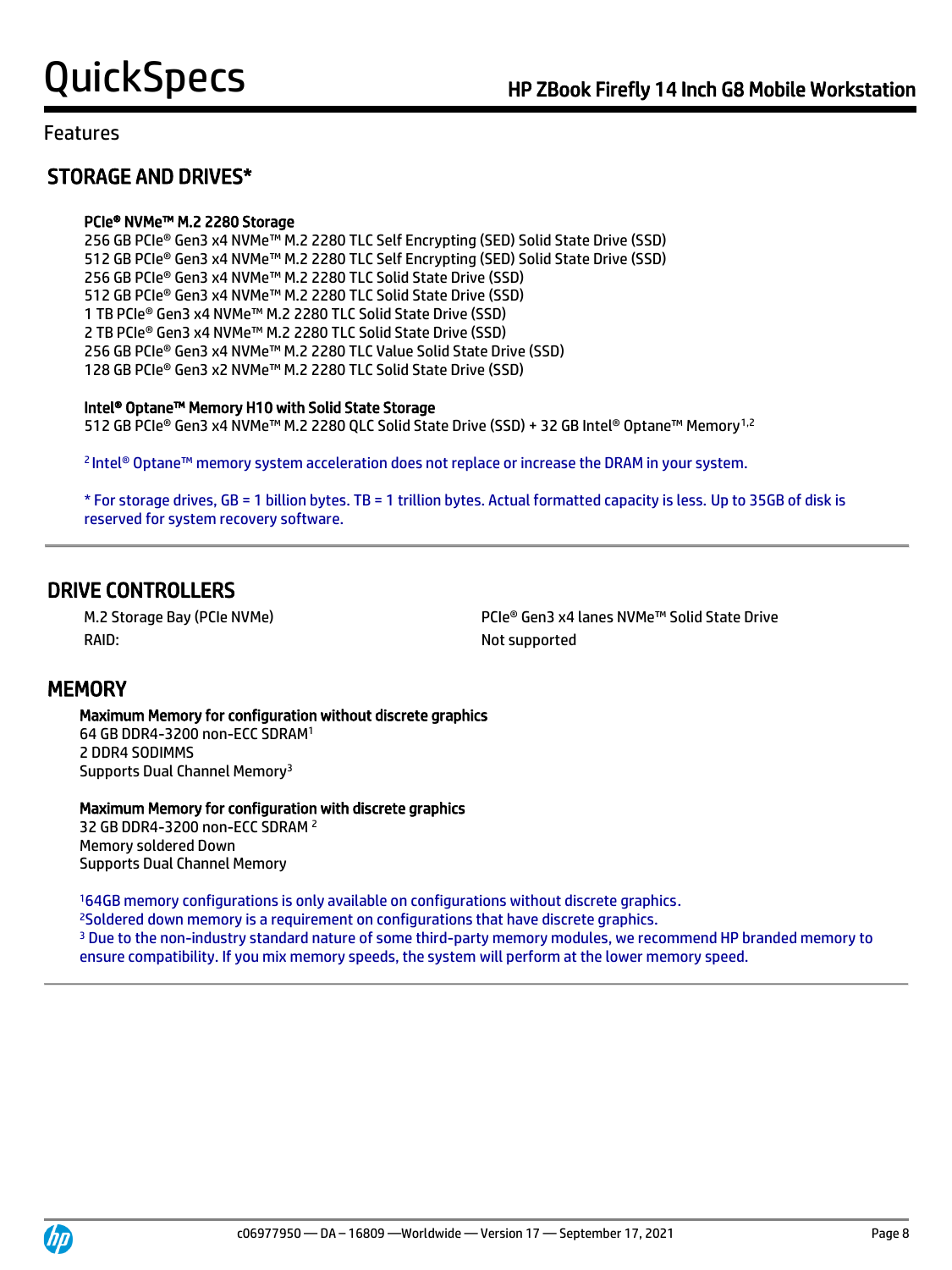# NETWORKING/COMMUNICATIONS

#### WLAN

Intel® Wi-Fi 6 AX201 (2x2) and Bluetooth® 5.2 combo, non-vPro® <sup>1</sup>

<sup>1</sup>Wireless access point and Internet service required and sold separately. Availability of public wireless access points limited. The specifications for Wi-Fi 6 (802.11ax WLAN) are draft specifications and are not final. If the final specifications differ from the draft specifications, it may affect the ability of the notebook to communicate with other 802.11ax WLAN devices. Only available in countries where 802.11ax is supported.

#### WWAN\*

Intel® XMM™ 7360 LTE Advanced CAT 9<sup>1</sup> Qualcomm® Snapdragon™ X55 5G Modem<sup>2</sup>

<sup>1</sup> WWAN is an optional feature and requires factory configuration with the appropriate panel (identified at point of purchase) and separately purchased service contract. Check with service provider for coverage and availability in your area. Connection speeds will vary due to location, environment, network conditions, and other factors. 4G LTE not available on all products, and in all regions.

\*WWAN capabilities can be configured at the time of purchase by select a panel that indicates it is "for WWAN". "For WWAN" panels include the antenna required to support the 4G LTE or 5G module. The 4G LTE or 5G module does not need to be selected at the time of purchase; furthermore, the supported 4G LTE or 5G module can be purchased at a later time and the unit can be upgraded with the 4G LTE or 5G module at a later time.

<sup>2</sup> 5G module is an optional feature that must be configured at purchase. AT&T and T-Mobile networks supported in the U.S. Module designed for 5G networks as carriers deploy Evolved-Universal Terrestrial Radio Access New Radio Dual Connectivity (ENDC) with both 100Mhz of 5G NR and LTE channel bandwidth, using 256QAM 4x4 as defined by 3GPP, requires activation and separately purchased service contract. Check with service provider for coverage and availability in your area. Connection, upload and download speeds will vary due to network, location, environment, network conditions, and other factors. 5G not available on all products, in all regions. Backwards compatible to 4G LTE and 3G HSPA technologies. 5G module planned to be available in select countries, where carrier supported.

#### Optional Near Field Communication (NFC) module

## AUDIO/MULTIMEDIA

#### Audio

Audio by Bang & Olufsen, dual stereo speakers, HP World Facing Microphone dual array digital microphone, functions keys for volume up and down, combo microphone/headphone jack, HD audio

#### Camera<sup>1, 2</sup>

720p HD webcam with IR 720p HD webcam

#### <sup>1</sup> HD content required to view HD images.

<sup>2</sup> Windows Hello face authentication utilizes a camera specially configured for near infrared (IR) imaging to authenticate and unlock Windows devices as well as unlock your Microsoft Passport.

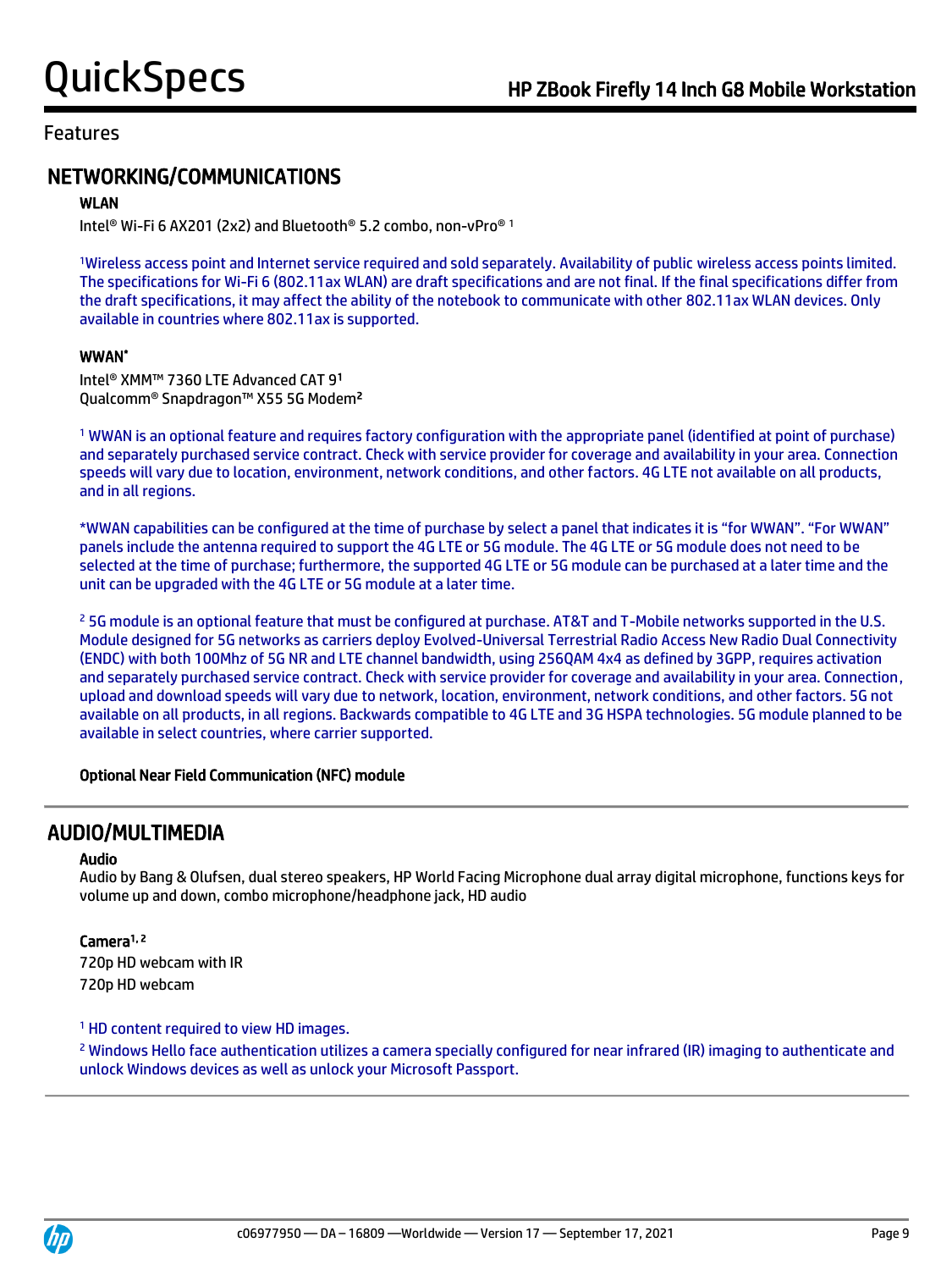# KEYBOARDS/POINTING DEVICES/BUTTONS & FUNCTION KEYS

#### Keyboard

HP Premium Quiet Keyboard, full-size, spill-resistant, backlit, with DuraKeys, clickpad with image sensor and glass surface, multi-touch gestures and taps enabled

HP Premium Quiet Keyboard, full-size, spill-resistant, with DuraKeys, clickpad with image sensor and glass surface, multitouch gestures and taps enabled

#### Pointing Devices

Dual pointstick; Clickpad with multi-touch gestures enabled, taps enabled as default; Microsoft Precision Touchpad Default Gestures Support

# SOFTWARE AND SECURITY

#### **Software**

Bing search for IE11 Buy Office HP Hotkey Support HP Noise Cancellation Software HP Performance Advisor (download only)<sup>9</sup> HP Recovery Manager HP ZCentral Remote Boost Software (download only)<sup>2</sup> HP Support Assistant <sup>1</sup> Native Miracast support <sup>5</sup> HP Connection Optimizer<sup>10</sup> HP PC Hardware Diagnostics UEFI HP PC Hardware Diagnostics Windows HP Privacy Settings HP Programmable Key HP QuickDrop<sup>21</sup> HP Touchpoint Customizer myHP Tile™ <sup>22</sup> HP Smart Support<sup>24</sup>

#### Security Management

Absolute persistence module <sup>7</sup> HP Device Access Manager HP FingerPrint Sensor HP Manageability Integration Kit SCCM Gen6<sup>12</sup> HP Power On Authentication HP Support Assistant<sup>8</sup> Nano Security lock slot<sup>13</sup> Trusted Platform Module TPM 2.0 Embedded Security Chip Master Boot Record security Pre-boot authentication Microsoft Defender<sup>11</sup> HP Client Security Manager Gen7 <sup>18</sup> HP BIOSphere Gen6<sup>6</sup> HP Sure Recover Gen4<sup>14</sup> HP Sure Recover with Embedded Reimaging Gen4<sup>15</sup> HP Sure Start Gen76, 16 HP Secure Erase<sup>17</sup> HP Sure Sense<sup>19</sup> HP Sure Admin<sup>23</sup> HP Sure Click

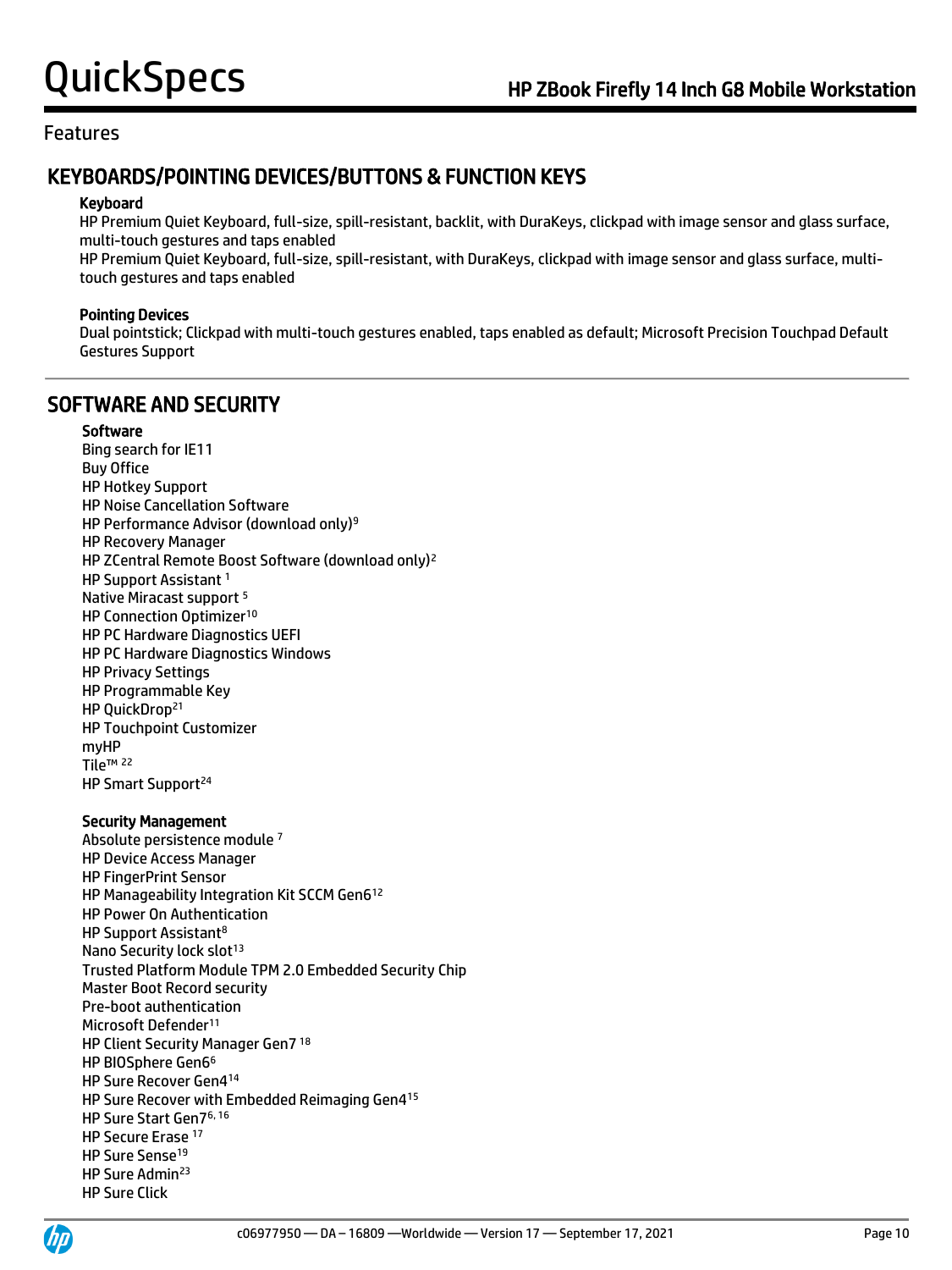HP Sure Run Gen3 HP Sure View Reflect HP Image Assistant Gen4.6 HP Proactive Security (DaaS) MS Bitlocker Encryption Self-Encrypting Drives HP Tamper Lock HP TPM Configuration Utility Secured-core PC capable<sup>20</sup>

Fingerprint reader (select models)

TPM 2.0 Embedded Security Chip (Common Criteria EAL4+ Certified) (FIPS 140-2 Level 2 Certified) Infineon SLB9670 Version: 7.85

#### For more information on HP Client Security Software Suite, refer to http://www.hp.com/go/clientsecurity.

<sup>1</sup> HP Support Assistant - Requires Windows and Internet Access.

<sup>2</sup> HP ZCentral Remote Boost does not come preinstalled on Z Workstations but can be downloaded and run on all Z desktop and laptops without license purchase. With non-Z sender devices, purchase of perpetual individual license or perpetual floating license per simultaneously executing versions and purchase of ZCentral Remote Boost Software Support is required. RGS requires Windows, RHEL (7 or 8), UBUNTU 18.04 LTS, or HP ThinPro 7 operating systems. MacOS (10.13 or newer) operating system is only supported on the receiver side. Requires network access. The software is available for download at hp.com/ZCentralRemoteBoost.

<sup>5</sup> Miracast is a wireless technology your PC can use to project your screen to TVs, projectors, and streaming media players that also support Miracast. You can use Miracast to share what you're doing on your PC and present a slide show. For more information: http://windows.microsoft.com/en-us/windows-8/project-wireless-screen-miracast.

<sup>6</sup> HP BIOSphere Gen6 is available on select HP Pro, Elite and ZBook PCs. See product specifications for details. Features may vary depending on the platform and configurations.

<sup>7</sup> Absolute agent is shipped turned off, and will be activated when customers activate a purchased subscription. Subscriptions can be purchased for terms ranging multiple years. Service is limited, check with Absolute for availability outside the U.S. The Absolute Recovery Guarantee is a limited warranty. Certain conditions apply. For full details visit:

http://www.absolute.com/company/legal/agreements/computrace-agreement. Data Delete is an optional service provided by Absolute Software. If utilized, the Recovery Guarantee is null and void. In order to use the Data Delete service, customers must first sign a Pre-Authorization Agreement and either obtain a PIN or purchase one or more RSA SecurID tokens from Absolute Software.

9 HP Performance Advisor Software - HP Performance Advisor is ready and waiting to help you get the most out of your HP Workstation from day one—and every day after. Learn more or download at: https://www8.hp.com/us/en/workstations/performance-advisor.html <sup>10</sup> HP Connection Optimizer requires Windows 10.

<sup>11</sup> Microsoft Defender Opt in and internet connection required for updates.

<sup>12</sup> HP Manageability Integration Kit can be downloaded from http://www.hp.com/go/clientmanagement.

<sup>13</sup> Nano Security lock slot is Lock sold separately.

<sup>14</sup> HP Sure Recover Gen4: See product specifications for availability. Requires an open, wired network connection. You must back up important files, data, photos, videos, etc. before using HP Sure Recover to avoid loss of data.

<sup>15</sup> HP Sure Recover with Embedded Reimaging Gen3 is an optional feature which must be configured at purchase with a base unit that has the On System Recovery (OSR) module . See product specifications for availability You must back up important files, data, photos, videos, etc. before use to avoid loss of data. HP Sure Recover with Embedded Reimaging (Gen1) does not support platforms with Intel® Optane™. <sup>16</sup> HP Sure Start Gen6 is available on select HP PCs with Intel processors. See product specifications for availability.

<sup>17</sup> For the methods outlined in the National Institute of Standards and Technology Special Publication 800-88 "Clear" sanitation method. HP Secure Erase does not support platforms with Intel® Optane™.

<sup>18</sup> HP Client Security Manager Gen7 requires Windows and is available on select HP Pro, Elite and ZBook PCs. See product specifications for details.

<sup>19</sup> HP Sure Sense requires Windows 10. See product specifications for availability.

<sup>20</sup> Secured-core PC requires an Intel® vPro® or AMD Ryzen™ Pro processor. Requires 8 GB or more system memory. Secured-core PC functionality can be enabled from the factory.

<sup>21</sup> Requires Internet access and Windows 10 PC preinstalled with HP QuickDrop app and either an Android device (phone or tablet) running Android 7 or higher with the Android HP QuickDrop app, and /or an iOS device (phone or tablet) running iOS 12 or higher with the iOS HP QuickDrop app.

<sup>22</sup> Some features require

optional subscription to Tile Premium. Tile application for Windows 10

available for download from the Windows Store. Mobile phone app available for download from App Store and Google Play. Requires iOS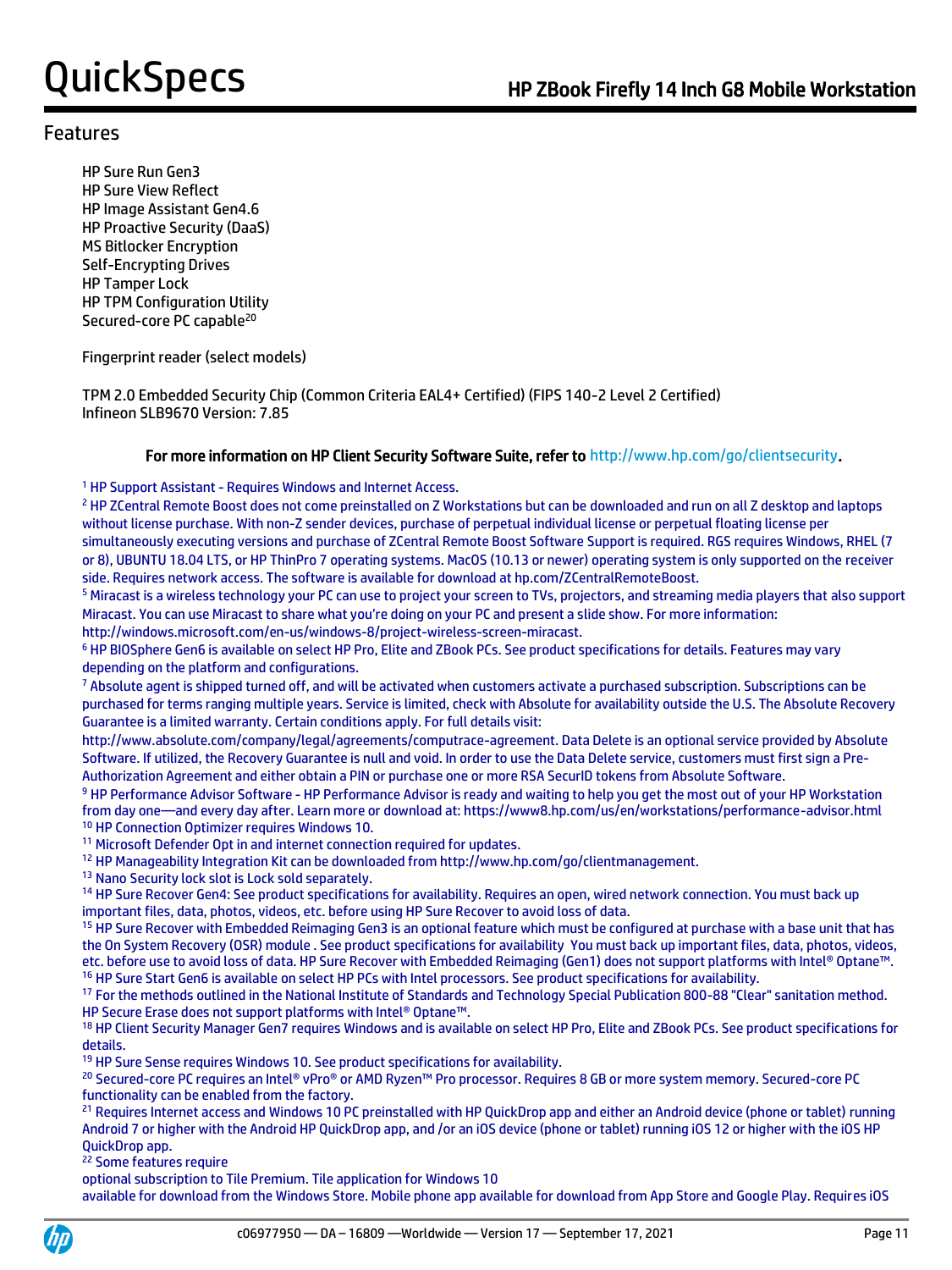11 and greater or Android 6.0 and greater see https://support.thetileapp.com/hc/en-us/articles/200424778

for more information. HP Tile will function as long as the PC has battery power.

<sup>23</sup> HP Sure Admin requires Windows 10, HP BIOS, HP Manageability Integration Kit from http://www.hp.com/go/clientmanagement and HP Sure Admin Local Access Authenticator smartphone app from the Android or Apple store.

<sup>24</sup> HP Smart Support is available to commercial customers through your HP Service Representative and HP Factory Configuration Services; or it can be downloaded at: http://www.hp.com/smart-support. HP Smart Support automatically collects the telemetry necessary upon initial boot of the product to deliver device-level configuration data and health insights.

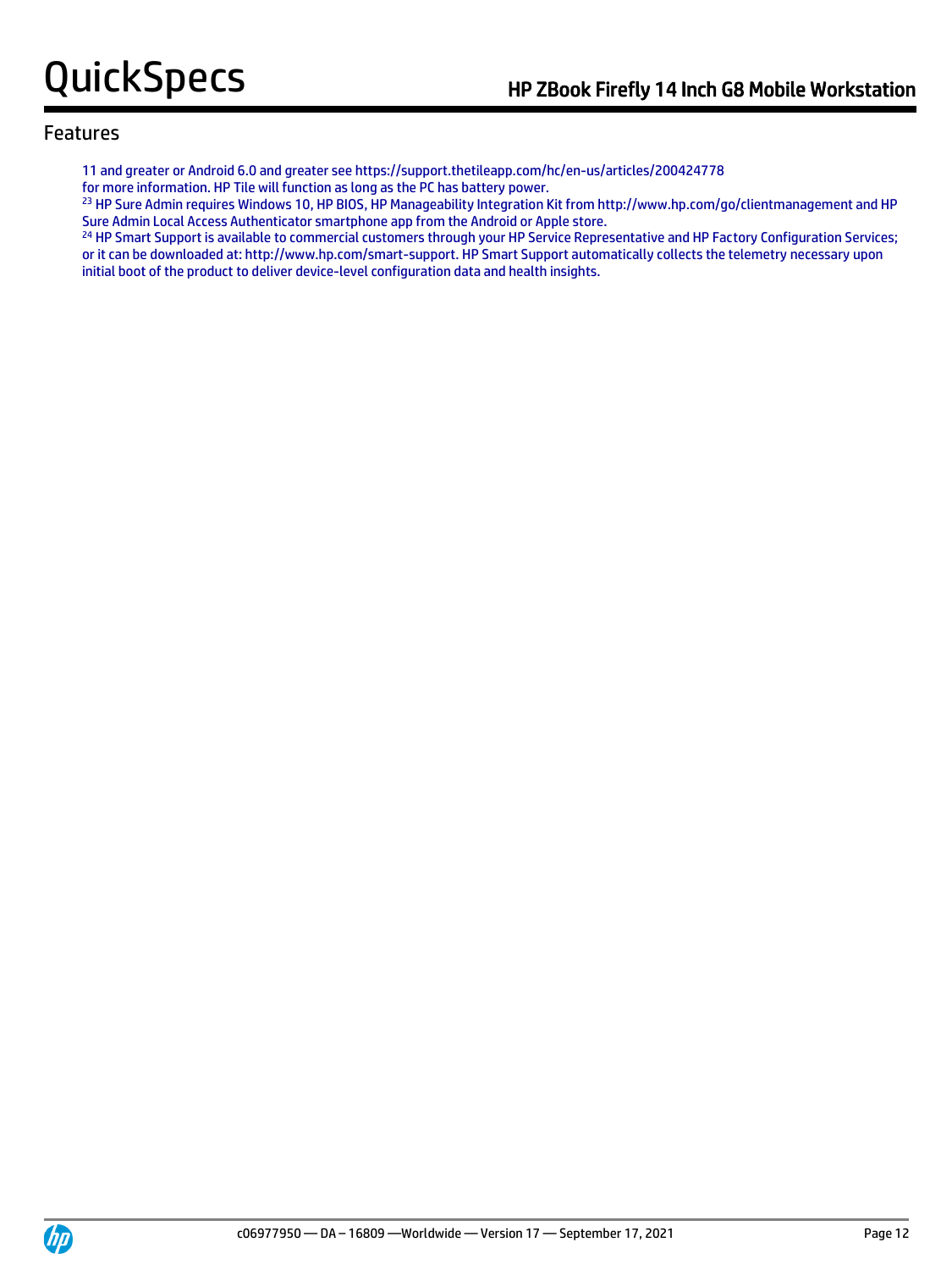### POWER

#### Power Supply

Up to 14 hours<sup>1</sup>

HP Long Life 3-cell, 53 Wh Li-ion polymer<sup>2,4</sup>

HP Smart 65 W External AC Power Adapter<sup>3</sup> HP Smart 45 W External AC Power Adapter

Supports battery fast charge: approximately 50% in 30 minutes

<sup>1</sup> Battery life will vary depending on the product model, configuration, loaded applications, features, use, wireless functionality and power management settings. The maximum capacity of the battery will naturally decrease with time and usage. See MobileMark18 battery benchmark https://bapco.com/products/mobilemark-2018/ for additional details.

<sup>2</sup> Supports HP Fast Charge Technology

<sup>3</sup>45W Power Adapter is not available with Discrete Graphics Configurations.

<sup>4</sup> Actual battery Watt-hours (Wh) will vary from design capacity. Battery capacity will naturally decrease with shelf life, time, usage, environment, temperature, system configuration, loaded apps, features, power management settings and other factors.

## ENVIRONMENTAL

ENERGY STAR® certified and EPEAT® Gold registered configurations available <sup>1</sup>

Low halogen<sup>2</sup>

<sup>1</sup> Based on US EPEAT® registration according to IEEE 1680.1-2018 EPEAT®. Status varies by country. Visit www.epeat.net for more information.

<sup>2</sup> External power supplies, power cords, cables and peripherals are not low halogen. Service parts obtained after purchase may not be low halogen.

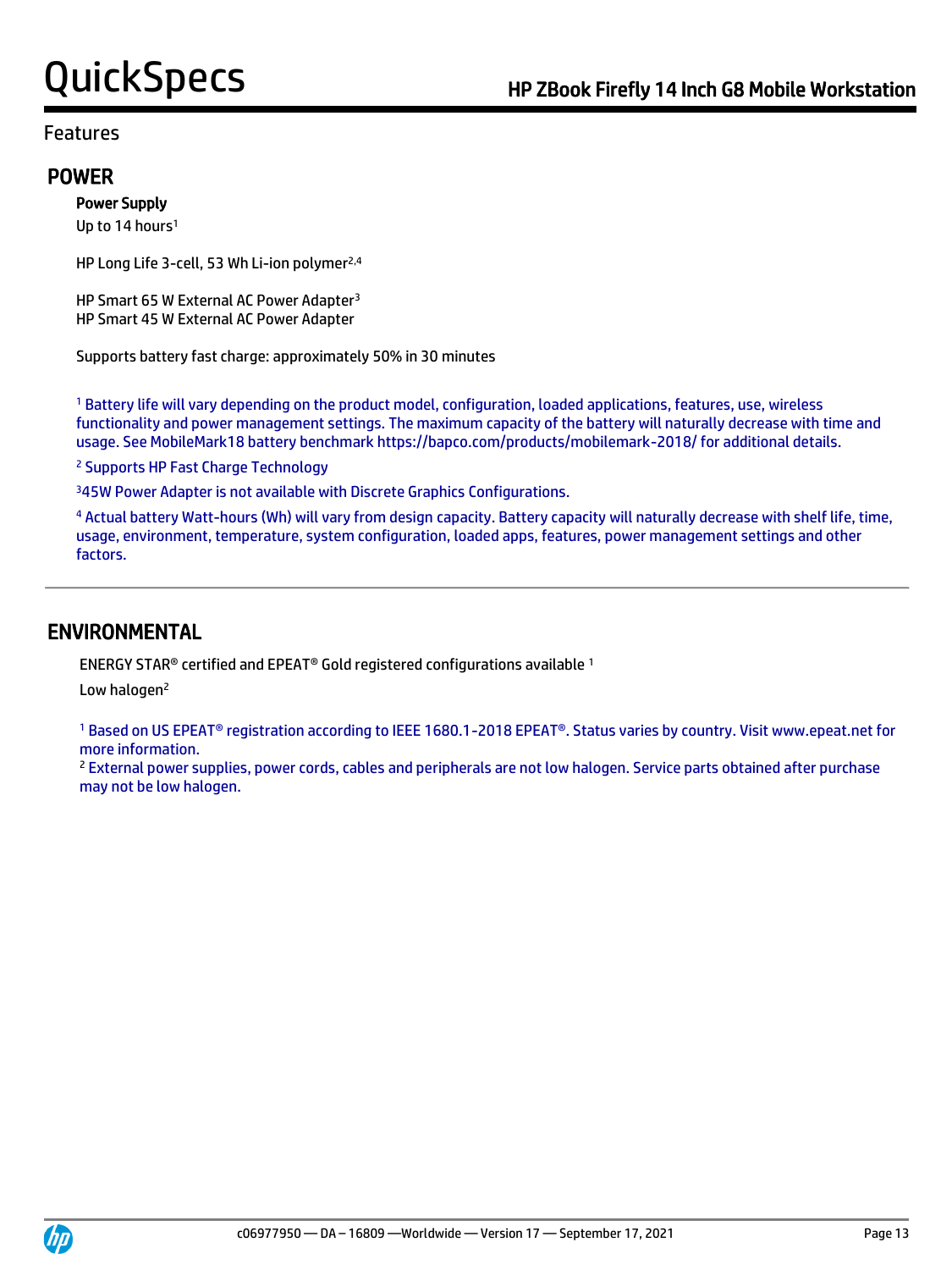### Features

# WEIGHTS & DIMENSIONS

### Dimensions (w x d x h)

32.3 x 21.46 x 1.79 cm 12.73 x 8.45 x 0.71 in

#### Weights

Starting at 1.35kg (2.98 lb) Weight varies by configuration and components.

# PORTS/SLOTS

#### Left side

1 headphone/microphone combo

1 SuperSpeed USB Type-A 5Gbps signaling rate [USB 3.1 Gen 1 Type A]

1 SuperSpeed USB Type-A 5Gbps signaling rate (charging) [USB 3.1 Gen 1 Type A charging]

1 Smart card reader (optional)

#### Right side

1 4.5mm AC power connector 1 HDMI 2.0b 2 Thunderbolt™ 4 with USB4™ Type-C® 40Gbps signaling rate\* (USB Power Delivery, DisplayPort™ 1.4, HP Sleep and Charge\*\*) [USB Type-C® with Thunderbolt™ 4] 1 SIM Card Slot (optional)

\*SuperSpeed USB 20Gbps signaling rate is not available directly from the port. \*HP Sleep and Charge requires USB Type-A/Type-C charging protocol standard cable or dongle with external device for full functionality.

# SERVICE AND SUPPORT

3-year limited warranty options available, depending on country. Batteries have a default one-year limited warranty except for Long Life Batteries which will have same 1-year or 3-year limited warranty as the platform. Optional<sup>1</sup> HP Care Pack Services are extended service contracts which go beyond your standard limited warranties. To choose the right level of service for your HP product, use the HP Care Pack Services Lookup Tool at [http://www.hp.com/go/cpc.](http://www.hp.com/go/cpc)

<sup>1</sup>Sold separately or as an optional feature. Service levels and response times for HP Care Packs may vary depending on your geographic location. Service starts on date of hardware purchase. Restrictions and limitations apply. HP services are governed by the applicable HP terms and conditions of service provided or indicated to Customer at the time of purchase. Customer may have additional statutory rights according to applicable local laws, and such rights are not in any way affected by the HP terms and conditions of service or the HP Limited Warranty provided with your HP Product. Consult your local HP Customer Support Center for details.

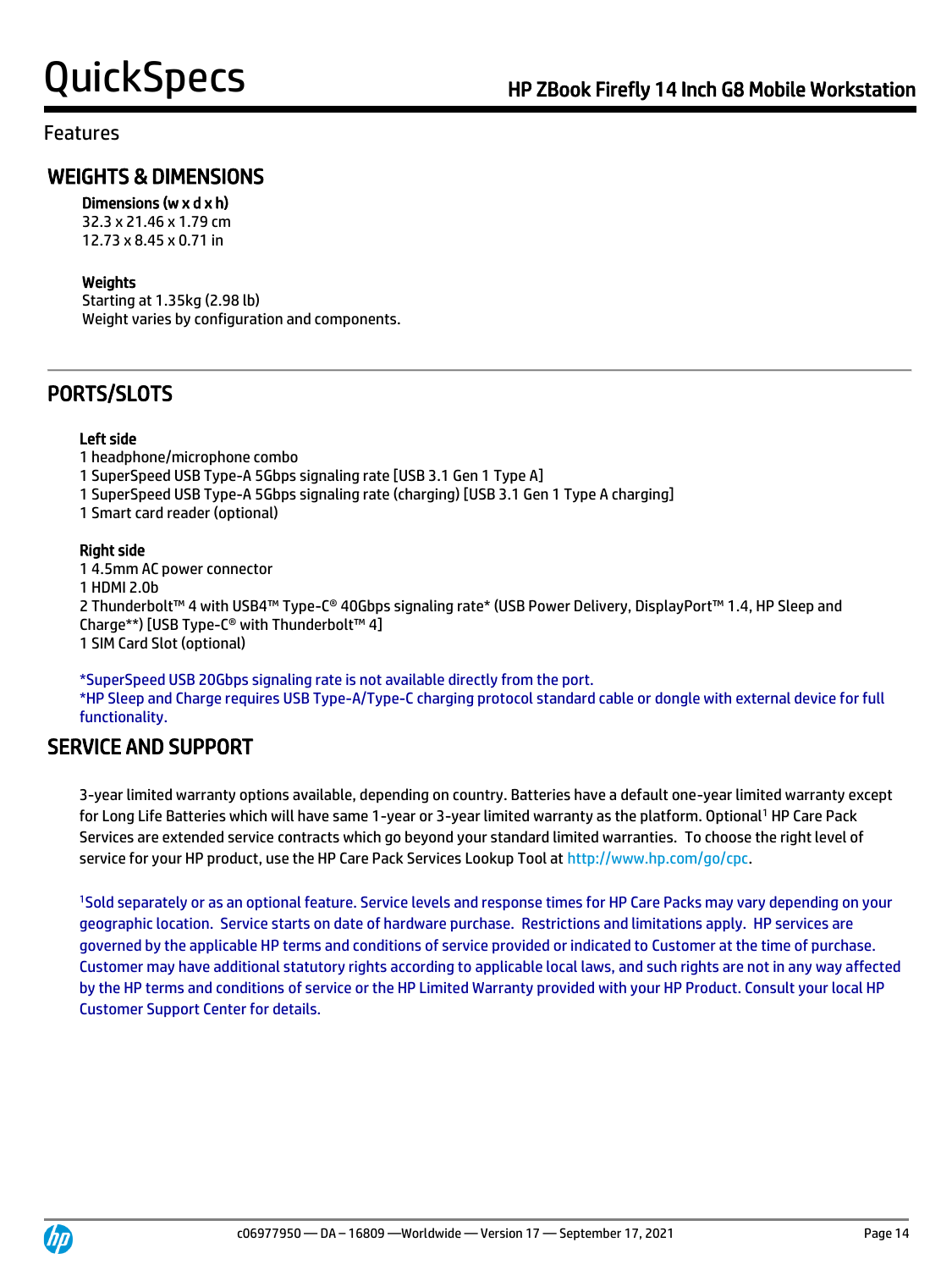# Technical Specifications – System Unit

# SYSTEM UNIT

| <b>Stand-Alone Power</b><br><b>Requirements (AC Power)</b> | <b>Nominal Operating</b><br>Voltage               | 19.5V                                                                                    |                                    |  |
|------------------------------------------------------------|---------------------------------------------------|------------------------------------------------------------------------------------------|------------------------------------|--|
|                                                            | <b>Average Operating</b>                          |                                                                                          | System in idle mode                |  |
|                                                            | Power(idle)                                       | <b>WIN10</b>                                                                             | <b>UMA 2.3W</b><br><b>DIS 2.6W</b> |  |
|                                                            | Integrated graphics                               | Yes                                                                                      |                                    |  |
|                                                            | <b>Discrete Graphics</b>                          | Yes                                                                                      |                                    |  |
|                                                            | <b>Max Operating Power</b>                        | Discrete < 65W<br><b>UMA &lt; 45W</b>                                                    |                                    |  |
| <b>Temperature</b>                                         | <b>Operating</b>                                  | 32° to 95° F (0° to 35° C) (Not Writing Optical)                                         |                                    |  |
|                                                            | Non-operating                                     | $-4^{\circ}$ to 140° F ( $-20^{\circ}$ to 60° C) (writing optical)                       |                                    |  |
| <b>Relative Humidity</b>                                   | <b>Operating</b>                                  | 10% to 90%, non-condensing<br>5% to 95%, 101.6° F (38.7° C) maximum wet bulb temperature |                                    |  |
|                                                            | Non-operating                                     |                                                                                          |                                    |  |
| <b>Shock</b>                                               | <b>Operating</b>                                  | 40 G, 2 ms, half-sine                                                                    |                                    |  |
|                                                            | Non-operating                                     | 200 G, 2 ms, half-sine                                                                   |                                    |  |
| <b>Random Vibration</b>                                    | <b>Operating</b>                                  | 0.75 grms                                                                                |                                    |  |
|                                                            | Non-operating                                     | 1.50 grms                                                                                |                                    |  |
| <b>Maximum Altitude</b>                                    | <b>Operating</b>                                  | -50 to 10,000 ft (-15.24 to 3,048 m)                                                     |                                    |  |
| (unpressurized)                                            | Non-operating                                     | -50 to 40,000 ft (-15.24 to 12,192 m)                                                    |                                    |  |
| <b>Planned Industry</b>                                    | <b>UL</b>                                         | Yes                                                                                      |                                    |  |
| <b>Standard</b>                                            | <b>CSA</b>                                        | Yes                                                                                      |                                    |  |
| <b>Certifications</b>                                      | <b>FCC Compliance</b>                             | Yes                                                                                      |                                    |  |
|                                                            | <b>ENERGY STAR®</b>                               | Select models <sup>1</sup>                                                               |                                    |  |
|                                                            | <b>EPEAT<sup>®</sup></b>                          | EPEAT <sup>®</sup> Gold in United States <sup>2</sup>                                    |                                    |  |
|                                                            | <b>ICES</b>                                       | Yes                                                                                      |                                    |  |
|                                                            | <b>Australia / NZ A-Tick</b><br><b>Compliance</b> | Yes                                                                                      |                                    |  |
|                                                            | <b>CCC</b>                                        | <b>Yes</b>                                                                               |                                    |  |
|                                                            | <b>Japan VCCI Compliance</b>                      | Yes                                                                                      |                                    |  |
|                                                            | <b>KCC</b>                                        | Yes                                                                                      |                                    |  |
|                                                            | <b>BSMI</b>                                       | Yes                                                                                      |                                    |  |
|                                                            | <b>CE Marking Compliance</b>                      | Yes                                                                                      |                                    |  |
|                                                            | MIL STD 810H                                      | Yes, 19 tests                                                                            |                                    |  |
|                                                            | <b>BNCI or BELUS</b>                              | Yes                                                                                      |                                    |  |
|                                                            | <b>CIT</b>                                        | Yes                                                                                      |                                    |  |
|                                                            | EAC                                               | Yes                                                                                      |                                    |  |
|                                                            | Saudi Arabian                                     |                                                                                          |                                    |  |
|                                                            | Compliance (ICCP)                                 | Yes                                                                                      |                                    |  |
|                                                            | <b>SABS</b>                                       | Yes                                                                                      |                                    |  |

<sup>1</sup>Configurations of the HP ZBook Firefly 14 Inch G8 Mobile Workstation that are ENERGY STAR® qualified are identified as HP ZBook Firefly 14 Inch G8 Mobile Workstation ENERGY STAR on HP websites and on [http://www.energystar.gov.](http://www.energystar.gov/) <sup>2</sup>Based on US EPEAT<sup>®</sup> registration according to IEEE 1680.1-2018 EPEAT®. Status varies by country. Visit www.epeat.net for more information.

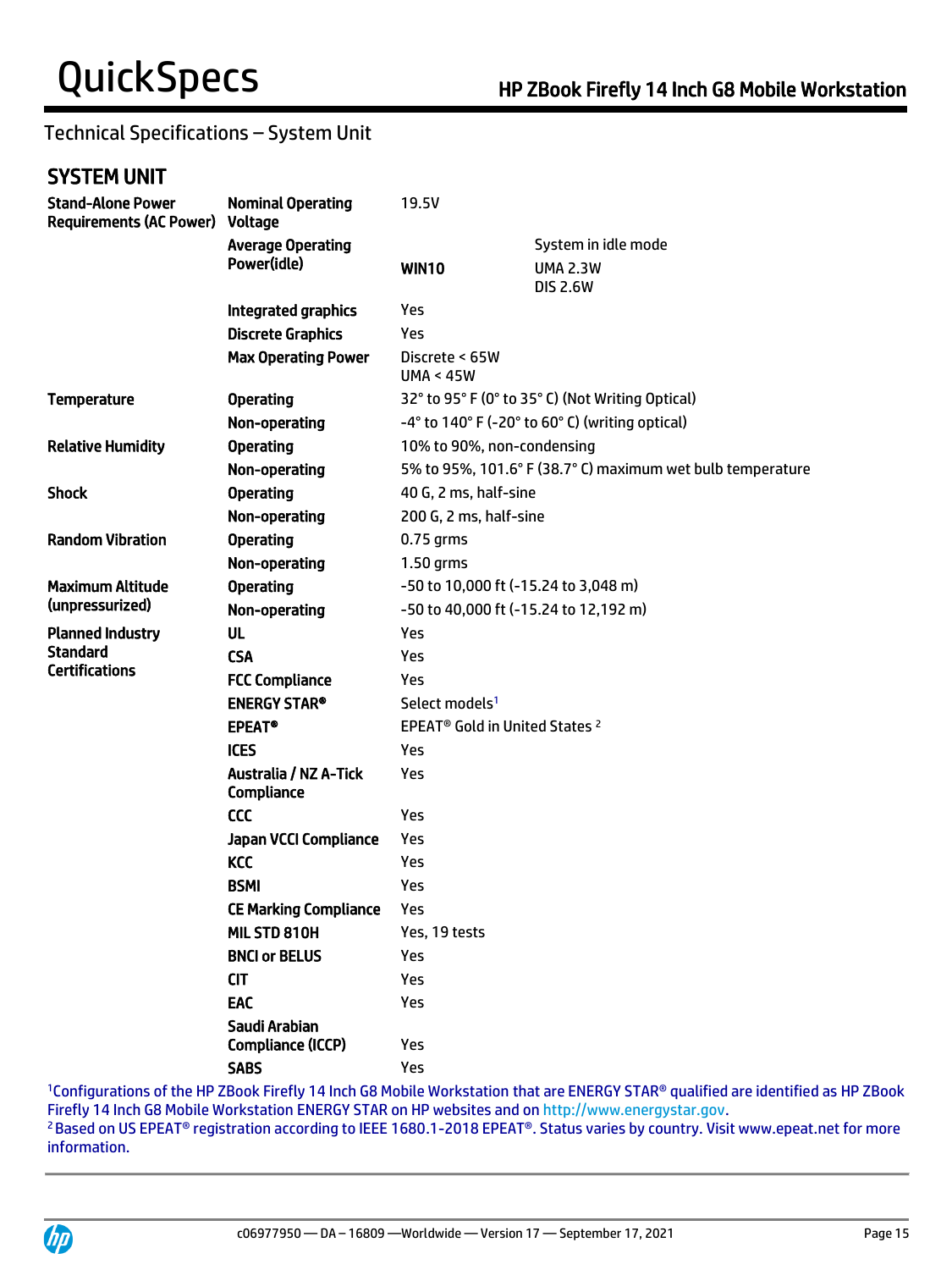# Technical Specifications – Displays

# **DISPLAYS**

|                           | 14" diagonal, FHD (1920 x Outline Dimensions (W x H)            | 316.17 x 186.4 mm (max) (w/ PCB) |                                                   |
|---------------------------|-----------------------------------------------------------------|----------------------------------|---------------------------------------------------|
| 1080), IPS, anti-glare,   | <b>Active Area</b>                                              | 309.37 x 174.02 mm (typ.)        |                                                   |
| 250 nits, 45% NTSC        | Weight                                                          | 300 q (max)                      |                                                   |
|                           | <b>Diagonal Size</b>                                            | 14.0 inch                        |                                                   |
|                           | <b>Thickness</b>                                                | 3.0 mm/ 5.0 mm (PCB) (max)       |                                                   |
|                           | <b>Interface</b>                                                | eDP 1.2                          |                                                   |
|                           | <b>Surface Treatment</b>                                        | Anti-Glare                       |                                                   |
|                           | <b>Touch enabled</b>                                            | No                               |                                                   |
|                           | <b>Contrast Ratio</b>                                           | 600:1 (typ.)                     |                                                   |
|                           | <b>Refresh Rate</b>                                             | 60 Hz                            |                                                   |
|                           | <b>Brightness</b>                                               | 250 nits                         |                                                   |
|                           | <b>Pixel Resolution</b>                                         | Pitch                            | 1920 x 1080 (FHD)                                 |
|                           |                                                                 | <b>Format</b>                    | <b>RGB Stripe</b>                                 |
|                           | <b>Backlight</b>                                                | <b>LED</b>                       |                                                   |
|                           | <b>PPI</b>                                                      | 157                              |                                                   |
|                           | <b>Color Gamut Coverage</b>                                     | <b>NTSC 45%</b>                  |                                                   |
|                           | <b>Color Depth</b>                                              |                                  | 6 bits (Hi FRC supportive w/ condition to enable) |
|                           | <b>Viewing Angle</b>                                            | UWVA 85/85/85/85                 |                                                   |
|                           |                                                                 |                                  |                                                   |
|                           | 14" diagonal, FHD (1920 x Outline Dimensions (W x H)            | 316.17 x 186.4 mm (max) (w/ PCB) |                                                   |
| 1080), touch, IPS, anti-  | <b>Active Area</b>                                              | 309.37 x 174.02 mm (typ.)        |                                                   |
| glare, 250 nits, 45% NTSC | Weight                                                          | 305 g (max)                      |                                                   |
|                           | <b>Diagonal Size</b>                                            | 14.0 inch                        |                                                   |
|                           | <b>Thickness</b>                                                | 3.0 mm/ 5.0 mm (PCB) (max)       |                                                   |
|                           | <b>Interface</b>                                                | eDP 1.2                          |                                                   |
|                           | <b>Surface Treatment</b>                                        | Anti-Glare On-cell touch         |                                                   |
|                           | <b>Touch enabled</b>                                            | Yes                              |                                                   |
|                           | <b>Contrast Ratio</b>                                           | 600:1 (typ.)                     |                                                   |
|                           | <b>Refresh Rate</b>                                             | 60 Hz                            |                                                   |
|                           | <b>Brightness</b>                                               | 250 nits*                        |                                                   |
|                           | <b>Pixel Resolution</b>                                         | Pitch                            | 1920 x 1080 (FHD)                                 |
|                           |                                                                 | <b>Format</b>                    | <b>RGB Stripe</b>                                 |
|                           | <b>Backlight</b>                                                | <b>LED</b>                       |                                                   |
|                           | PPI                                                             | 157                              |                                                   |
|                           | <b>Color Gamut Coverage</b>                                     | <b>NTSC 45%</b>                  |                                                   |
|                           | <b>Color Depth</b>                                              |                                  | 6 bits (Hi FRC supportive w/ condition to enable) |
|                           | <b>Viewing Angle</b>                                            | UWVA 85/85/85/85                 |                                                   |
|                           | *Actual brightness will eb lower with Sure View or touchscreen. |                                  |                                                   |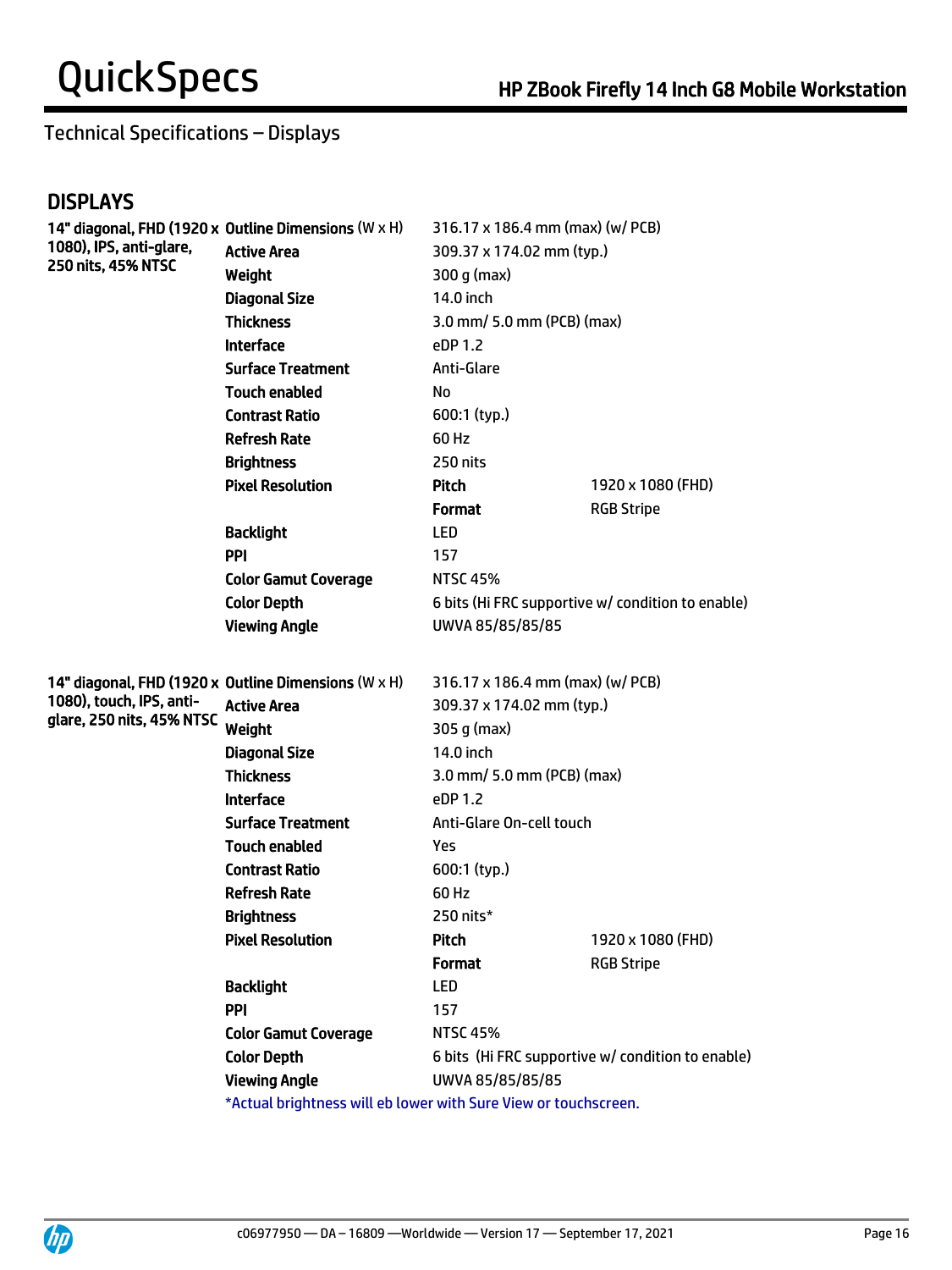# Technical Specifications – Displays

|                                                                                 | 14" diagonal, FHD (1920 x Outline Dimensions (W $\times$ H)     | 315.07 x 186.6 mm (max)         |                   |
|---------------------------------------------------------------------------------|-----------------------------------------------------------------|---------------------------------|-------------------|
| 1080), IPS, anti-glare, 400 Active Area<br>nits, low power, 100%<br><b>sRGB</b> |                                                                 | 309.37 X 174.02 mm (typ.)       |                   |
|                                                                                 | Weight                                                          | 200 g (max)                     |                   |
|                                                                                 | <b>Diagonal Size</b>                                            | 14.0 inch                       |                   |
|                                                                                 | <b>Thickness</b>                                                | 2.0 mm/4.0 mm ( $w/PCB$ ) (max) |                   |
|                                                                                 | <b>Interface</b>                                                | eDP 1.4                         |                   |
|                                                                                 | <b>Surface Treatment</b>                                        | Anti-Glare                      |                   |
|                                                                                 | <b>Touch enabled</b>                                            | No                              |                   |
|                                                                                 | <b>Contrast Ratio</b>                                           | 1200:1 (typ.)                   |                   |
|                                                                                 | <b>Refresh Rate</b>                                             | 60 Hz                           |                   |
|                                                                                 | <b>Brightness</b>                                               | 400 nits                        |                   |
|                                                                                 | <b>Pixel Resolution</b>                                         | <b>Pitch</b>                    | 1920 x 1080 (FHD) |
|                                                                                 |                                                                 | Format                          | <b>RGB Stripe</b> |
|                                                                                 | <b>Backlight</b>                                                | <b>LED</b>                      |                   |
|                                                                                 | PPI                                                             | 157                             |                   |
|                                                                                 | <b>Color Gamut Coverage</b>                                     | sRGB 100% (NTSC 72%)            |                   |
|                                                                                 | <b>Color Depth</b>                                              | 8 hits                          |                   |
|                                                                                 | <b>Viewing Angle</b>                                            | UWVA 85/85/85/85                |                   |
| 1080), IPS, anti-glare,                                                         | 14" diagonal, FHD (1920 x Outline Dimensions (W x H)            | 314.612 x 185.33 mm (max.)      |                   |
| 1000 nits, 72% NTSC, HP<br><b>Sure View Reflect</b>                             | <b>Active Area</b>                                              | 309.312 x 173.99 mm             |                   |
| integrated privacy screen                                                       | Weight                                                          | 230 g (max.)                    |                   |
|                                                                                 | <b>Diagonal Size</b>                                            | 14.0"                           |                   |
|                                                                                 | <b>Thickness</b>                                                | 3.9 mm (max.)                   |                   |
|                                                                                 | <b>Interface</b>                                                | $eDP$ 1.4 + PSR                 |                   |
|                                                                                 | <b>Panel Technology</b>                                         | <b>IPS</b>                      |                   |
|                                                                                 | <b>Surface Treatment</b>                                        | Anti-glare (AG)                 |                   |
|                                                                                 | <b>Touch Enabled</b>                                            | No                              |                   |
|                                                                                 | <b>Contrast Ratio</b>                                           | 1500:1 (typ.)                   |                   |
|                                                                                 | <b>Refresh Rate</b>                                             | 60 Hz                           |                   |
|                                                                                 | <b>Brightness</b>                                               | 1000 nits*                      |                   |
|                                                                                 | <b>Pixel Resolution</b>                                         | Pitch                           | 1920 x 1080 (FHD) |
|                                                                                 |                                                                 | <b>Format</b>                   | <b>RGB</b>        |
|                                                                                 | <b>Backlight</b>                                                | <b>LED</b>                      |                   |
|                                                                                 | <b>PPI</b>                                                      | 157                             |                   |
|                                                                                 | <b>Color Gamut Coverage</b>                                     | 100% sRGB                       |                   |
|                                                                                 | <b>Color Depth</b>                                              | 8 bits                          |                   |
|                                                                                 | <b>Viewing Angle</b>                                            | UWVA 85/85/85/85                |                   |
|                                                                                 | *Actual brightness will eb lower with Sure View or touchscreen. |                                 |                   |

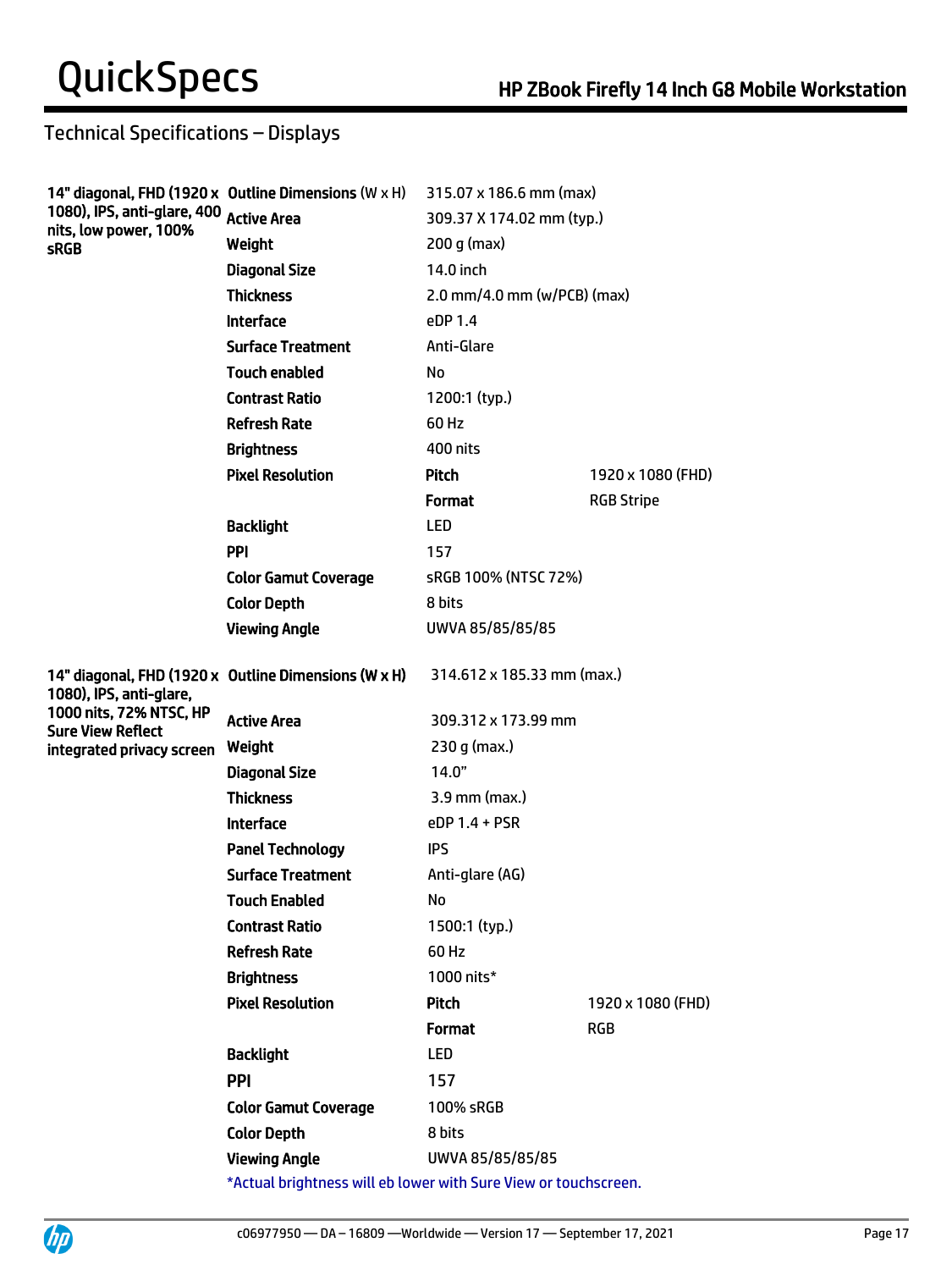# Technical Specifications – Displays

| 1080), IPS, anti-glare, 500<br>nits, 100% DCI-P3, HP<br><b>DreamColor panel</b> | 14" diagonal, FHD (1920 x Outline Dimensions (W x H) 314.61 x 185.39 mm (max) |                                  |                   |
|---------------------------------------------------------------------------------|-------------------------------------------------------------------------------|----------------------------------|-------------------|
|                                                                                 | <b>Active Area</b>                                                            | 309.312 x 173.988 mm (typ.)      |                   |
|                                                                                 | Weight                                                                        | 200 g (max)                      |                   |
|                                                                                 | <b>Diagonal Size</b>                                                          | 14.0 inch                        |                   |
|                                                                                 | <b>Thickness</b>                                                              | $2.0$ mm/ 3.8 mm (w/ PCB) (max)  |                   |
|                                                                                 | <b>Interface</b>                                                              | $PDP 1.4 + PSR 2$                |                   |
|                                                                                 | <b>Surface Treatment</b>                                                      | Anti-glare (AG)                  |                   |
|                                                                                 | <b>Touch Enabled</b>                                                          | No                               |                   |
|                                                                                 | <b>Contrast Ratio</b>                                                         | 1400:1 (typ.)                    |                   |
|                                                                                 | <b>Refresh Rate</b>                                                           | 60 Hz                            |                   |
|                                                                                 | <b>Brightness</b>                                                             | 500 nits (typ.)                  |                   |
|                                                                                 | <b>Pixel Resolution</b>                                                       | <b>Pitch</b>                     | 1920 x 1080 (FHD) |
|                                                                                 |                                                                               | <b>Format</b>                    | <b>RGB</b>        |
|                                                                                 | <b>Backlight</b>                                                              | LED                              |                   |
|                                                                                 | <b>PPI</b>                                                                    | 157                              |                   |
|                                                                                 | <b>Color Gamut Coverage</b>                                                   | DCI-P3 100 (typ.)                |                   |
|                                                                                 | <b>Color Depth</b>                                                            | $8 \text{ bits} + 2 \text{ FRC}$ |                   |
|                                                                                 | <b>Viewing Angle</b>                                                          | UWVA 85/85/85/85                 |                   |
|                                                                                 |                                                                               |                                  |                   |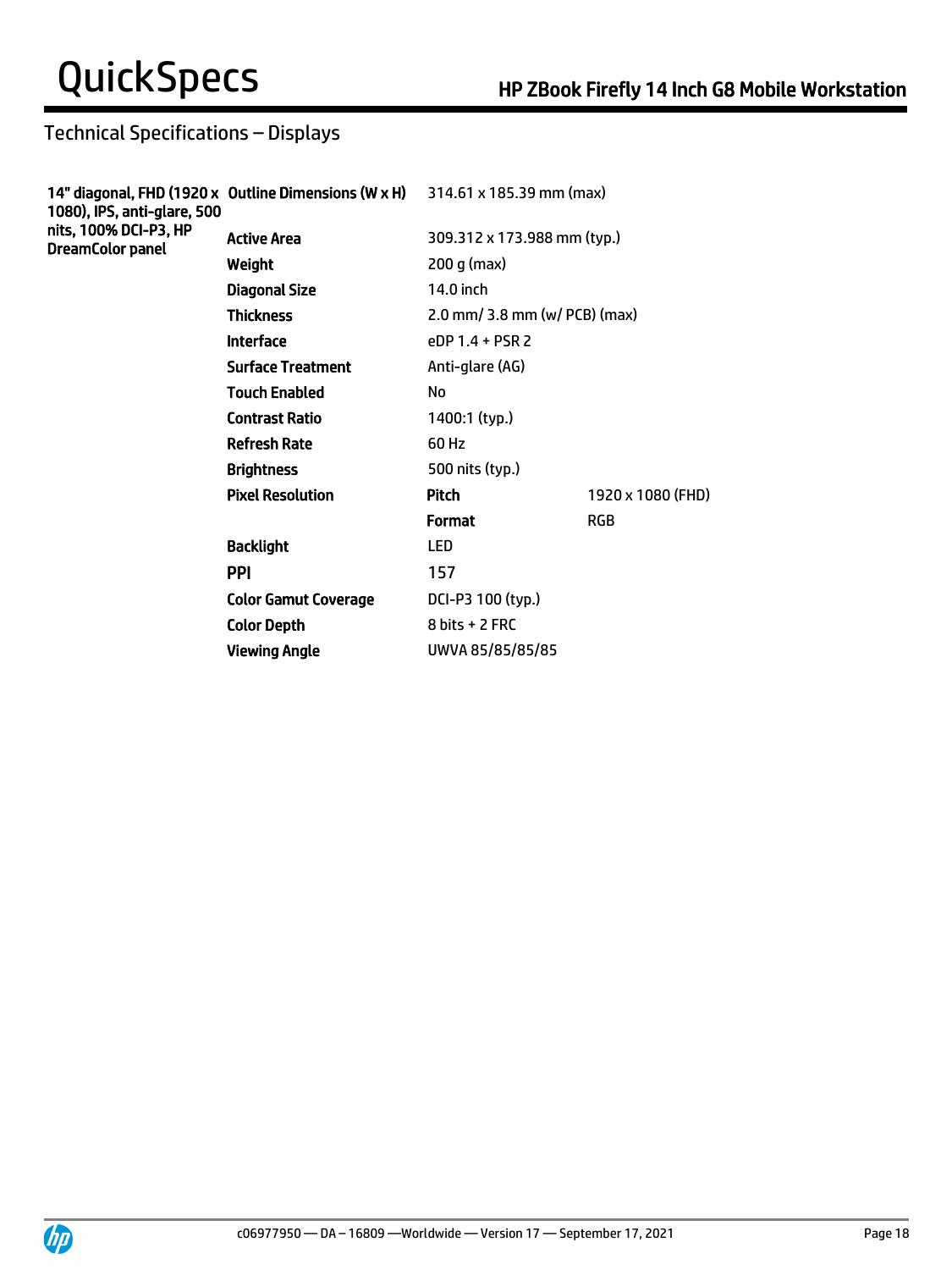# Technical Specifications – Storage

# STORAGE AND DRIVES

| 128 GB PCIe® Gen3 x2<br>NVMe <sup>™</sup> M.2 2280 TLC<br><b>Solid State Drive (SSD)</b> | <b>Form Factor</b><br><b>Drive Weight</b><br>Capacity<br><b>NAND Type</b><br><b>Height</b><br>Width<br><b>Interface</b> | M.2 2280<br>$0.02$ lb $(10q)$<br>128 GB<br><b>TLC</b><br>$0.09$ in (2.3 mm)<br>$0.87$ in (22 mm)<br>PCIe® Gen3 x2 NVMe™ |                                                                                                                                                                    |
|------------------------------------------------------------------------------------------|-------------------------------------------------------------------------------------------------------------------------|-------------------------------------------------------------------------------------------------------------------------|--------------------------------------------------------------------------------------------------------------------------------------------------------------------|
|                                                                                          | Performance                                                                                                             | <b>Maximum Sequential Read</b><br>Up to 1400 ~ 2100 MB/s                                                                | <b>Maximum Sequential Write</b><br>Up to 800 ~ 1200 MB/s                                                                                                           |
|                                                                                          | <b>Logical Blocks</b>                                                                                                   | 250,069,680                                                                                                             |                                                                                                                                                                    |
|                                                                                          | <b>Operating Temperature</b>                                                                                            | 32° to 158°F (0° to 70°C) [ambient temp]                                                                                |                                                                                                                                                                    |
|                                                                                          | <b>Features</b>                                                                                                         | ATA Security (Option); TRIM; L1.2                                                                                       |                                                                                                                                                                    |
|                                                                                          |                                                                                                                         | system recovery software.                                                                                               | <b>Note:</b> For storage drives, $GB = 1$ billion bytes. TB = 1 trillion bytes. Actual<br>formatted capacity is less. Up to 35 GB (for Windows 10) is reserved for |
| 1 TB PCIe® Gen3 x4                                                                       | <b>Form Factor</b>                                                                                                      | M.2 2280                                                                                                                |                                                                                                                                                                    |
| NVMe™ M.2 2280 TLC                                                                       | <b>Drive Weight</b>                                                                                                     | $0.02$ lb $(10q)$                                                                                                       |                                                                                                                                                                    |
| <b>Solid State Drive (SSD)</b>                                                           | <b>Capacity</b>                                                                                                         | 1TB                                                                                                                     |                                                                                                                                                                    |
|                                                                                          | <b>NAND Type</b>                                                                                                        | <b>TLC</b>                                                                                                              |                                                                                                                                                                    |
|                                                                                          | <b>Height</b>                                                                                                           | $0.09$ in (2.3 mm)                                                                                                      |                                                                                                                                                                    |
|                                                                                          | Width                                                                                                                   | $0.87$ in (22 mm)                                                                                                       |                                                                                                                                                                    |
|                                                                                          | <b>Interface</b>                                                                                                        | PCIe® Gen3 x4 NVMe™                                                                                                     |                                                                                                                                                                    |
|                                                                                          | Performance                                                                                                             | <b>Maximum Sequential Read</b>                                                                                          | <b>Maximum Sequential Write</b>                                                                                                                                    |
|                                                                                          |                                                                                                                         | Up to 3100 ~ 3500 MB/s                                                                                                  | Up to 2700 ~ 3037 MB/s                                                                                                                                             |
|                                                                                          | <b>Logical Blocks</b>                                                                                                   | 2,000,409,264                                                                                                           |                                                                                                                                                                    |
|                                                                                          | <b>Operating Temperature</b>                                                                                            | 32° to 158°F (0° to 70°C) [ambient temp]                                                                                |                                                                                                                                                                    |
|                                                                                          | <b>Features</b>                                                                                                         | ATA Security; TRIM; L1.2                                                                                                |                                                                                                                                                                    |
|                                                                                          |                                                                                                                         | system recovery software.                                                                                               | <b>Note:</b> For storage drives, $GB = 1$ billion bytes. TB = 1 trillion bytes. Actual<br>formatted capacity is less. Up to 35 GB (for Windows 10) is reserved for |
| 256 GB PCIe® Gen3 x4                                                                     | <b>Form Factor</b>                                                                                                      | M.2 2280                                                                                                                |                                                                                                                                                                    |
| NVMe™ M.2 2280 TLC                                                                       | <b>Drive Weight</b>                                                                                                     | $0.02$ lb $(10 g)$                                                                                                      |                                                                                                                                                                    |
| <b>Solid State Drive (SSD)</b>                                                           | <b>Capacity</b>                                                                                                         | 256 GB                                                                                                                  |                                                                                                                                                                    |
|                                                                                          | <b>NAND Type</b>                                                                                                        | <b>TLC</b>                                                                                                              |                                                                                                                                                                    |
|                                                                                          | <b>Height</b>                                                                                                           | $0.09$ in (2.3 mm)                                                                                                      |                                                                                                                                                                    |
|                                                                                          | <b>Width</b>                                                                                                            | $0.87$ in (22 mm)                                                                                                       |                                                                                                                                                                    |
|                                                                                          | <b>Interface</b>                                                                                                        | PCle® Gen3 x4 NVMe™                                                                                                     |                                                                                                                                                                    |
|                                                                                          | Performance                                                                                                             | <b>Maximum Sequential Read</b><br>Up to 2800 ~ 3500 MB/s                                                                | <b>Maximum Sequential Write</b><br>Up to 1600 ~ 2200 MB/s                                                                                                          |
|                                                                                          | <b>Logical Blocks</b>                                                                                                   | 500,118,192                                                                                                             |                                                                                                                                                                    |
|                                                                                          | <b>Operating Temperature</b>                                                                                            | 32° to 158°F (0° to 70°C) [ambient temp]                                                                                |                                                                                                                                                                    |
|                                                                                          | <b>Features</b>                                                                                                         | ATA Security; TRIM; L1.2                                                                                                |                                                                                                                                                                    |
|                                                                                          |                                                                                                                         |                                                                                                                         |                                                                                                                                                                    |

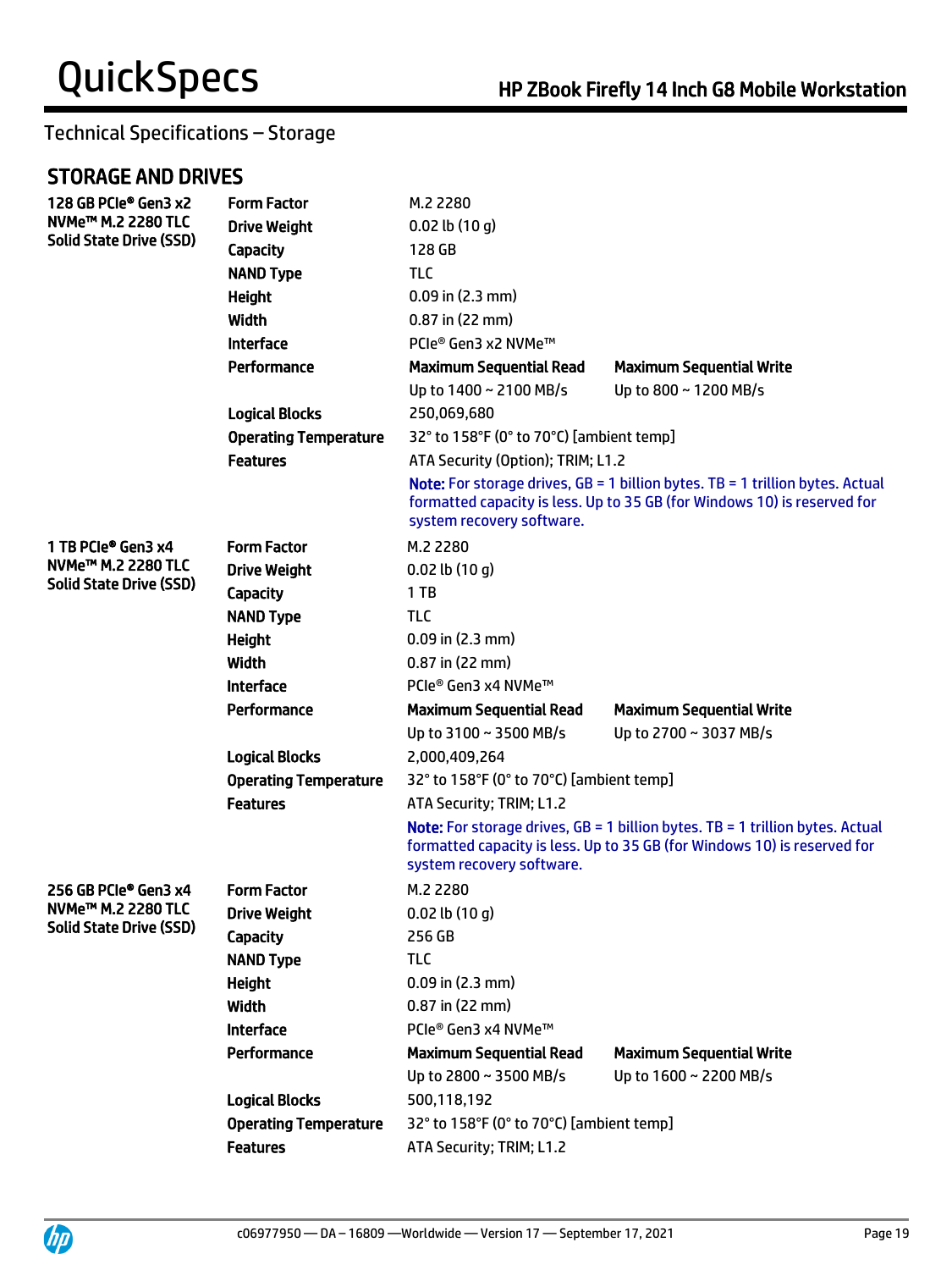**UD** 

# Technical Specifications – Storage

|                                                                                                                          |                              | system recovery software.                       | <b>Note:</b> For storage drives, $GB = 1$ billion bytes. TB = 1 trillion bytes. Actual<br>formatted capacity is less. Up to 35 GB (for Windows 10) is reserved for   |
|--------------------------------------------------------------------------------------------------------------------------|------------------------------|-------------------------------------------------|----------------------------------------------------------------------------------------------------------------------------------------------------------------------|
| 256 GB PCIe® Gen3 x2                                                                                                     | <b>Form Factor</b>           | M.2 2280                                        |                                                                                                                                                                      |
| NVMe™ M.2 2280 TLC                                                                                                       | <b>Drive Weight</b>          | $0.02$ lb $(10q)$                               |                                                                                                                                                                      |
| <b>Value Solid State Drive</b><br>(SSD)                                                                                  | Capacity                     | 256 GB                                          |                                                                                                                                                                      |
|                                                                                                                          | <b>NAND Type</b>             | <b>Value TLC</b>                                |                                                                                                                                                                      |
|                                                                                                                          | <b>Height</b>                | $0.09$ in $(2.3$ mm)                            |                                                                                                                                                                      |
|                                                                                                                          | <b>Width</b>                 | $0.87$ in (22 mm)                               |                                                                                                                                                                      |
|                                                                                                                          | <b>Interface</b>             | PCIe® NVMe™ Gen3 x2                             |                                                                                                                                                                      |
|                                                                                                                          | Performance                  | <b>Maximum Sequential Read</b>                  | <b>Maximum Sequential Write</b>                                                                                                                                      |
|                                                                                                                          |                              | Up to 2100 ~ 2400 MB/s                          | Up to 950 ~ 1400 MB/s                                                                                                                                                |
|                                                                                                                          | <b>Logical Blocks</b>        | 500,118,192                                     |                                                                                                                                                                      |
|                                                                                                                          | <b>Operating Temperature</b> | 32° to 158°F (0° to 70°C) [ambient temp]        |                                                                                                                                                                      |
|                                                                                                                          | <b>Features</b>              | ATA Security (Option); TRIM; L1.2               |                                                                                                                                                                      |
|                                                                                                                          |                              | system recovery software.                       | <b>Note:</b> For storage drives, $GB = 1$ billion bytes. $TB = 1$ trillion bytes. Actual<br>formatted capacity is less. Up to 35 GB (for Windows 10) is reserved for |
| 256 GB PCIe® Gen3 x4<br>NVMe <sup>™</sup> M.2 2280 TLC Self<br><b>Encrypting (SED) Solid</b><br><b>State Drive (SSD)</b> | <b>Form Factor</b>           | M.2 2280                                        |                                                                                                                                                                      |
|                                                                                                                          | <b>Drive Weight</b>          | $0.02$ lb $(10 g)$                              |                                                                                                                                                                      |
|                                                                                                                          | Capacity                     | 256 GB                                          |                                                                                                                                                                      |
|                                                                                                                          | <b>NAND Type</b>             | <b>TLC</b>                                      |                                                                                                                                                                      |
|                                                                                                                          | <b>Height</b>                | $0.09$ in $(2.3$ mm)                            |                                                                                                                                                                      |
|                                                                                                                          | Width                        | $0.87$ in (22 mm)                               |                                                                                                                                                                      |
|                                                                                                                          | <b>Interface</b>             | PCIe® Gen3 x4 NVMe™                             |                                                                                                                                                                      |
|                                                                                                                          | Performance                  | <b>Maximum Sequential Read</b>                  | <b>Maximum Sequential Write</b>                                                                                                                                      |
|                                                                                                                          |                              | Up to 2800 ~ 3500 MB/s                          | Up to 1663 ~ 2200 MB/s                                                                                                                                               |
|                                                                                                                          | <b>Logical Blocks</b>        | 500,118,192                                     |                                                                                                                                                                      |
|                                                                                                                          | <b>Operating Temperature</b> | 32° to 158°F (0° to 70°C) [ambient temp]        |                                                                                                                                                                      |
|                                                                                                                          | <b>Features</b>              | ATA Security (Option); TCG Opal 2.0; TRIM; L1.2 |                                                                                                                                                                      |
|                                                                                                                          |                              | system recovery software.                       | <b>Note:</b> For storage drives, $GB = 1$ billion bytes. TB = 1 trillion bytes. Actual<br>formatted capacity is less. Up to 35 GB (for Windows 10) is reserved for   |
| 2 TB PCIe® Gen3 x4                                                                                                       | <b>Form Factor</b>           | M.2 2280                                        |                                                                                                                                                                      |
| NVMe <sup>™</sup> M.2 2280 TLC                                                                                           | <b>Drive Weight</b>          | $0.02$ lb $(10q)$                               |                                                                                                                                                                      |
| <b>Solid State Drive (SSD)</b>                                                                                           | <b>Capacity</b>              | 2 TB                                            |                                                                                                                                                                      |
|                                                                                                                          | <b>NAND Type</b>             | <b>TLC</b>                                      |                                                                                                                                                                      |
|                                                                                                                          | <b>Height</b>                | $0.09$ in (2.3 mm)                              |                                                                                                                                                                      |
|                                                                                                                          | Width                        | $0.87$ in (22 mm)                               |                                                                                                                                                                      |
|                                                                                                                          | <b>Interface</b>             | PCIe® Gen3 x4 NVMe™                             |                                                                                                                                                                      |
|                                                                                                                          | Performance                  | <b>Maximum Sequential Read</b>                  | <b>Maximum Sequential Write</b>                                                                                                                                      |
|                                                                                                                          |                              | Up to 3100 ~ 3500 MB/s                          | Up to 2800 ~ 3000 MB/s                                                                                                                                               |
|                                                                                                                          | <b>Logical Blocks</b>        | 3,907,029,168                                   |                                                                                                                                                                      |
|                                                                                                                          | <b>Operating Temperature</b> | 32° to 158°F (0° to 70°C) [ambient temp]        |                                                                                                                                                                      |

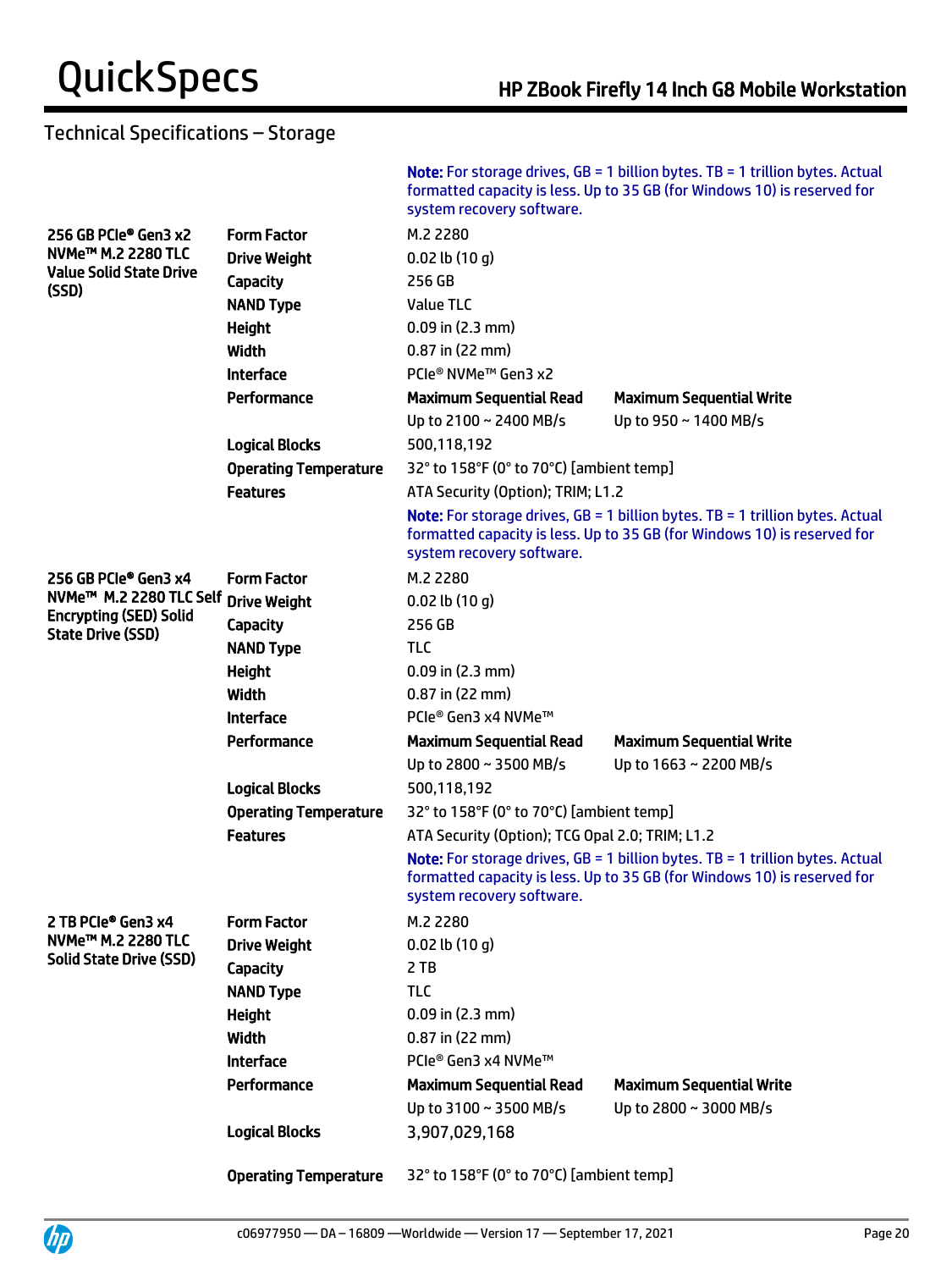# Technical Specifications – Storage

| <b>Note:</b> For storage drives, $GB = 1$ billion bytes. TB = 1 trillion bytes. Actual<br>formatted capacity is less. Up to 35 GB (for Windows 10) is reserved for<br>system recovery software.<br>512 GB PCIe® Gen3 x4<br><b>Form Factor</b><br>M.2 2280<br>NVMe™ M.2 2280 TLC Self<br><b>Drive Weight</b><br>$0.02$ lb $(10q)$<br><b>Encrypting (SED) Solid</b><br>512 GB<br><b>Capacity</b><br>State Drive (SSD)<br><b>NAND Type</b><br><b>TLC</b><br><b>Height</b><br>$0.09$ in (2.3 mm)<br>Width<br>$0.87$ in (22 mm)<br><b>Interface</b><br>PCle® Gen3 x4 NVMe™<br>Performance<br><b>Maximum Sequential Read</b><br><b>Maximum Sequential Write</b><br>Up to 3100 ~ 3500 MB/s<br>Up to 2400 ~ 2956 MB/s<br><b>Logical Blocks</b><br>1,000,215,215<br>32° to 158°F (0° to 70°C) [ambient temp]<br><b>Operating Temperature</b><br><b>Features</b><br>ATA Security; TRIM; L1.2<br><b>Note:</b> For storage drives, $GB = 1$ billion bytes. TB = 1 trillion bytes. Actual<br>formatted capacity is less. Up to 35 GB (for Windows 10) is reserved for<br>system recovery software.<br>512 GB PCIe <sup>®</sup> Gen3 x2<br><b>Form Factor</b><br>M.2 2280<br>NVMe <sup>™</sup> M.2 2280 TLC<br><b>Drive Weight</b><br>$0.02$ lb $(10q)$<br><b>Value Solid State Drive</b><br>512 GB<br><b>Capacity</b><br>(SSD)<br><b>NAND Type</b><br>Value TLC<br><b>Height</b><br>$0.09$ in (2.3 mm)<br>Width<br>$0.87$ in (22 mm)<br><b>Interface</b><br>PCIe® Gen3 x2 NVMe™<br>Performance<br><b>Maximum Sequential Read</b><br><b>Maximum Sequential Write</b><br>Up to 1500 ~ 2400 MB/s<br>Up to 1000 ~ 1750 MB/s<br><b>Logical Blocks</b><br>1,000,215,215<br>32° to 158°F (0° to 70°C) [ambient temp]<br><b>Operating Temperature</b><br>ATA Security (Option); TRIM; L1.2<br><b>Features</b><br>Note: For storage drives, GB = 1 billion bytes. TB = 1 trillion bytes. Actual<br>formatted capacity is less. Up to 35 GB (for Windows 10) is reserved for<br>system recovery software.<br>512 GB PCIe® Gen3 x4<br><b>Form Factor</b><br>M.2 2280<br>NVMe <sup>™</sup> M.2 2280 QLC<br><b>Drive Weight</b><br>$0.02$ lb $(10q)$<br>Solid State Drive (SSD) +<br>512 GB<br><b>Capacity</b><br>32 GB Intel® Optane™<br><b>NAND Type</b><br>QLC+3D XPoint<br><b>Memory</b><br><b>Height</b><br>$0.09$ in $(2.3$ mm)<br><b>Width</b><br>$0.87$ in (22 mm)<br><b>Interface</b><br>PCIe® Gen3 x4 NVMe™<br>Performance<br><b>Maximum Sequential Read</b><br><b>Maximum Sequential Write</b><br>Up to 1300 MB/s<br>Up to 2400 MB/s<br><b>Logical Blocks</b><br>1,000,215,215<br>32° to 158°F (0° to 70°C) [ambient temp]<br><b>Operating Temperature</b> |  | <b>Features</b> | ATA Security; TRIM; L1.2 |  |  |
|---------------------------------------------------------------------------------------------------------------------------------------------------------------------------------------------------------------------------------------------------------------------------------------------------------------------------------------------------------------------------------------------------------------------------------------------------------------------------------------------------------------------------------------------------------------------------------------------------------------------------------------------------------------------------------------------------------------------------------------------------------------------------------------------------------------------------------------------------------------------------------------------------------------------------------------------------------------------------------------------------------------------------------------------------------------------------------------------------------------------------------------------------------------------------------------------------------------------------------------------------------------------------------------------------------------------------------------------------------------------------------------------------------------------------------------------------------------------------------------------------------------------------------------------------------------------------------------------------------------------------------------------------------------------------------------------------------------------------------------------------------------------------------------------------------------------------------------------------------------------------------------------------------------------------------------------------------------------------------------------------------------------------------------------------------------------------------------------------------------------------------------------------------------------------------------------------------------------------------------------------------------------------------------------------------------------------------------------------------------------------------------------------------------------------------------------------------------------------------------------------------------------------------------------------------------------------------------------------------------------------------------------|--|-----------------|--------------------------|--|--|
|                                                                                                                                                                                                                                                                                                                                                                                                                                                                                                                                                                                                                                                                                                                                                                                                                                                                                                                                                                                                                                                                                                                                                                                                                                                                                                                                                                                                                                                                                                                                                                                                                                                                                                                                                                                                                                                                                                                                                                                                                                                                                                                                                                                                                                                                                                                                                                                                                                                                                                                                                                                                                                             |  |                 |                          |  |  |
|                                                                                                                                                                                                                                                                                                                                                                                                                                                                                                                                                                                                                                                                                                                                                                                                                                                                                                                                                                                                                                                                                                                                                                                                                                                                                                                                                                                                                                                                                                                                                                                                                                                                                                                                                                                                                                                                                                                                                                                                                                                                                                                                                                                                                                                                                                                                                                                                                                                                                                                                                                                                                                             |  |                 |                          |  |  |
|                                                                                                                                                                                                                                                                                                                                                                                                                                                                                                                                                                                                                                                                                                                                                                                                                                                                                                                                                                                                                                                                                                                                                                                                                                                                                                                                                                                                                                                                                                                                                                                                                                                                                                                                                                                                                                                                                                                                                                                                                                                                                                                                                                                                                                                                                                                                                                                                                                                                                                                                                                                                                                             |  |                 |                          |  |  |
|                                                                                                                                                                                                                                                                                                                                                                                                                                                                                                                                                                                                                                                                                                                                                                                                                                                                                                                                                                                                                                                                                                                                                                                                                                                                                                                                                                                                                                                                                                                                                                                                                                                                                                                                                                                                                                                                                                                                                                                                                                                                                                                                                                                                                                                                                                                                                                                                                                                                                                                                                                                                                                             |  |                 |                          |  |  |
|                                                                                                                                                                                                                                                                                                                                                                                                                                                                                                                                                                                                                                                                                                                                                                                                                                                                                                                                                                                                                                                                                                                                                                                                                                                                                                                                                                                                                                                                                                                                                                                                                                                                                                                                                                                                                                                                                                                                                                                                                                                                                                                                                                                                                                                                                                                                                                                                                                                                                                                                                                                                                                             |  |                 |                          |  |  |
|                                                                                                                                                                                                                                                                                                                                                                                                                                                                                                                                                                                                                                                                                                                                                                                                                                                                                                                                                                                                                                                                                                                                                                                                                                                                                                                                                                                                                                                                                                                                                                                                                                                                                                                                                                                                                                                                                                                                                                                                                                                                                                                                                                                                                                                                                                                                                                                                                                                                                                                                                                                                                                             |  |                 |                          |  |  |
|                                                                                                                                                                                                                                                                                                                                                                                                                                                                                                                                                                                                                                                                                                                                                                                                                                                                                                                                                                                                                                                                                                                                                                                                                                                                                                                                                                                                                                                                                                                                                                                                                                                                                                                                                                                                                                                                                                                                                                                                                                                                                                                                                                                                                                                                                                                                                                                                                                                                                                                                                                                                                                             |  |                 |                          |  |  |
|                                                                                                                                                                                                                                                                                                                                                                                                                                                                                                                                                                                                                                                                                                                                                                                                                                                                                                                                                                                                                                                                                                                                                                                                                                                                                                                                                                                                                                                                                                                                                                                                                                                                                                                                                                                                                                                                                                                                                                                                                                                                                                                                                                                                                                                                                                                                                                                                                                                                                                                                                                                                                                             |  |                 |                          |  |  |
|                                                                                                                                                                                                                                                                                                                                                                                                                                                                                                                                                                                                                                                                                                                                                                                                                                                                                                                                                                                                                                                                                                                                                                                                                                                                                                                                                                                                                                                                                                                                                                                                                                                                                                                                                                                                                                                                                                                                                                                                                                                                                                                                                                                                                                                                                                                                                                                                                                                                                                                                                                                                                                             |  |                 |                          |  |  |
|                                                                                                                                                                                                                                                                                                                                                                                                                                                                                                                                                                                                                                                                                                                                                                                                                                                                                                                                                                                                                                                                                                                                                                                                                                                                                                                                                                                                                                                                                                                                                                                                                                                                                                                                                                                                                                                                                                                                                                                                                                                                                                                                                                                                                                                                                                                                                                                                                                                                                                                                                                                                                                             |  |                 |                          |  |  |
|                                                                                                                                                                                                                                                                                                                                                                                                                                                                                                                                                                                                                                                                                                                                                                                                                                                                                                                                                                                                                                                                                                                                                                                                                                                                                                                                                                                                                                                                                                                                                                                                                                                                                                                                                                                                                                                                                                                                                                                                                                                                                                                                                                                                                                                                                                                                                                                                                                                                                                                                                                                                                                             |  |                 |                          |  |  |
|                                                                                                                                                                                                                                                                                                                                                                                                                                                                                                                                                                                                                                                                                                                                                                                                                                                                                                                                                                                                                                                                                                                                                                                                                                                                                                                                                                                                                                                                                                                                                                                                                                                                                                                                                                                                                                                                                                                                                                                                                                                                                                                                                                                                                                                                                                                                                                                                                                                                                                                                                                                                                                             |  |                 |                          |  |  |
|                                                                                                                                                                                                                                                                                                                                                                                                                                                                                                                                                                                                                                                                                                                                                                                                                                                                                                                                                                                                                                                                                                                                                                                                                                                                                                                                                                                                                                                                                                                                                                                                                                                                                                                                                                                                                                                                                                                                                                                                                                                                                                                                                                                                                                                                                                                                                                                                                                                                                                                                                                                                                                             |  |                 |                          |  |  |
|                                                                                                                                                                                                                                                                                                                                                                                                                                                                                                                                                                                                                                                                                                                                                                                                                                                                                                                                                                                                                                                                                                                                                                                                                                                                                                                                                                                                                                                                                                                                                                                                                                                                                                                                                                                                                                                                                                                                                                                                                                                                                                                                                                                                                                                                                                                                                                                                                                                                                                                                                                                                                                             |  |                 |                          |  |  |
|                                                                                                                                                                                                                                                                                                                                                                                                                                                                                                                                                                                                                                                                                                                                                                                                                                                                                                                                                                                                                                                                                                                                                                                                                                                                                                                                                                                                                                                                                                                                                                                                                                                                                                                                                                                                                                                                                                                                                                                                                                                                                                                                                                                                                                                                                                                                                                                                                                                                                                                                                                                                                                             |  |                 |                          |  |  |
|                                                                                                                                                                                                                                                                                                                                                                                                                                                                                                                                                                                                                                                                                                                                                                                                                                                                                                                                                                                                                                                                                                                                                                                                                                                                                                                                                                                                                                                                                                                                                                                                                                                                                                                                                                                                                                                                                                                                                                                                                                                                                                                                                                                                                                                                                                                                                                                                                                                                                                                                                                                                                                             |  |                 |                          |  |  |
|                                                                                                                                                                                                                                                                                                                                                                                                                                                                                                                                                                                                                                                                                                                                                                                                                                                                                                                                                                                                                                                                                                                                                                                                                                                                                                                                                                                                                                                                                                                                                                                                                                                                                                                                                                                                                                                                                                                                                                                                                                                                                                                                                                                                                                                                                                                                                                                                                                                                                                                                                                                                                                             |  |                 |                          |  |  |
|                                                                                                                                                                                                                                                                                                                                                                                                                                                                                                                                                                                                                                                                                                                                                                                                                                                                                                                                                                                                                                                                                                                                                                                                                                                                                                                                                                                                                                                                                                                                                                                                                                                                                                                                                                                                                                                                                                                                                                                                                                                                                                                                                                                                                                                                                                                                                                                                                                                                                                                                                                                                                                             |  |                 |                          |  |  |
|                                                                                                                                                                                                                                                                                                                                                                                                                                                                                                                                                                                                                                                                                                                                                                                                                                                                                                                                                                                                                                                                                                                                                                                                                                                                                                                                                                                                                                                                                                                                                                                                                                                                                                                                                                                                                                                                                                                                                                                                                                                                                                                                                                                                                                                                                                                                                                                                                                                                                                                                                                                                                                             |  |                 |                          |  |  |
|                                                                                                                                                                                                                                                                                                                                                                                                                                                                                                                                                                                                                                                                                                                                                                                                                                                                                                                                                                                                                                                                                                                                                                                                                                                                                                                                                                                                                                                                                                                                                                                                                                                                                                                                                                                                                                                                                                                                                                                                                                                                                                                                                                                                                                                                                                                                                                                                                                                                                                                                                                                                                                             |  |                 |                          |  |  |
|                                                                                                                                                                                                                                                                                                                                                                                                                                                                                                                                                                                                                                                                                                                                                                                                                                                                                                                                                                                                                                                                                                                                                                                                                                                                                                                                                                                                                                                                                                                                                                                                                                                                                                                                                                                                                                                                                                                                                                                                                                                                                                                                                                                                                                                                                                                                                                                                                                                                                                                                                                                                                                             |  |                 |                          |  |  |
|                                                                                                                                                                                                                                                                                                                                                                                                                                                                                                                                                                                                                                                                                                                                                                                                                                                                                                                                                                                                                                                                                                                                                                                                                                                                                                                                                                                                                                                                                                                                                                                                                                                                                                                                                                                                                                                                                                                                                                                                                                                                                                                                                                                                                                                                                                                                                                                                                                                                                                                                                                                                                                             |  |                 |                          |  |  |
|                                                                                                                                                                                                                                                                                                                                                                                                                                                                                                                                                                                                                                                                                                                                                                                                                                                                                                                                                                                                                                                                                                                                                                                                                                                                                                                                                                                                                                                                                                                                                                                                                                                                                                                                                                                                                                                                                                                                                                                                                                                                                                                                                                                                                                                                                                                                                                                                                                                                                                                                                                                                                                             |  |                 |                          |  |  |
|                                                                                                                                                                                                                                                                                                                                                                                                                                                                                                                                                                                                                                                                                                                                                                                                                                                                                                                                                                                                                                                                                                                                                                                                                                                                                                                                                                                                                                                                                                                                                                                                                                                                                                                                                                                                                                                                                                                                                                                                                                                                                                                                                                                                                                                                                                                                                                                                                                                                                                                                                                                                                                             |  |                 |                          |  |  |
|                                                                                                                                                                                                                                                                                                                                                                                                                                                                                                                                                                                                                                                                                                                                                                                                                                                                                                                                                                                                                                                                                                                                                                                                                                                                                                                                                                                                                                                                                                                                                                                                                                                                                                                                                                                                                                                                                                                                                                                                                                                                                                                                                                                                                                                                                                                                                                                                                                                                                                                                                                                                                                             |  |                 |                          |  |  |
|                                                                                                                                                                                                                                                                                                                                                                                                                                                                                                                                                                                                                                                                                                                                                                                                                                                                                                                                                                                                                                                                                                                                                                                                                                                                                                                                                                                                                                                                                                                                                                                                                                                                                                                                                                                                                                                                                                                                                                                                                                                                                                                                                                                                                                                                                                                                                                                                                                                                                                                                                                                                                                             |  |                 |                          |  |  |
|                                                                                                                                                                                                                                                                                                                                                                                                                                                                                                                                                                                                                                                                                                                                                                                                                                                                                                                                                                                                                                                                                                                                                                                                                                                                                                                                                                                                                                                                                                                                                                                                                                                                                                                                                                                                                                                                                                                                                                                                                                                                                                                                                                                                                                                                                                                                                                                                                                                                                                                                                                                                                                             |  |                 |                          |  |  |
|                                                                                                                                                                                                                                                                                                                                                                                                                                                                                                                                                                                                                                                                                                                                                                                                                                                                                                                                                                                                                                                                                                                                                                                                                                                                                                                                                                                                                                                                                                                                                                                                                                                                                                                                                                                                                                                                                                                                                                                                                                                                                                                                                                                                                                                                                                                                                                                                                                                                                                                                                                                                                                             |  |                 |                          |  |  |
|                                                                                                                                                                                                                                                                                                                                                                                                                                                                                                                                                                                                                                                                                                                                                                                                                                                                                                                                                                                                                                                                                                                                                                                                                                                                                                                                                                                                                                                                                                                                                                                                                                                                                                                                                                                                                                                                                                                                                                                                                                                                                                                                                                                                                                                                                                                                                                                                                                                                                                                                                                                                                                             |  |                 |                          |  |  |
|                                                                                                                                                                                                                                                                                                                                                                                                                                                                                                                                                                                                                                                                                                                                                                                                                                                                                                                                                                                                                                                                                                                                                                                                                                                                                                                                                                                                                                                                                                                                                                                                                                                                                                                                                                                                                                                                                                                                                                                                                                                                                                                                                                                                                                                                                                                                                                                                                                                                                                                                                                                                                                             |  |                 |                          |  |  |
|                                                                                                                                                                                                                                                                                                                                                                                                                                                                                                                                                                                                                                                                                                                                                                                                                                                                                                                                                                                                                                                                                                                                                                                                                                                                                                                                                                                                                                                                                                                                                                                                                                                                                                                                                                                                                                                                                                                                                                                                                                                                                                                                                                                                                                                                                                                                                                                                                                                                                                                                                                                                                                             |  |                 |                          |  |  |
|                                                                                                                                                                                                                                                                                                                                                                                                                                                                                                                                                                                                                                                                                                                                                                                                                                                                                                                                                                                                                                                                                                                                                                                                                                                                                                                                                                                                                                                                                                                                                                                                                                                                                                                                                                                                                                                                                                                                                                                                                                                                                                                                                                                                                                                                                                                                                                                                                                                                                                                                                                                                                                             |  |                 |                          |  |  |
|                                                                                                                                                                                                                                                                                                                                                                                                                                                                                                                                                                                                                                                                                                                                                                                                                                                                                                                                                                                                                                                                                                                                                                                                                                                                                                                                                                                                                                                                                                                                                                                                                                                                                                                                                                                                                                                                                                                                                                                                                                                                                                                                                                                                                                                                                                                                                                                                                                                                                                                                                                                                                                             |  |                 |                          |  |  |
|                                                                                                                                                                                                                                                                                                                                                                                                                                                                                                                                                                                                                                                                                                                                                                                                                                                                                                                                                                                                                                                                                                                                                                                                                                                                                                                                                                                                                                                                                                                                                                                                                                                                                                                                                                                                                                                                                                                                                                                                                                                                                                                                                                                                                                                                                                                                                                                                                                                                                                                                                                                                                                             |  |                 |                          |  |  |
|                                                                                                                                                                                                                                                                                                                                                                                                                                                                                                                                                                                                                                                                                                                                                                                                                                                                                                                                                                                                                                                                                                                                                                                                                                                                                                                                                                                                                                                                                                                                                                                                                                                                                                                                                                                                                                                                                                                                                                                                                                                                                                                                                                                                                                                                                                                                                                                                                                                                                                                                                                                                                                             |  |                 |                          |  |  |
|                                                                                                                                                                                                                                                                                                                                                                                                                                                                                                                                                                                                                                                                                                                                                                                                                                                                                                                                                                                                                                                                                                                                                                                                                                                                                                                                                                                                                                                                                                                                                                                                                                                                                                                                                                                                                                                                                                                                                                                                                                                                                                                                                                                                                                                                                                                                                                                                                                                                                                                                                                                                                                             |  |                 |                          |  |  |
|                                                                                                                                                                                                                                                                                                                                                                                                                                                                                                                                                                                                                                                                                                                                                                                                                                                                                                                                                                                                                                                                                                                                                                                                                                                                                                                                                                                                                                                                                                                                                                                                                                                                                                                                                                                                                                                                                                                                                                                                                                                                                                                                                                                                                                                                                                                                                                                                                                                                                                                                                                                                                                             |  |                 |                          |  |  |
|                                                                                                                                                                                                                                                                                                                                                                                                                                                                                                                                                                                                                                                                                                                                                                                                                                                                                                                                                                                                                                                                                                                                                                                                                                                                                                                                                                                                                                                                                                                                                                                                                                                                                                                                                                                                                                                                                                                                                                                                                                                                                                                                                                                                                                                                                                                                                                                                                                                                                                                                                                                                                                             |  |                 |                          |  |  |



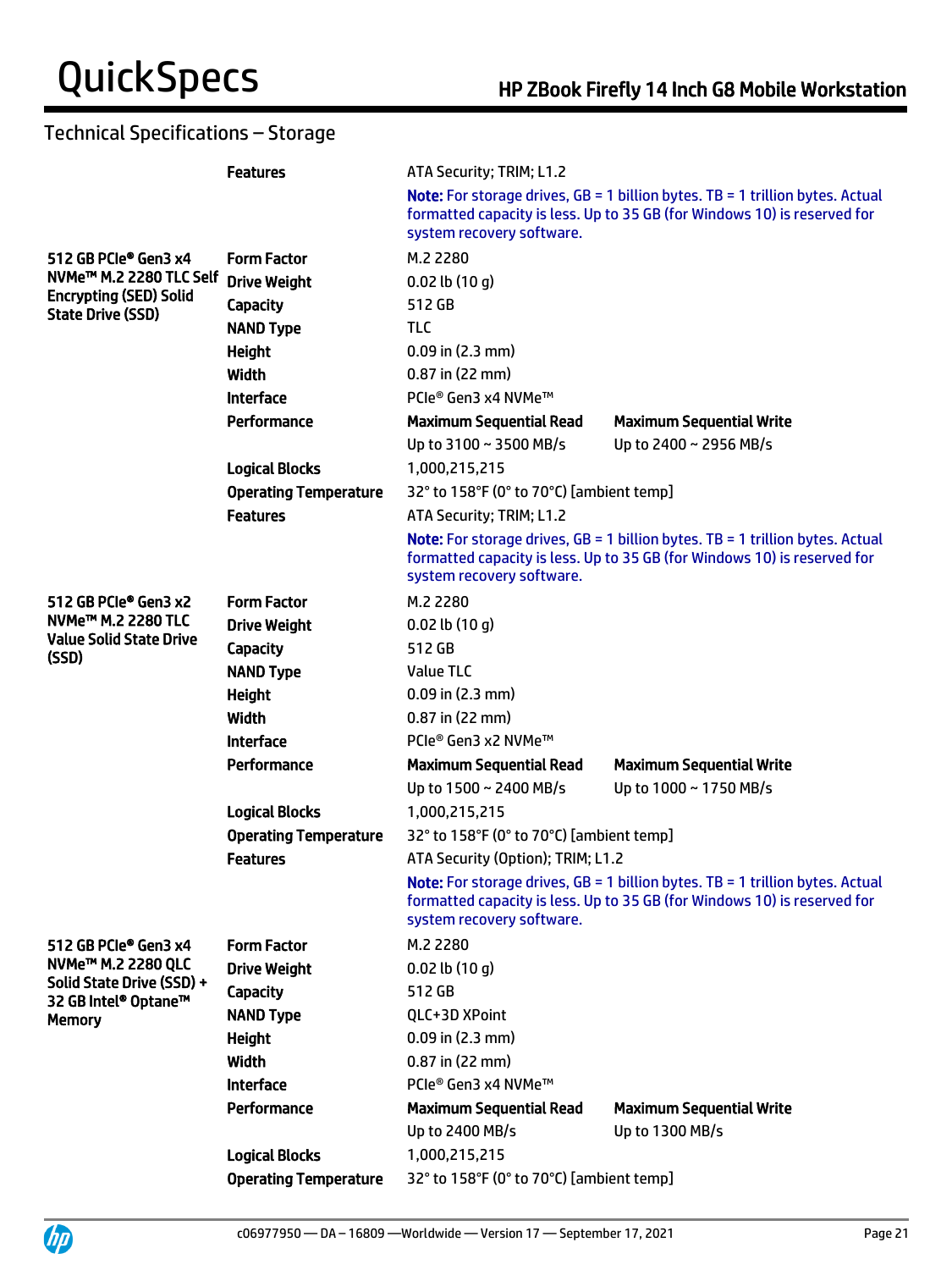# Technical Specifications – Storage

|                                                    | <b>Features</b>              | ATA Security; TRIM; L1.2                        |                                                                                                                                                                    |  |
|----------------------------------------------------|------------------------------|-------------------------------------------------|--------------------------------------------------------------------------------------------------------------------------------------------------------------------|--|
|                                                    |                              | system recovery software.                       | <b>Note:</b> For storage drives, $GB = 1$ billion bytes. TB = 1 trillion bytes. Actual<br>formatted capacity is less. Up to 35 GB (for Windows 10) is reserved for |  |
| 512 GB PCIe® Gen3 x4                               | <b>Form Factor</b>           | M.2 2280                                        |                                                                                                                                                                    |  |
| NVMe™ M.2 2280 TLC Self Drive Weight               |                              | $0.02$ lb $(10q)$                               |                                                                                                                                                                    |  |
| <b>Encrypting (SED) Solid</b><br>State Drive (SSD) | <b>Capacity</b>              | 512 GB                                          |                                                                                                                                                                    |  |
|                                                    | <b>NAND Type</b>             | <b>TLC</b>                                      |                                                                                                                                                                    |  |
|                                                    | <b>Height</b>                | $0.09$ in (2.3 mm)                              |                                                                                                                                                                    |  |
|                                                    | Width                        | $0.87$ in (22 mm)                               |                                                                                                                                                                    |  |
|                                                    | <b>Interface</b>             | PCIe® Gen3 x4 NVMe™                             |                                                                                                                                                                    |  |
|                                                    | Performance                  | <b>Maximum Sequential Read</b>                  | <b>Maximum Sequential Write</b>                                                                                                                                    |  |
|                                                    |                              | Up to $3100 \sim 3500$ MB/s                     | Up to 2400 ~ 2956 MB/s                                                                                                                                             |  |
|                                                    | <b>Logical Blocks</b>        | 1,000,215,215                                   |                                                                                                                                                                    |  |
|                                                    | <b>Operating Temperature</b> | 32° to 158°F (0° to 70°C) [ambient temp]        |                                                                                                                                                                    |  |
|                                                    | <b>Features</b>              | ATA Security (Option); TCG Opal 2.0; TRIM; L1.2 |                                                                                                                                                                    |  |
|                                                    |                              | system recovery software.                       | <b>Note:</b> For storage drives, $GB = 1$ billion bytes. TB = 1 trillion bytes. Actual<br>formatted capacity is less. Up to 35 GB (for Windows 10) is reserved for |  |

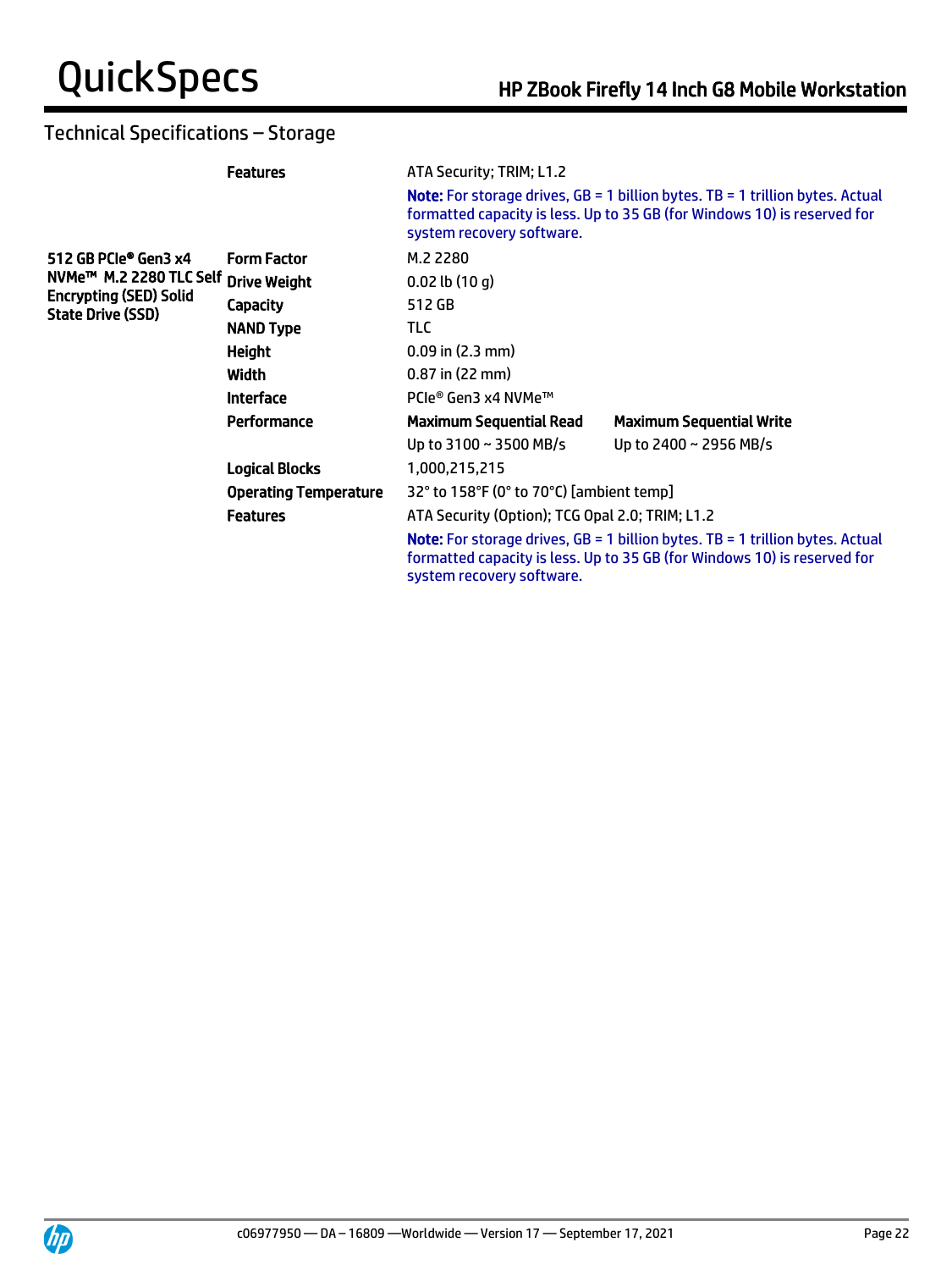# Technical Specifications – Networking

# NETWORKING/COMMUNICATION

| Intel® Wi-Fi 6 AX201<br>(2x2) and Bluetooth <sup>®</sup> 5.2<br>combo* | <b>Wireless LAN Standards</b>                | IEEE 802.11a<br>IEEE 802.11b<br>IEEE 802.11g<br>IEEE 802.11n<br>IEEE 802.11ac<br><b>IEEE 802.11ax</b><br>IEEE 802.11d<br>IEEE 802.11e<br>IEEE 802.11h<br>IEEE 802.11i<br><b>IEEE 802.11k</b><br>IEEE 802.11r<br><b>IEEE 802.11v</b>                                                                                                        |
|------------------------------------------------------------------------|----------------------------------------------|--------------------------------------------------------------------------------------------------------------------------------------------------------------------------------------------------------------------------------------------------------------------------------------------------------------------------------------------|
|                                                                        | Interoperability                             | Wi-Fi certified                                                                                                                                                                                                                                                                                                                            |
|                                                                        | <b>Frequency Band</b>                        | 802.11 $b/g/n/ax$<br>$\cdot$ 2.402 - 2.482 GHz<br>802.11a/n/ac/ax<br>• 4.9 – 4.95 GHz (Japan)<br>$• 5.15 - 5.25$ GHz<br>$• 5.25 - 5.35$ GHz<br>$\cdot$ 5.47 – 5.725 GHz<br>$• 5.825 - 5.850$ GHz                                                                                                                                           |
|                                                                        | <b>Data Rates</b>                            | • 802.11b: 1, 2, 5.5, 11 Mbps<br>• 802.11q: 6, 9, 12, 18, 24, 36, 48, 54 Mbps<br>• 802.11a: 6, 9, 12, 18, 24, 36, 48, 54 Mbps<br>• 802.11n: MCS 0 ~ MCS 15, (20MHz, and 40MHz)<br>• 802.11ac: MCS0 ~ MCS9, (1SS, and 2SS) (20MHz, 40MHz, ,80MHz &<br>160MHz)<br>• 802.11ax: MCS0 ~ MCS11, (1SS and 2SS) (20MHz, 40MHz, ,80MHz<br>& 160MHz) |
|                                                                        | <b>Modulation</b>                            | Direct Sequence Spread Spectrum<br>OFDM, BPSK, QPSK, CCK, 16-QAM, 64-QAM, 256-QAM, 1024QAM                                                                                                                                                                                                                                                 |
|                                                                        | Security <sup>1</sup>                        | IEEE and WiFi compliant 64 / 128 bit WEP encryption for a/b/g<br>$\bullet$<br>mode only<br>AES-CCMP: 128 bit in hardware<br>802.1x authentication<br>WPA, WPA2: 802.1x. WPA-PSK, WPA2-PSK, TKIP, and AES.<br>WPA2 certification<br><b>WPA3</b> certification<br>$\bullet$<br>IEEE 802.11i<br><b>WAPI</b>                                   |
|                                                                        | <b>Network Architecture</b><br><b>Models</b> | Ad-hoc (Peer to Peer)<br><b>Infrastructure (Access Point Required)</b>                                                                                                                                                                                                                                                                     |
|                                                                        | Roaming                                      | IEEE 802.11 compliant roaming between access points                                                                                                                                                                                                                                                                                        |
|                                                                        | Output Power <sup>2</sup>                    | • 802.11b: +18.5dBm minimum<br>• 802.11g: +17.5dBm minimum<br>• 802.11a: +18.5dBm minimum<br>• 802.11n HT20(2.4GHz): +15.5dBm minimum<br>• 802.11n HT40(2.4GHz): +14.5dBm minimum<br>• 802.11n HT20(5GHz): +15.5dBm minimum                                                                                                                |

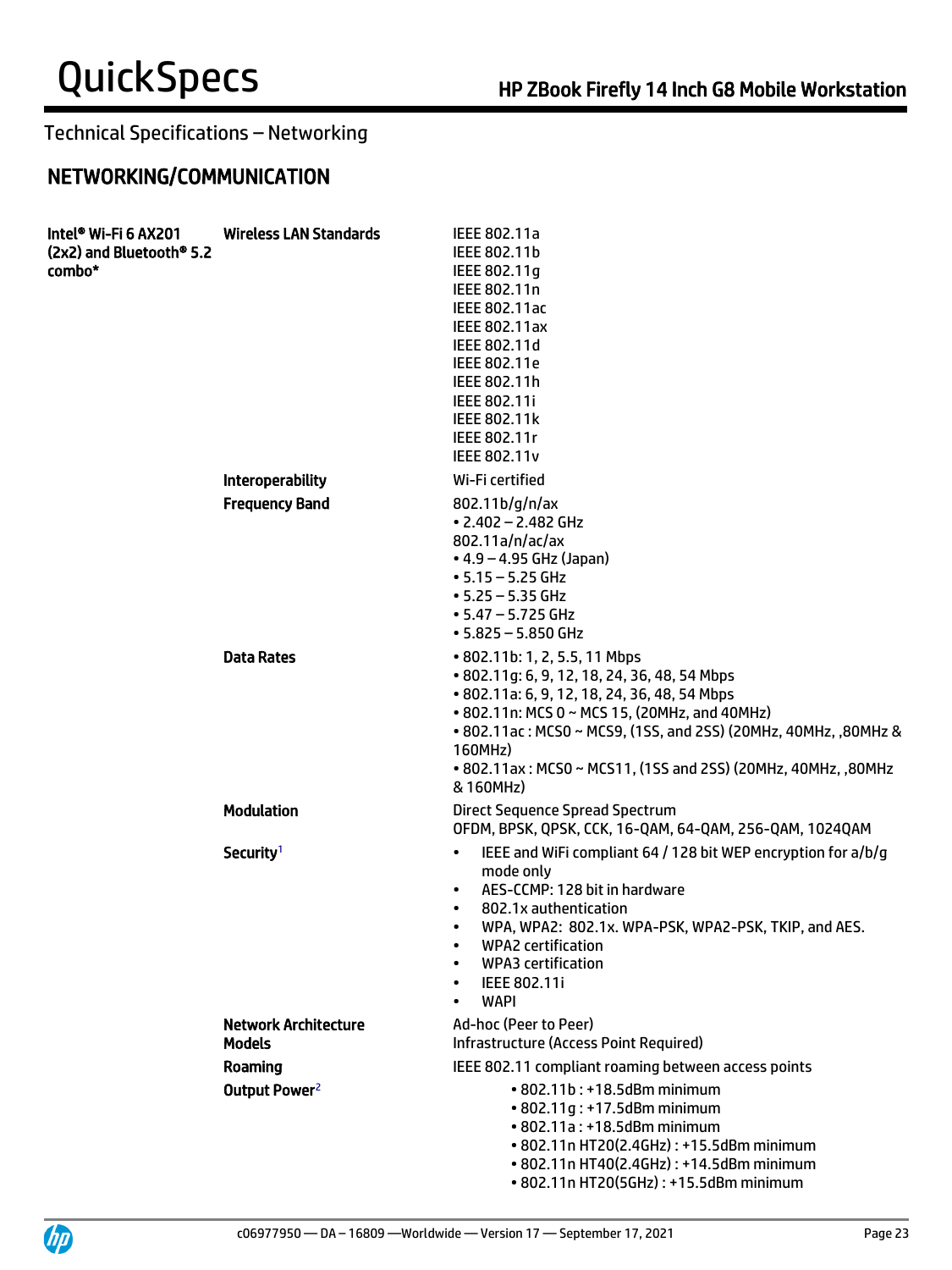|                                                                                 |                                                                                                                                                                                                                                                                                                    | • 802.11n HT40(5GHz): +14.5dBm minimum<br>• 802.11ac VHT80(5GHz): +11.5dBm minimum<br>• 802.11ac VHT160(5GHz): +11.5dBm minimum<br>• 802.11ax HT40(2.4GHz): +10dBm minimum<br>• 802.11ax VHT160(5GHz): +10dBm minimum |
|---------------------------------------------------------------------------------|----------------------------------------------------------------------------------------------------------------------------------------------------------------------------------------------------------------------------------------------------------------------------------------------------|-----------------------------------------------------------------------------------------------------------------------------------------------------------------------------------------------------------------------|
| <b>Power Consumption</b>                                                        | • Transmit mode 2.0 W<br>• Receive mode 1.6 W<br>• Idle mode 50 mW (WLAN unassociated)<br>• Connected Standby 10mW<br>• Radio disabled 8 mW                                                                                                                                                        | • Idle mode (PSP) 180 mW (WLAN Associated)                                                                                                                                                                            |
| <b>Power Management</b>                                                         | 802.11 compliant power saving mode                                                                                                                                                                                                                                                                 | ACPI and PCI Express compliant power management                                                                                                                                                                       |
| Receiver Sensitivity <sup>3</sup>                                               | •802.11b, 1Mbps: -93.5dBm maximum<br>•802.11b, 11Mbps: -84dBm maximum<br>• 802.11a/g, 6Mbps: -86dBm maximum<br>· 802.11a/g, 54Mbps: -72dBm maximum<br>• 802.11n, MCS07: -67dBm maximum<br>• 802.11n, MCS15: -64dBm maximum<br>• 802.11ac, MCS0: -84dBm maximum<br>• 802.11ac, MCS9: -59dBm maximum | •802.11ax, MCS11(HT40): -59dBm maximum<br>•802.11ax, MCS11(VHT160): -58.5dBm maximum                                                                                                                                  |
| <b>Antenna Type</b>                                                             | display enclosure<br>communications                                                                                                                                                                                                                                                                | High efficiency antenna with spatial diversity, mounted in the<br>Two embedded dual band 2.4/5 GHz antennas are provided to the<br>card to support WLAN MIMO communications and Bluetooth                             |
| <b>Form Factor</b>                                                              |                                                                                                                                                                                                                                                                                                    | PCI-Express M.2 MiniCard with CNVi Interface                                                                                                                                                                          |
| <b>Dimensions</b>                                                               | 1. Type 2230: 2.3 x 22.0 x 30.0 mm<br>2. Type 1216: 1.67 x 12.0 x 16.0 mm                                                                                                                                                                                                                          |                                                                                                                                                                                                                       |
| Weight                                                                          | 1. Type 2230 : 2.8g<br>2. Type 126: 1.3g                                                                                                                                                                                                                                                           |                                                                                                                                                                                                                       |
| <b>Operating Voltage</b>                                                        | $3.3v + 1 - 9%$                                                                                                                                                                                                                                                                                    |                                                                                                                                                                                                                       |
| <b>Temperature</b>                                                              | <b>Operating</b><br>Non-operating                                                                                                                                                                                                                                                                  | 14° to 158° F (-10° to 70° C)<br>$-40^{\circ}$ to 176 $^{\circ}$ F (-40 $^{\circ}$ to 80 $^{\circ}$ C)                                                                                                                |
| <b>Humidity</b>                                                                 | <b>Operating</b><br>Non-operating                                                                                                                                                                                                                                                                  | 10% to 90% (non-condensing)<br>5% to 95% (non-condensing)                                                                                                                                                             |
| <b>Altitude</b>                                                                 | <b>Operating Non-</b><br>operating                                                                                                                                                                                                                                                                 | 0 to 10,000 ft (3,048 m)<br>0 to 50,000 ft (15,240 m)                                                                                                                                                                 |
| <b>LED Activity</b>                                                             |                                                                                                                                                                                                                                                                                                    | LED Amber - Radio Off; LED Off - Radio ON                                                                                                                                                                             |
| HP Integrated Module with Bluetooth 4.0/4.1/4.2/5.0/5.1/5.2 Wireless Technology |                                                                                                                                                                                                                                                                                                    |                                                                                                                                                                                                                       |
| <b>Frequency Band</b>                                                           | 2402 to 2480 MHz                                                                                                                                                                                                                                                                                   |                                                                                                                                                                                                                       |
| <b>Number of Available Channels</b>                                             | Legacy: 0~79 (1 MHz/CH)<br>BLE: 0~39 (2 MHz/CH)                                                                                                                                                                                                                                                    |                                                                                                                                                                                                                       |
| <b>Data Rates and Throughput</b>                                                |                                                                                                                                                                                                                                                                                                    | Legacy: 3 Mbps data rate; throughput up to 2.17 Mbps<br>BLE : 1 Mbps data rate; throughput up to 0.2 Mbps<br>Legacy: Synchronous Connection Oriented links up to 3, 64 kbps,                                          |



voice channels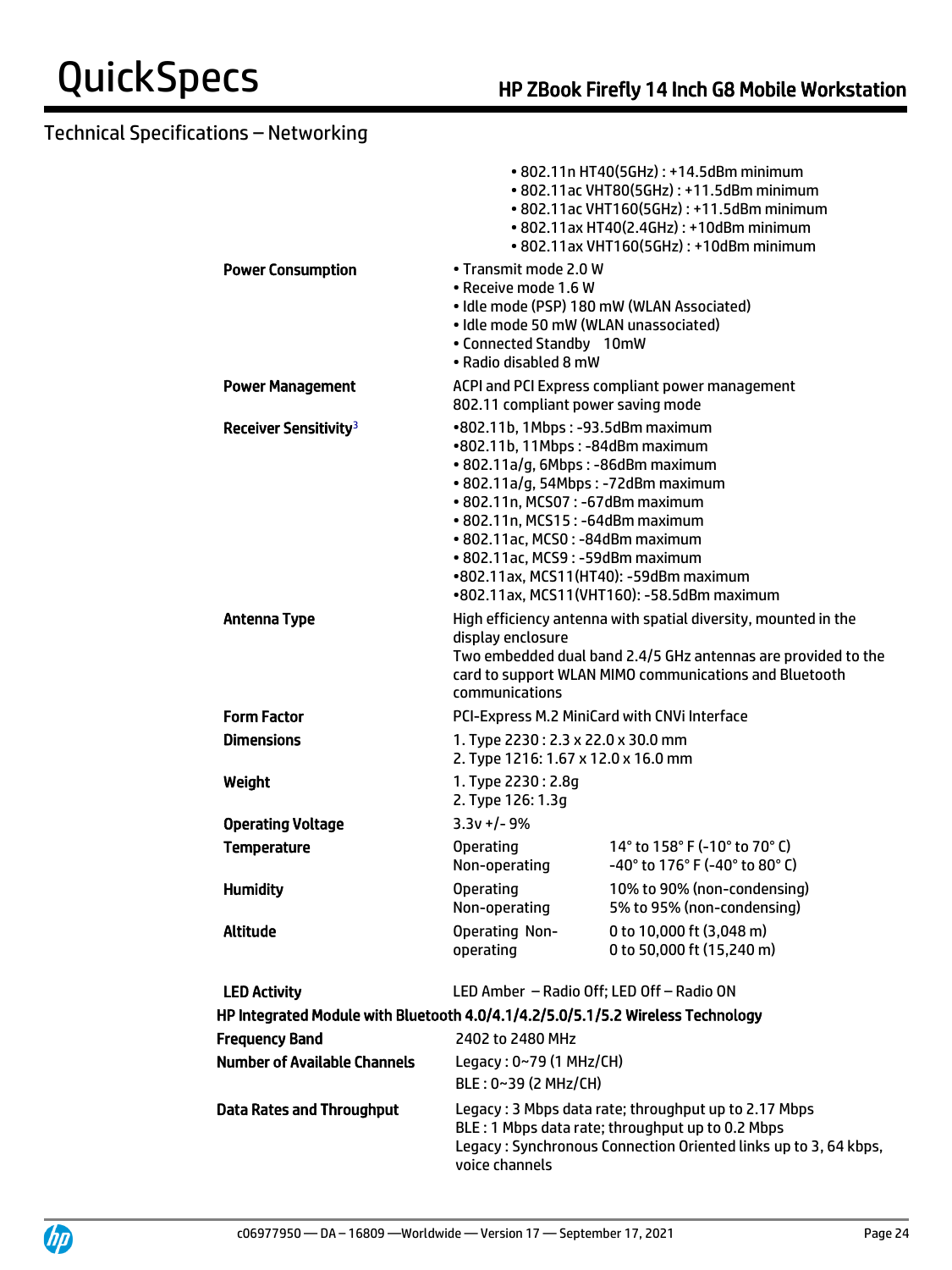|                                                             | Legacy: Asynchronous Connection Less links 2178.1 kbps/177.1<br>kbps asymmetric (3-DH5) or 864 kbps symmetric (3-EV5)                                                                                                                                                                                                                                                                                                                                                                                                                                                                                                       |
|-------------------------------------------------------------|-----------------------------------------------------------------------------------------------------------------------------------------------------------------------------------------------------------------------------------------------------------------------------------------------------------------------------------------------------------------------------------------------------------------------------------------------------------------------------------------------------------------------------------------------------------------------------------------------------------------------------|
| <b>Transmit Power</b>                                       | The Bluetooth component shall operate as a Class II Bluetooth<br>device with a maximum transmit power of +9.5 dBm for BR and<br>EDR.                                                                                                                                                                                                                                                                                                                                                                                                                                                                                        |
| <b>Power Consumption</b>                                    | Peak (Tx): 330 mW<br>Peak (Rx): 230 mW<br>Selective Suspend: 17 mW                                                                                                                                                                                                                                                                                                                                                                                                                                                                                                                                                          |
| <b>Bluetooth Software Supported</b><br><b>Link Topology</b> | Microsoft Windows Bluetooth Software                                                                                                                                                                                                                                                                                                                                                                                                                                                                                                                                                                                        |
| <b>Power Management</b>                                     | Microsoft Windows ACPI, and USB Bus Support                                                                                                                                                                                                                                                                                                                                                                                                                                                                                                                                                                                 |
| <b>Certifications</b>                                       | FCC (47 CFR) Part 15C, Section 15.247 & 15.249                                                                                                                                                                                                                                                                                                                                                                                                                                                                                                                                                                              |
| <b>Power Management</b>                                     | ETS 300 328, ETS 300 826                                                                                                                                                                                                                                                                                                                                                                                                                                                                                                                                                                                                    |
| <b>Certifications</b>                                       | Low Voltage Directive IEC950<br>UL, CSA, and CE Mark                                                                                                                                                                                                                                                                                                                                                                                                                                                                                                                                                                        |
| <b>Bluetooth Profiles Supported</b>                         | BT4.1-ESR 5/6/7 Compliance<br><b>LE Link Layer Ping</b><br><b>LE Dual Mode</b><br><b>LE Link Layer</b><br>LE Low Duty Cycle Directed Advertising<br><b>LE L2CAP Connection Oriented Channels</b><br>Train Nudging & Interlaced Scan<br><b>BT4.2 ESR08 Compliance</b><br>LE Secure Connection- Basic/Full<br>LE Privacy 1.2 - Link Layer Privacy<br>LE Privacy 1.2 - Extended Scanner Filter Policies<br>LE Data Packet Length Extension<br><b>FAX Profile (FAX)</b><br><b>Basic Imaging Profile (BIP)2</b><br><b>Headset Profile (HSP)</b><br>Hands Free Profile (HFP)<br><b>Advanced Audio Distribution Profile (A2DP)</b> |
|                                                             | thlippings according and internet cervice required and sold conarately. Augustablity of public wirelest                                                                                                                                                                                                                                                                                                                                                                                                                                                                                                                     |

Wireless access point and Internet service required and sold separately. Availability of public wireless access points limited. Wi-Fi 6 (802.11ax) is backwards compatible with prior 802.11 specs. The specifications for Wi-Fi 6 are draft specifications and are not final. If the final specifications differ from the draft specifications, it may affect the ability of the notebook to communicate with other 802.11ax WLAN devices. Only available in countries where 802.11ax is supported.

| Intel® Wi-Fi 6 AX201<br>(2x2) and Bluetooth® 5.2<br>combo* | Wireless LAN Standards | IEEE 802.11a<br>IEEE 802.11b<br>IEEE 802.11q<br>IEEE 802.11n<br>IEEE 802.11ac<br><b>IEEE 802.11ax</b><br>IEEE 802.11d<br>IEEE 802.11e |
|------------------------------------------------------------|------------------------|---------------------------------------------------------------------------------------------------------------------------------------|
|                                                            |                        |                                                                                                                                       |
|                                                            |                        | IEEE 802.11h                                                                                                                          |
|                                                            |                        | <b>IEEE 802.11i</b>                                                                                                                   |
|                                                            |                        | <b>IEEE 802.11k</b>                                                                                                                   |
|                                                            |                        | IEEE 802.11r                                                                                                                          |



IEEE 802.11v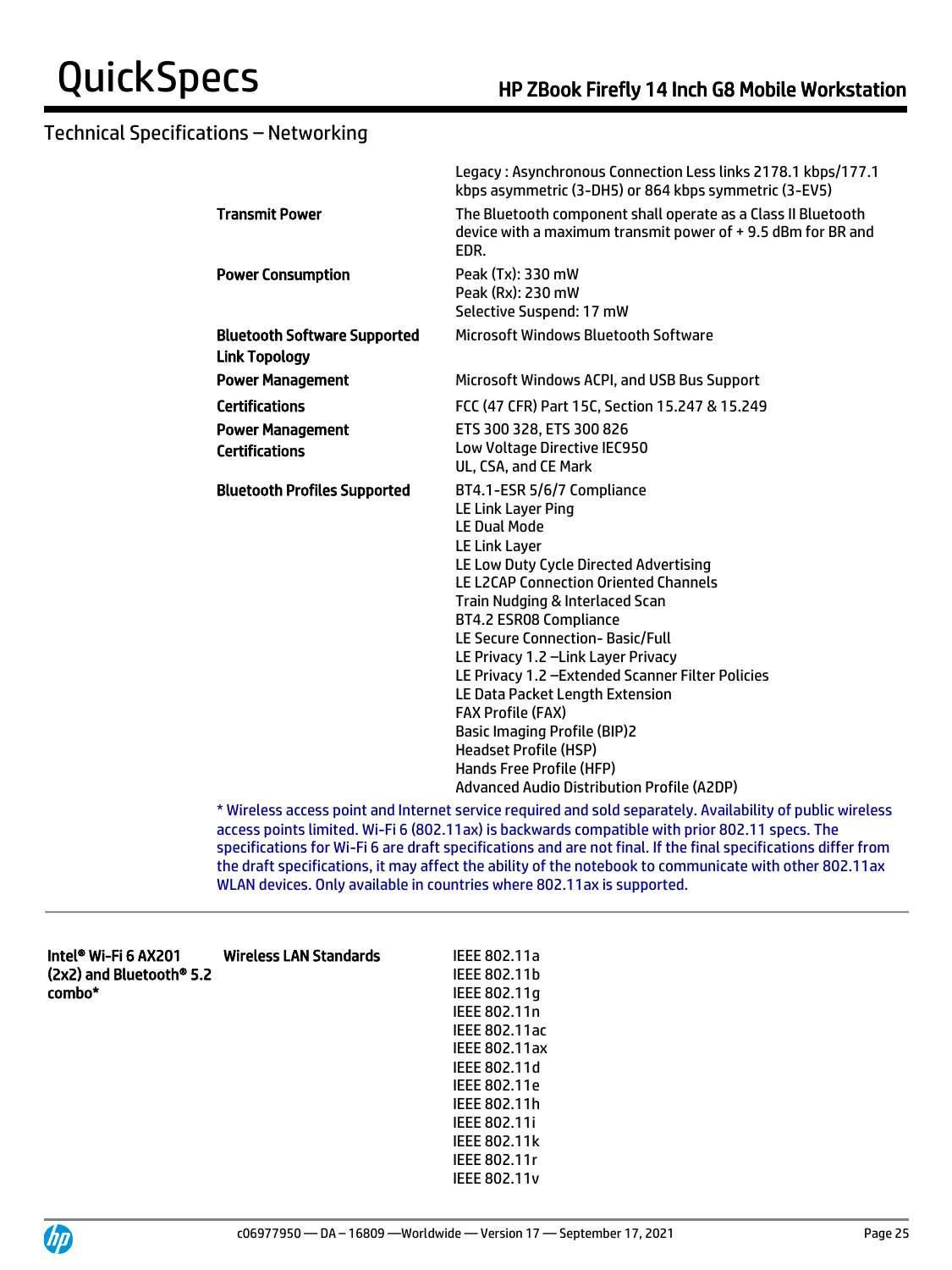# Technical Specifications – Networking

| <b>Interoperability</b>                    | Wi-Fi certified                                                                                                                                                                                                                                                                                                                                                                                                                                      |
|--------------------------------------------|------------------------------------------------------------------------------------------------------------------------------------------------------------------------------------------------------------------------------------------------------------------------------------------------------------------------------------------------------------------------------------------------------------------------------------------------------|
| <b>Frequency Band</b><br><b>Data Rates</b> | 802.11b/g/n/ax<br>$\cdot$ 2.402 - 2.482 GHz<br>802.11a/n/ac/ax<br>• 4.9 – 4.95 GHz (Japan)<br>$• 5.15 - 5.25$ GHz<br>$• 5.25 - 5.35$ GHz<br>• 5.47 – 5.725 GHz<br>$• 5.825 - 5.850$ GHz<br>• 802.11b: 1, 2, 5.5, 11 Mbps                                                                                                                                                                                                                             |
|                                            | • 802.11g: 6, 9, 12, 18, 24, 36, 48, 54 Mbps<br>• 802.11a: 6, 9, 12, 18, 24, 36, 48, 54 Mbps<br>• 802.11n: MCS 0 ~ MCS 15, (20MHz, and 40MHz)<br>• 802.11ac: MCS0 ~ MCS9, (1SS, and 2SS) (20MHz, 40MHz, ,80MHz &<br>160MHz)<br>• 802.11ax: MCS0 ~ MCS11, (1SS and 2SS) (20MHz, 40MHz, ,80MHz<br>& 160MHz)                                                                                                                                            |
| <b>Modulation</b>                          | Direct Sequence Spread Spectrum<br>OFDM, BPSK, QPSK, CCK, 16-QAM, 64-QAM, 256-QAM<br>, 1024QAM                                                                                                                                                                                                                                                                                                                                                       |
| Security <sup>1</sup>                      | IEEE and WiFi compliant 64 / 128 bit WEP encryption for a/b/g<br>$\bullet$<br>mode only<br>AES-CCMP: 128 bit in hardware<br>$\bullet$<br>802.1x authentication<br>$\bullet$<br>WPA, WPA2: 802.1x. WPA-PSK, WPA2-PSK, TKIP, and AES.<br>$\bullet$<br><b>WPA2</b> certification<br>$\bullet$<br><b>WPA3</b> certification<br>$\bullet$<br><b>IEEE 802.11i</b><br>$\bullet$<br><b>WAPI</b>                                                              |
| <b>Network Architecture</b>                | Ad-hoc (Peer to Peer)                                                                                                                                                                                                                                                                                                                                                                                                                                |
| Models                                     | Infrastructure (Access Point Required)                                                                                                                                                                                                                                                                                                                                                                                                               |
| Roaming                                    | IEEE 802.11 compliant roaming between access points                                                                                                                                                                                                                                                                                                                                                                                                  |
| Output Power <sup>2</sup>                  | • 802.11b: +18.5dBm minimum<br>• 802.11g: +17.5dBm minimum<br>• 802.11a: +18.5dBm minimum<br>• 802.11n HT20(2.4GHz): +15.5dBm minimum<br>• 802.11n HT40(2.4GHz): +14.5dBm minimum<br>• 802.11n HT20(5GHz): +15.5dBm minimum<br>• 802.11n HT40(5GHz): +14.5dBm minimum<br>• 802.11ac VHT80(5GHz): +11.5dBm minimum<br>• 802.11ac VHT160(5GHz): +11.5dBm minimum<br>• 802.11ax HT40(2.4GHz): +10dBm minimum<br>• 802.11ax VHT160(5GHz): +10dBm minimum |
| <b>Power Consumption</b>                   | • Transmit mode: 2.0 W<br>· Receive mode : 1.6 W<br>· Idle mode (PSP) 180 mW (WLAN Associated)<br>• Idle mode: 50 mW (WLAN unassociated)<br>• Connected Standby/Modern Standby: 10mW<br>· Radio disabled: 8 mW                                                                                                                                                                                                                                       |
| <b>Power Management</b>                    | ACPI and PCI Express compliant power management<br>802.11 compliant power saving mode                                                                                                                                                                                                                                                                                                                                                                |
| Receiver Sensitivity <sup>3</sup>          | •802.11b, 1Mbps: -93.5dBm maximum<br>•802.11b, 11Mbps: -84dBm maximum                                                                                                                                                                                                                                                                                                                                                                                |

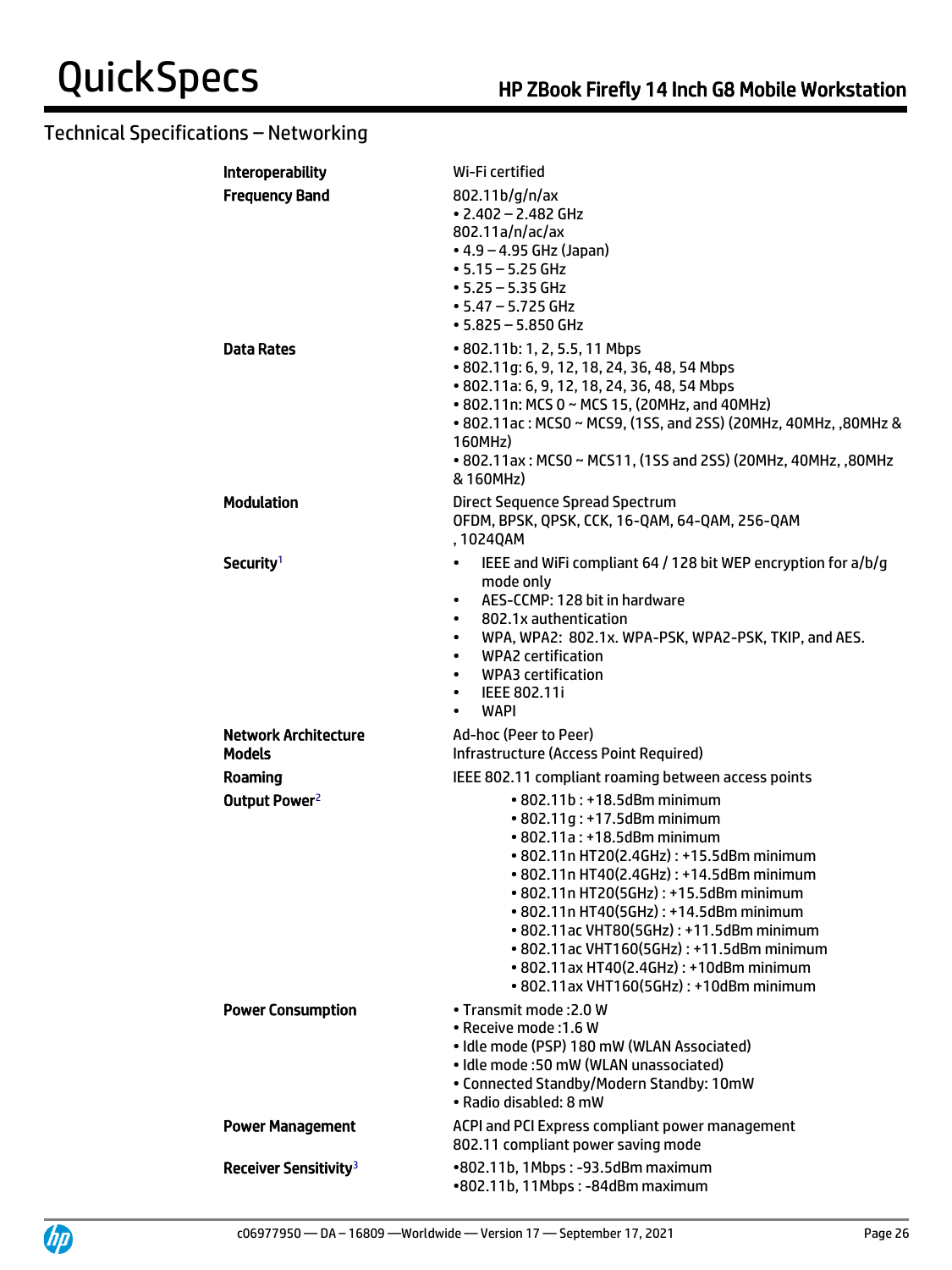|                                                                                 | • 802.11a/g, 6Mbps : -86dBm maximum<br>· 802.11a/g, 54Mbps: -72dBm maximum<br>• 802.11n, MCS07: -67dBm maximum<br>• 802.11n, MCS15: -64dBm maximum<br>· 802.11ac, MCS0: -84dBm maximum<br>• 802.11ac, MCS9: -59dBm maximum | •802.11ax, MCS11(HT40): -59dBm maximum<br>•802.11ax, MCS11(VHT160): -58.5dBm maximum                                                                                                                                                                                                                 |
|---------------------------------------------------------------------------------|----------------------------------------------------------------------------------------------------------------------------------------------------------------------------------------------------------------------------|------------------------------------------------------------------------------------------------------------------------------------------------------------------------------------------------------------------------------------------------------------------------------------------------------|
| <b>Antenna Type</b>                                                             | display enclosure<br>communications                                                                                                                                                                                        | High efficiency antenna with spatial diversity, mounted in the<br>Two embedded dual band 2.4/5 GHz antennas are provided to the<br>card to support WLAN MIMO communications and Bluetooth                                                                                                            |
| <b>Form Factor</b>                                                              |                                                                                                                                                                                                                            | PCI-Express M.2 MiniCard with CNVi Interface                                                                                                                                                                                                                                                         |
| <b>Dimensions</b>                                                               | 1. Type 2230: 2.3 x 22.0 x 30.0 mm<br>2. Type 1216: 1.67 x 12.0 x 16.0 mm                                                                                                                                                  |                                                                                                                                                                                                                                                                                                      |
| Weight                                                                          | 1. Type 2230: 2.8q<br>2. Type 126: 1.3g                                                                                                                                                                                    |                                                                                                                                                                                                                                                                                                      |
| <b>Operating Voltage</b>                                                        | $3.3v + 1 - 9%$                                                                                                                                                                                                            |                                                                                                                                                                                                                                                                                                      |
| <b>Temperature</b>                                                              | <b>Operating</b><br>Non-operating                                                                                                                                                                                          | 14° to 158° F (-10° to 70° C)<br>-40° to 176° F (-40° to 80° C)                                                                                                                                                                                                                                      |
| <b>Humidity</b>                                                                 | <b>Operating</b><br>Non-operating                                                                                                                                                                                          | 10% to 90% (non-condensing)<br>5% to 95% (non-condensing)                                                                                                                                                                                                                                            |
| <b>Altitude</b>                                                                 | <b>Operating Non-</b><br>operating                                                                                                                                                                                         | 0 to 10,000 ft (3,048 m)<br>0 to 50,000 ft (15,240 m)                                                                                                                                                                                                                                                |
| <b>LED Activity</b>                                                             |                                                                                                                                                                                                                            | LED Amber - Radio OFF; LED White - Radio ON                                                                                                                                                                                                                                                          |
| HP Integrated Module with Bluetooth 4.0/4.1/4.2/5.0/5.1/5.2 Wireless Technology |                                                                                                                                                                                                                            |                                                                                                                                                                                                                                                                                                      |
| <b>Frequency Band</b>                                                           | 2402 to 2480 MHz                                                                                                                                                                                                           |                                                                                                                                                                                                                                                                                                      |
| <b>Number of Available Channels</b>                                             | Legacy: 0~79 (1 MHz/CH)<br>BLE: 0~39 (2 MHz/CH)                                                                                                                                                                            |                                                                                                                                                                                                                                                                                                      |
| <b>Data Rates and Throughput</b>                                                | voice channels                                                                                                                                                                                                             | Legacy: 3 Mbps data rate; throughput up to 2.17 Mbps<br>BLE: 1 Mbps data rate; throughput up to 0.2 Mbps<br>Legacy: Synchronous Connection Oriented links up to 3, 64 kbps,<br>Legacy: Asynchronous Connection Less links 2178.1 kbps/177.1<br>kbps asymmetric (3-DH5) or 864 kbps symmetric (3-EV5) |
| <b>Transmit Power</b>                                                           | EDR.                                                                                                                                                                                                                       | The Bluetooth component shall operate as a Class II Bluetooth<br>device with a maximum transmit power of +9.5 dBm for BR and                                                                                                                                                                         |
| <b>Power Consumption</b>                                                        | Peak (Tx): 330 mW<br>Peak (Rx): 230 mW<br>Selective Suspend: 17 mW                                                                                                                                                         |                                                                                                                                                                                                                                                                                                      |
| <b>Bluetooth Software Supported</b><br><b>Link Topology</b>                     | Microsoft Windows Bluetooth Software                                                                                                                                                                                       |                                                                                                                                                                                                                                                                                                      |
| <b>Power Management</b>                                                         |                                                                                                                                                                                                                            | Microsoft Windows ACPI, and USB Bus Support                                                                                                                                                                                                                                                          |
| <b>Certifications</b>                                                           |                                                                                                                                                                                                                            | FCC (47 CFR) Part 15C, Section 15.247 & 15.249                                                                                                                                                                                                                                                       |

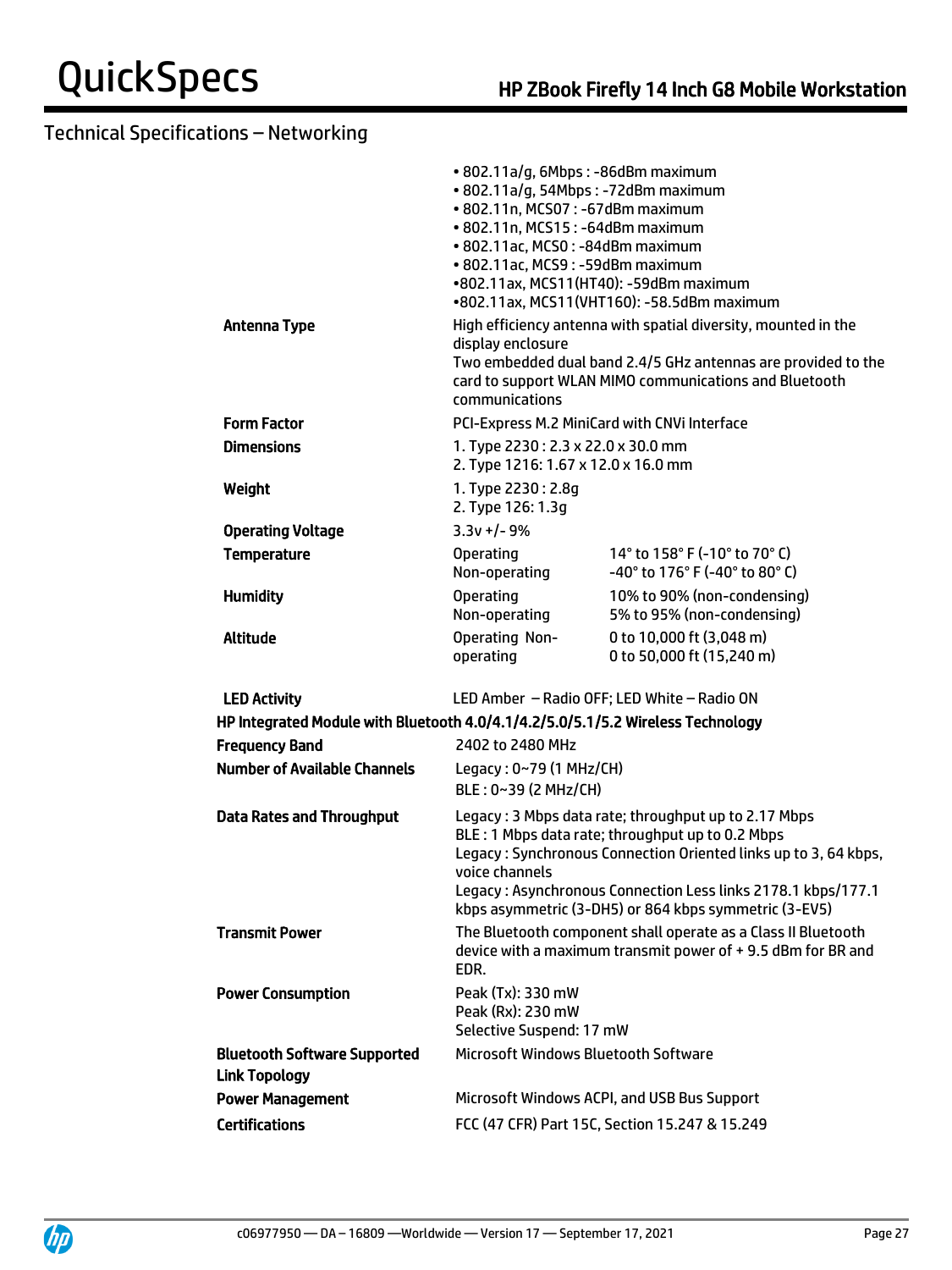| <b>Power Management</b><br><b>Certifications</b> | ETS 300 328, ETS 300 826<br>Low Voltage Directive IEC950<br>UL, CSA, and CE Mark                                                                                                                                                                                                                                                                                                                                                                                                                                                                 |
|--------------------------------------------------|--------------------------------------------------------------------------------------------------------------------------------------------------------------------------------------------------------------------------------------------------------------------------------------------------------------------------------------------------------------------------------------------------------------------------------------------------------------------------------------------------------------------------------------------------|
| <b>Bluetooth Profiles Supported</b>              | BT4.1-ESR 5/6/7 Compliance<br>LE Link Layer Ping<br><b>LE Dual Mode</b><br>LE Link Layer<br>LE Low Duty Cycle Directed Advertising<br><b>LE L2CAP Connection Oriented Channels</b><br>Train Nudging & Interlaced Scan<br>BT4.2 ESR08 Compliance<br>LE Secure Connection-Basic/Full<br>LE Privacy 1.2 - Link Layer Privacy<br>LE Privacy 1.2 - Extended Scanner Filter Policies<br>LE Data Packet Length Extension<br><b>FAX Profile (FAX)</b><br><b>Basic Imaging Profile (BIP)2</b><br><b>Headset Profile (HSP)</b><br>Hands Free Profile (HFP) |
| <b>Security &amp; Manageability</b>              | <b>Advanced Audio Distribution Profile (A2DP)</b><br>Intel <sup>®</sup> vPro <sup>™</sup> support with appropriate Intel® chipset components                                                                                                                                                                                                                                                                                                                                                                                                     |

\* Wireless access point and Internet service required and sold separately. Availability of public wireless access points limited. Wi-Fi 6 (802.11ax) is backwards compatible with prior 802.11 specs. The specifications for Wi-Fi 6 are draft specifications and are not final. If the final specifications differ from the draft specifications, it may affect the ability of the notebook to communicate with other 802.11ax WLAN devices. Only available in countries where 802.11ax is supported.

#### Intel® XMM™ 7360 LTE-Advanced CAT9 \*

| <b>Technology/Operating</b><br>bands  | FDD LTE: 2100 (Band 1), 1900 (Band 2), 1800 (Band 3),<br>1700/2100 (Band 4), 850 (Band 5), 2600 (Band 7), 900 (Band 8), 1400 (Band 11), 700 (Band 12 lower),<br>700 (Band 13 upper), 700 (Band 17 lower), 850 (Band 18 lower), 850 (Band 19 upper), 800 (Band 20),<br>1400 (Band 21), 850 (Band 26), 700 (Band 28), 700 (Band 29 RX only), 2300 (Band 30), 1700/2100<br>(Band 66).<br>TDD LTE: 2600 (Band 38), 1900 (Band 39), 2400 (Band 40), 2500 (Band 41).<br>HSPA+: 2100 (Band 1), 1900 (Band 2), 1700/2100 (Band 4),<br>850 (Band 5), 900 (Band 8) MHz |
|---------------------------------------|--------------------------------------------------------------------------------------------------------------------------------------------------------------------------------------------------------------------------------------------------------------------------------------------------------------------------------------------------------------------------------------------------------------------------------------------------------------------------------------------------------------------------------------------------------------|
| <b>Wireless protocol</b><br>standards | 3GPP Release 11 LTE Specification CAT.9, DL 60MHz BW throughput up to 450Mbps; UL 20MHz<br>throughput up to 50Mbps<br>WCDMA R99, 3GPP Release 5, 6, 7 and 8 UMTS Specification                                                                                                                                                                                                                                                                                                                                                                               |
| <b>GPS</b>                            | Standalone. A-GPS (MS-A. MS-B)                                                                                                                                                                                                                                                                                                                                                                                                                                                                                                                               |
| <b>GPS bands</b>                      | 1575.42 MHz ± 1.023 MHz, GLONASS 1596-1607MHz, Beidou 1561.098 MHz                                                                                                                                                                                                                                                                                                                                                                                                                                                                                           |
| Maximum data rates                    | LTE: 450 Mbps (Download), 50 Mbps (Upload)<br>DC-HSPA+: 42 Mbps (Download), 5.76 Mbps (Upload)<br>HSPA+: 21Mbps (Download), 5.76 Mbps (Upload)                                                                                                                                                                                                                                                                                                                                                                                                               |
| Maximum output power                  | LTE: 23 dBm<br>HSPA+: 23.5 dBm                                                                                                                                                                                                                                                                                                                                                                                                                                                                                                                               |
| Maximum power<br>consumption          | LTE: 1,200 mA (peak); 900 mA (average)<br>HSPA+: 1,100 mA (peak); 800 mA (average)                                                                                                                                                                                                                                                                                                                                                                                                                                                                           |
| <b>Form Factor</b>                    | M.2, 3042-S3 Key B                                                                                                                                                                                                                                                                                                                                                                                                                                                                                                                                           |

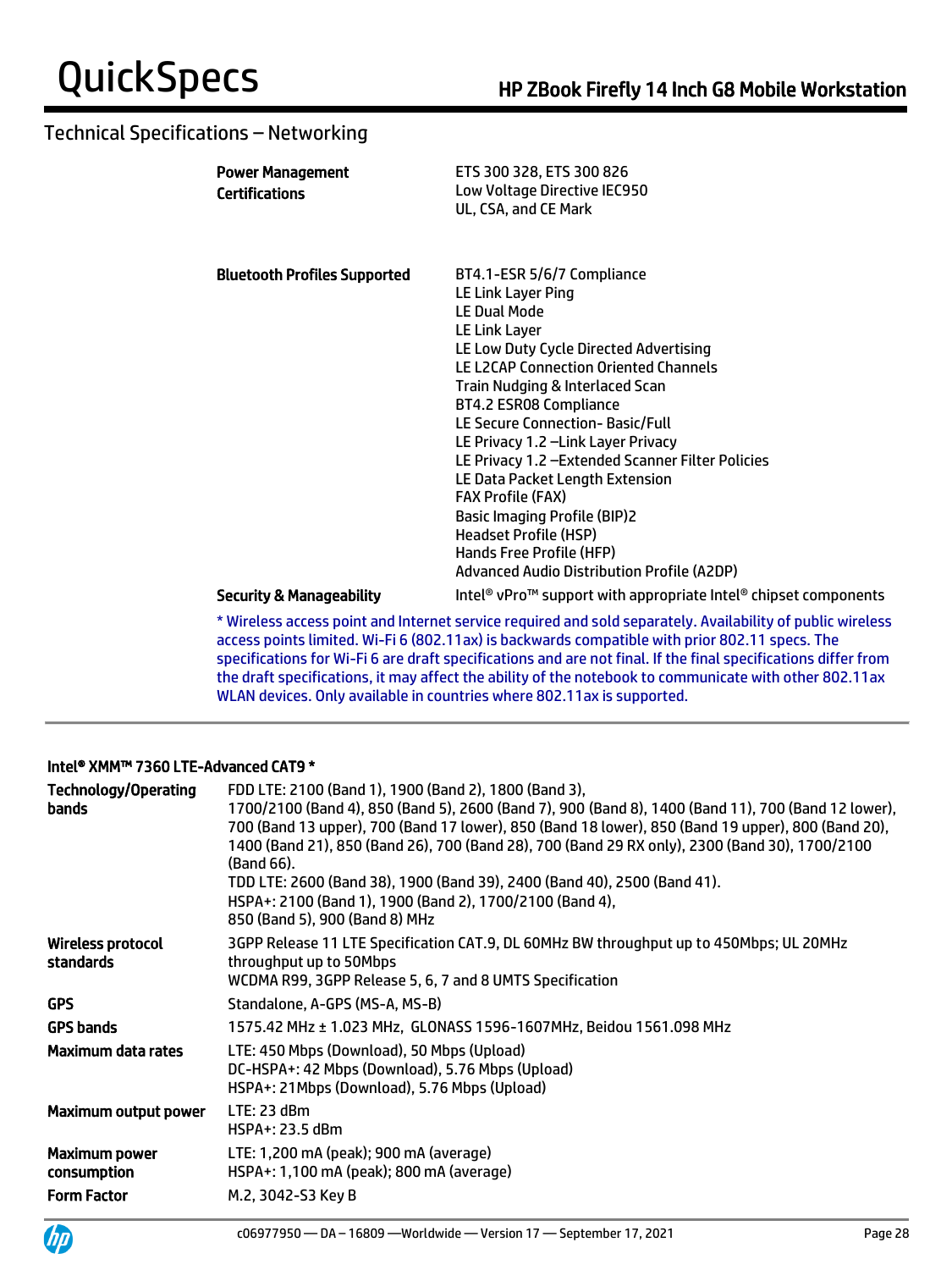Weight 5.8 g **Dimensions** (Length x Width x Thickness) 42 x 30 x 2.3 mm

\* 4G LTE requires separately purchased service contract, and configuration at purchase. Check with service provider for coverage and availability in your area. Connection speeds will vary due to location, environment, network conditions, and other factors. 4G LTE not available on all products, in all regions.

#### Qualcomm® Snapdragon™ X55 5G Modem\*

| <b>Technology/Operating</b> | WCDMA/HSDPA/HSUPA/HSPA+ operating bands:                           |
|-----------------------------|--------------------------------------------------------------------|
| bands                       | Band 1: 1920 to 1980 MHz (UL), 2110 to 2170 MHz (DL)               |
|                             | Band 2: 1850 to 1910 MHz (UL), 1930 to 1990 MHz (DL)               |
|                             | Band 4: 1710 to 1755 MHz (UL), 2110 to 2155 MHz (DL)               |
|                             | Band 5: 824 to 849 MHz (UL), 869 to 894 MHz (DL)                   |
|                             | Band 6: 830 to 840 MHz (UL), 875 to 885 MHz (DL)                   |
|                             | Band 8: 880 to 915 MHz (UL), 925 to 960 MHz (DL)                   |
|                             | Band 9: 1750 to 1785 MHz(UL), 1845to 1880 MHz (DL)                 |
|                             | Band 19: 830 to 845 MHz (UL), 875 to 890 MHz (DL)                  |
|                             | <b>LTE FDD/TDD operating bands:</b>                                |
|                             | Band 1: 1920 to 1980 MHz (UL), 2110 to 2170 MHz (DL)               |
|                             | Band 2: 1850 to 1910 MHz (UL), 1930 to 1990 MHz (DL)               |
|                             | Band 3: 1710 to 1785 MHz (UL), 1805 to 1880 MHz (DL)               |
|                             | Band 4: 1710 to 1755 MHz (UL), 2110 to 2155 MHz (DL)               |
|                             | Band 5: 824 to 849 MHz (UL), 869 to 894 MHz (DL)                   |
|                             | Band 7: 2500 to 2570 MHz (UL), 2620 to 2690 MHz (DL)               |
|                             | Band 8: 880 to 915 MHz (UL), 925 to 960 MHz (DL)                   |
|                             | Band 12: 699 to 716 MHz (UL), 729 to 746 MHz (DL)                  |
|                             | Band 13: 777 to 787 MHz (UL), 746 to 756 MHz (DL)                  |
|                             | Band 14: 788 to 798 MHz (UL), 758 to 768 MHz (DL)                  |
|                             | Band 17: 704 to 716 MHz (UL), 734 to 746 MHz (DL)                  |
|                             | Band 18: 815 to 830 MHz (UL), 860 to 875 MHz (DL)                  |
|                             | Band 19: 830 to 845 MHz (UL), 875 to 890 MHz (DL)                  |
|                             | Band 20: 832 to 862 MHz (UL), 791 to 821 MHz (DL)                  |
|                             | Band 25: 1850 to 1915 MHz (UL), 1930 to 1995 MHz (DL)              |
|                             | Band 26: 814 to 849 MHz (UL), 859 to 894 MHz (DL)                  |
|                             | Band 28: 703 to 748 MHz (UL), 758 to 803 MHz (DL)                  |
|                             | Band 29: 717 to 728 MHz (DL)                                       |
|                             | Band 30: 2305 to 2315 MHz (UL) 2350 to 2360 MHz (DL)               |
|                             | Band 32: 1452 to 1496 MHz (DL)                                     |
|                             | Band 34: 2010 to 2025 MHz (UL/DL)                                  |
|                             | Band 38: 2570 to 2620 MHz (UL/DL)                                  |
|                             | Band 39: 1880 to 1920 MHz (UL/DL)                                  |
|                             | Band 40: 2300 to 2400 MHz (UL/DL)                                  |
|                             | Band 41: 2496 to 2690 MHz (UL/DL)                                  |
|                             | Band 42: 3400 to 3600 MHZ (UL/DL)                                  |
|                             | Band 46: 5150 to 5925 MHZ (DL)                                     |
|                             | Band 48: 3550 to 3700 MHZ (UL/DL)                                  |
|                             | Band 66: 1710 to 1800 MHz (UL), 2110 to 2200 MHz (DL)              |
|                             | Band 71: 663 to 698 MHz (UL), 617 to 652 MHz (DL)<br>5GNR Sub 6GHZ |
|                             | n1: 1920 to 1980 MHz (UL), 2110 to 2170 MHz (DL)                   |
|                             | n2: 1850 to 1910 MHz (UL), 1930 to 1990 MHz (DL)                   |
|                             | n3: 1710 to 1785 MHz (UL), 1805 to 1880 MHz (DL)                   |
|                             |                                                                    |

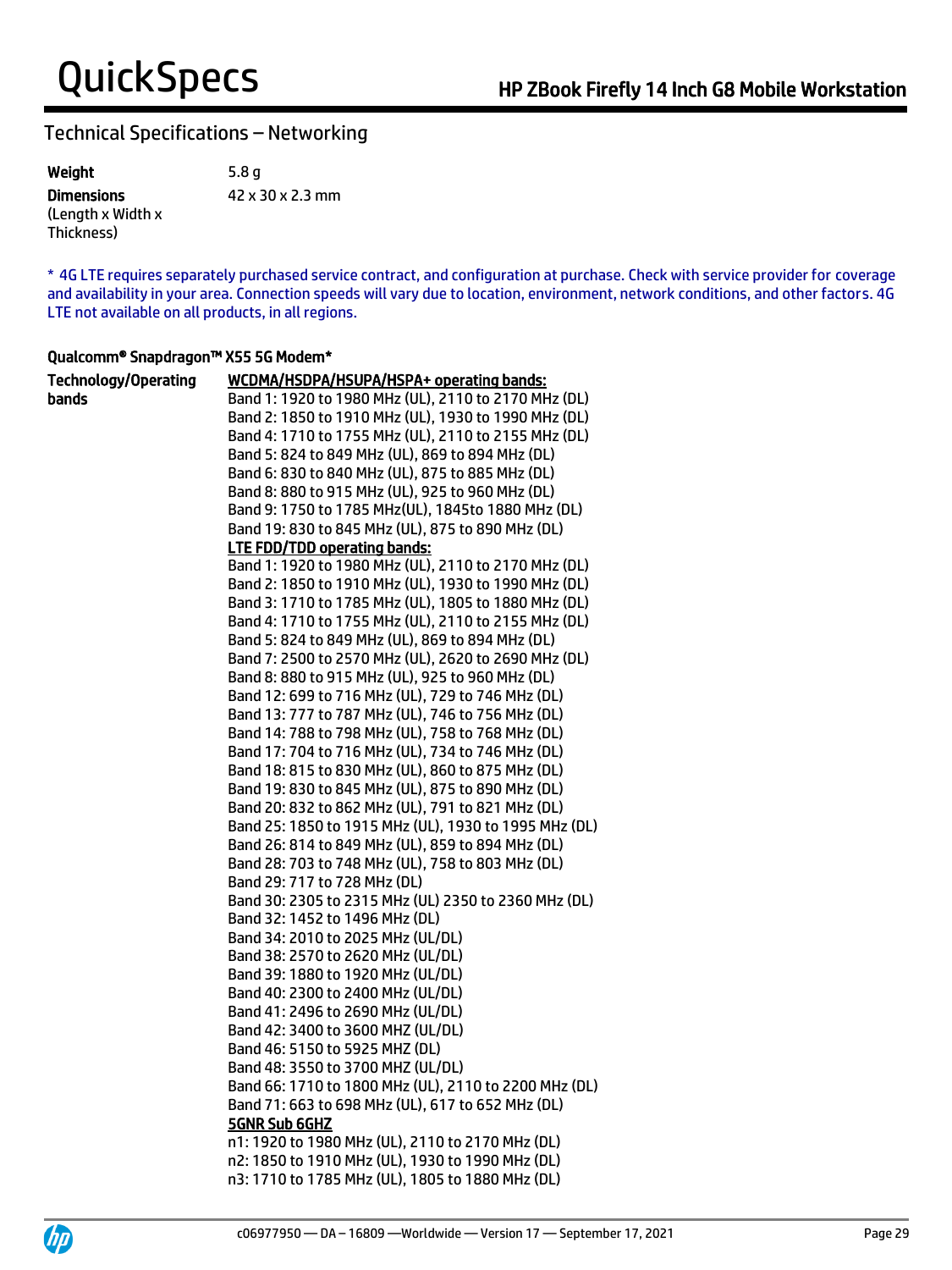|                                            | n5: 824 to 849 MHz (UL), 869 to 894 MHz (DL)<br>n7: 2500 to 2570 MHz (UL), 2620 to 2690 MHz (DL)<br>n8: 880 to 915 MHz (UL), 925 to 960 MHz (DL)<br>n12: 699 to 716 MHz (UL), 729 to 746 MHz (DL)<br>n20: 832 to 862 MHz (UL), 791 to 821 MHz (DL)<br>n28: 703 to 748 MHz (UL), 758 to 803 MHz (DL)<br>n41: 2496 to 2690 MHz (UL/DL)<br>n66: 1710 to 1800 MHz (UL), 2110 to 2200 MHz (DL)<br>n71: 663 to 698 MHz (UL), 617 to 652 MHz (DL)<br>n77: 3300 to 4200 MHz (UL/DL)<br>n78: 3300 to 3800 MHz (UL/DL)<br>n79: 4400 to 5000 MHz (UL/DL) |
|--------------------------------------------|-----------------------------------------------------------------------------------------------------------------------------------------------------------------------------------------------------------------------------------------------------------------------------------------------------------------------------------------------------------------------------------------------------------------------------------------------------------------------------------------------------------------------------------------------|
| Wireless protocol<br>standards             | <b>5GNR Air Interface</b><br>L3GPP Rel15 5G NR sub-6<br>LTE Rel14<br>20 layers and 2 Gbps downlink (DL) throughput $-4 \times 4$ MIMO across 5x CA<br>200 Mbps uplink (UL) throughput - 40 MHz ULCA and 256 QAM<br><b>WCDMA</b><br>R99, 3GPP Release 5, 6, 7 and 8 UMTS Specification                                                                                                                                                                                                                                                         |
| <b>GPS</b>                                 | Standalone, A-GPS (MS-A, MS-B)                                                                                                                                                                                                                                                                                                                                                                                                                                                                                                                |
| <b>GPS Bands</b>                           | GPS: L1 (1575.42MHz); L5 (1176MHz)<br><b>GLONASS: L1 (1602MHz)</b><br>BeidouB1(1561.098MHz)<br>Galileo E1 (1575.42); E5a (1176MHz)                                                                                                                                                                                                                                                                                                                                                                                                            |
| <b>Maximum Data Rates</b>                  | 5G sub 6G: 3.8 Gbps<br>LTE: ue-CategoryDL 20, (DL: 2 Gbps)<br>ue-CategoryUL 13, (UL: 150Mbps)<br>DC-HSPA+: 42 Mbps (Download), 5.76 Mbps (Upload)<br>HSPA+: 21Mbps (Download), 5.76 Mbps (Upload)                                                                                                                                                                                                                                                                                                                                             |
| <b>Maximum Output Power</b>                | LTE: 23 dBm in all band except B41<br>LTE B41 HPUE = $26dBm$<br>HSPA+: 23.5 dBm                                                                                                                                                                                                                                                                                                                                                                                                                                                               |
| <b>Maximum Power</b><br><b>Consumption</b> | 5G Sub 6:2500 mA<br>LTE: 1,300 mA (peak); 1100 mA (average)<br>HSPA+: 1,100 mA (peak); 800 mA (average)                                                                                                                                                                                                                                                                                                                                                                                                                                       |
| <b>Form Factor</b>                         | M.2, 3042-S3 Key B                                                                                                                                                                                                                                                                                                                                                                                                                                                                                                                            |
| Weight                                     | 8 g                                                                                                                                                                                                                                                                                                                                                                                                                                                                                                                                           |
| <b>Dimensions</b><br>(Length x Width x     | 42 mm $\times$ 30 mm $\times$ 2.6 mm                                                                                                                                                                                                                                                                                                                                                                                                                                                                                                          |

Thickness)

\* WWAN modules for 5G ready platforms are optional features that can be configured at purchase or added later by the customer. 5G module supports AT&T and T-Mobile networks in the U.S. Module designed for 5G networks as carriers deploy Evolved-Universal Terrestrial Radio Access New Radio Dual Connectivity (ENDC) with both 100Mhz of 5G NR and LTE channel bandwidth, using 256QAM 4x4 as defined by 3GPP, requires activation and separately purchased service contract. Check with service provider for coverage and availability in your area. Connection, upload and download speeds will vary due to network, location, environment, network conditions, and other factors. 5G not available on all products, in all regions. Backwards compatible to 4G LTE and 3G HSPA technologies. 5G module planned to be available in select countries, where carrier supported.

#### Near Field Communications Controller (optional)

|                  | <b>Dimensions (L x W x H)</b> Module 25 mm by 10 mm by 2.0 mm |
|------------------|---------------------------------------------------------------|
| Chipset          | <b>NPC300</b>                                                 |
| System interface | 12C                                                           |

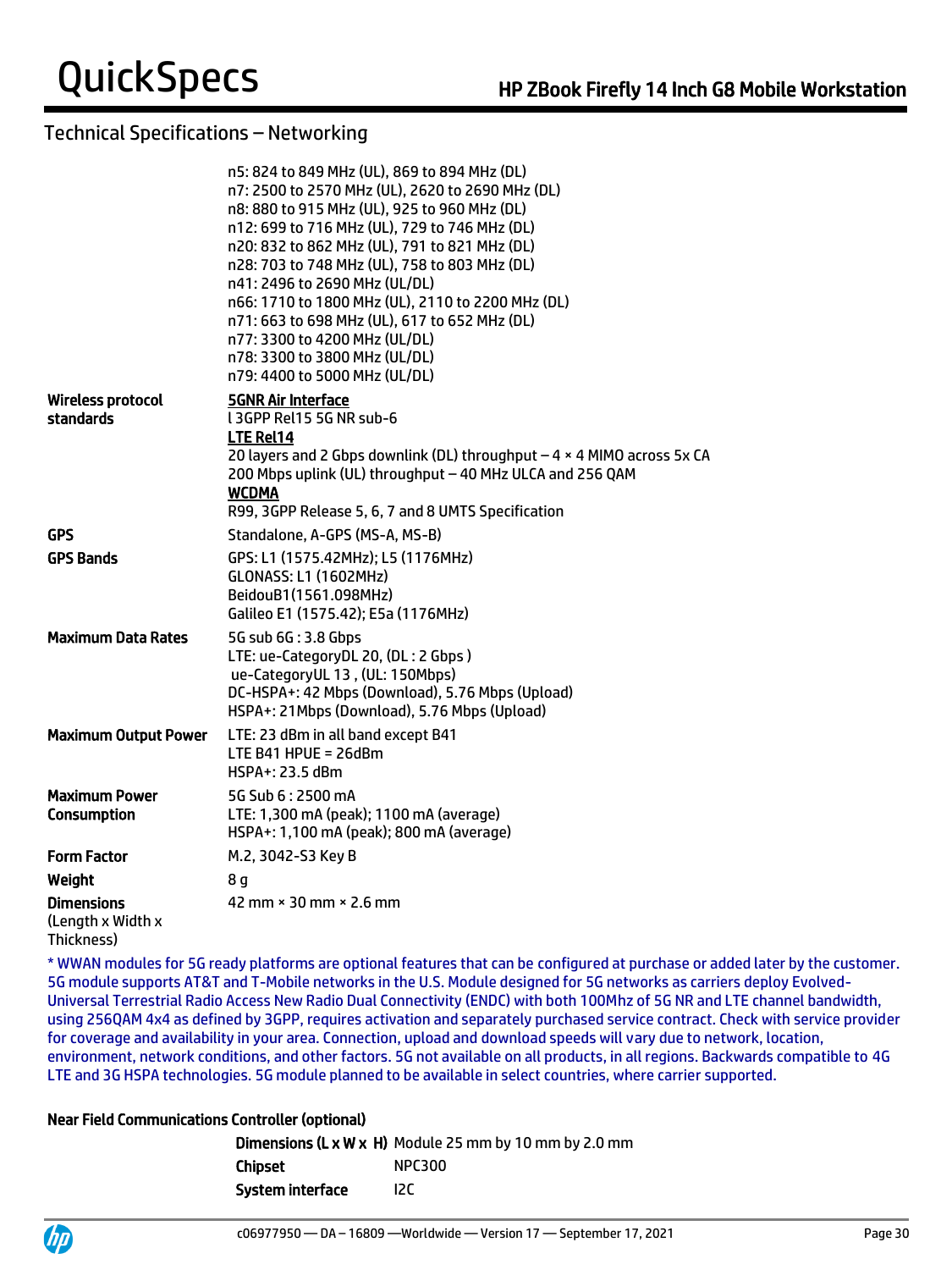| <b>NFC RF standards</b>                                | <b>ISO/IEC 14443 A</b><br>ISO/IEC 14443 B<br>ISO/IEC 15693<br><b>ISO/IEC 18092</b><br>ECMA-340 NFCIP-1 Target and Initiator<br>ECMA-320 NFCIP-2                |                                    |                                                                      |
|--------------------------------------------------------|----------------------------------------------------------------------------------------------------------------------------------------------------------------|------------------------------------|----------------------------------------------------------------------|
| <b>NFC Forum Support</b>                               |                                                                                                                                                                |                                    | Tag Type 1, Type 2, Type3 and Type 4, NFCIP-1 and NFCIP-2            |
| <b>Reader (PCD-VCD)</b><br>Mode(1)                     | <b>ISO/IEC 14443 A</b><br>ISO/IEC 14443 B<br><b>ISO/IEC 15693</b><br><b>MIFARE 1K</b><br>MIFARE 4K<br><b>MIFARE DESFire</b><br>FeliCa<br>Jewel and Topaz cards |                                    |                                                                      |
| Card Emulation (PICC- ISO/IEC 14443 A<br>VICC) Mode(1) | ISO/IEC 14443 B and B'<br><b>MIFARE</b><br>FeliCa                                                                                                              |                                    |                                                                      |
| <b>Frequency</b>                                       | 13.56 MHz                                                                                                                                                      |                                    |                                                                      |
| NFC Modes Supported Reader/Writer, Peer-to-Peer        |                                                                                                                                                                |                                    |                                                                      |
| <b>Raw RF Data Rates</b>                               | 106, 212, 424, 848 kbps                                                                                                                                        |                                    |                                                                      |
| <b>Operating</b><br>temperature                        | 0°C to 70°C                                                                                                                                                    |                                    |                                                                      |
| Storage temperature                                    | $-20^{\circ}$ C to 125 $^{\circ}$ C                                                                                                                            |                                    |                                                                      |
| <b>Humidity</b>                                        | 10-90% operating<br>5-95% non-operating                                                                                                                        |                                    |                                                                      |
| <b>Supply Operating</b><br>voltage                     | 4.35 to 5.25 Volts                                                                                                                                             |                                    |                                                                      |
| I/O Voltage                                            | 1.8V or 3.3V                                                                                                                                                   |                                    |                                                                      |
| <b>Power Consumption</b>                               | Booster enable,                                                                                                                                                | <b>VBAT=3.3V,</b>                  |                                                                      |
|                                                        | $VCC_B00ST = 5V$                                                                                                                                               | <b>Polling</b>                     | 7.3 mA                                                               |
|                                                        | <b>Mode Power</b><br>Consumption,<br><b>Typical</b>                                                                                                            | <b>Detected Test</b><br>Tag Type 1 | Total 283.8 mA<br>Net Module 236.8 mA                                |
|                                                        |                                                                                                                                                                | Detected Test<br>Tag Type 2        | Total 288.8 mA<br>Net Module 241.8 mA                                |
|                                                        |                                                                                                                                                                | <b>Detected Test</b><br>Tag Type 3 | Total 287.7 mA<br>Net Module 240.7 mA                                |
|                                                        |                                                                                                                                                                | <b>Detected Test</b><br>Tag Type 4 | Total 282.3 mA<br>Net Module 235.3 mA                                |
| Antenna                                                | external to module.                                                                                                                                            |                                    | Antenna connector, 0.5mm pitch, 7 connector FPC. Antenna matching is |

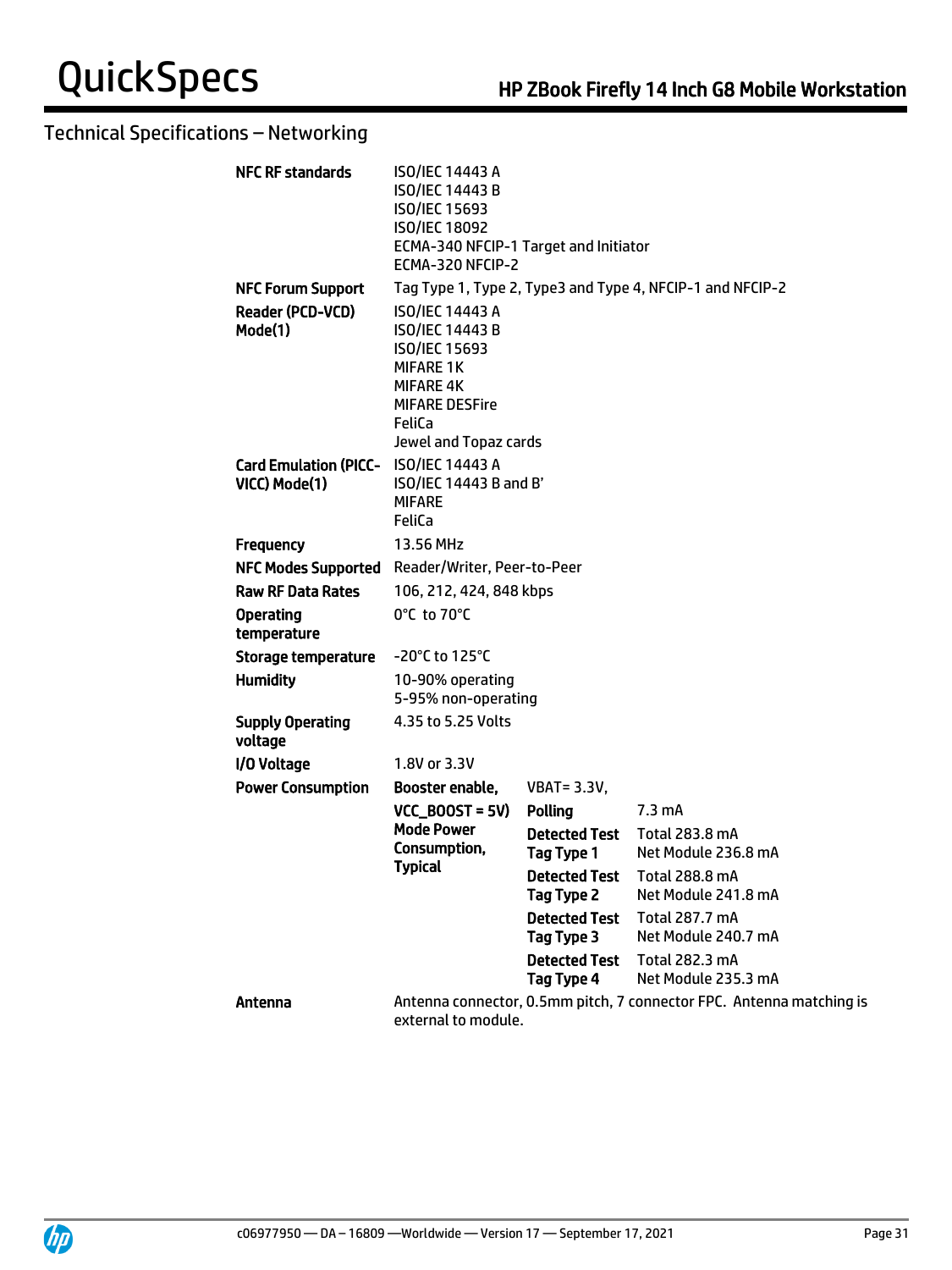# Technical Specifications – Power

# POWER

| <b>AC Adapter 45 Watt Smart Dimensions</b><br>nPFC Standard Barrel<br>4.5mm Right Angle 1.8m |                                                                                                                                                                                                                                                                                                                                                                                    | 95x45x26.8mm                                 |                                         |
|----------------------------------------------------------------------------------------------|------------------------------------------------------------------------------------------------------------------------------------------------------------------------------------------------------------------------------------------------------------------------------------------------------------------------------------------------------------------------------------|----------------------------------------------|-----------------------------------------|
|                                                                                              | Weight                                                                                                                                                                                                                                                                                                                                                                             | unit: 200g +/- 10g                           |                                         |
|                                                                                              | Input                                                                                                                                                                                                                                                                                                                                                                              | <b>Input Efficiency</b>                      | 87.74 % at 115 Vac and 88.4 % at 230Vac |
|                                                                                              |                                                                                                                                                                                                                                                                                                                                                                                    | Input frequency range $47 \sim 63$ Hz        |                                         |
|                                                                                              |                                                                                                                                                                                                                                                                                                                                                                                    | Input AC current                             | Max. 1.4 A at 90 Vac                    |
|                                                                                              | <b>Output</b>                                                                                                                                                                                                                                                                                                                                                                      | <b>Output power</b>                          | 45W                                     |
|                                                                                              |                                                                                                                                                                                                                                                                                                                                                                                    | DC output                                    | 19.5V                                   |
|                                                                                              |                                                                                                                                                                                                                                                                                                                                                                                    | Hold-up time                                 | 5ms at 115 Vac input                    |
|                                                                                              |                                                                                                                                                                                                                                                                                                                                                                                    | <b>Output current limit</b>                  | < 8.0A                                  |
|                                                                                              | <b>Connector</b>                                                                                                                                                                                                                                                                                                                                                                   | 4.5mm Barrel Type                            |                                         |
|                                                                                              | <b>Environmental Design</b>                                                                                                                                                                                                                                                                                                                                                        | <b>Operating</b><br>temperature              | 32° to 95° F (0° to 35° C)              |
|                                                                                              |                                                                                                                                                                                                                                                                                                                                                                                    | Non-operating<br>(storage) temperature       | -4° to 185° F (-20° to 85° C)           |
|                                                                                              |                                                                                                                                                                                                                                                                                                                                                                                    | <b>Altitude</b>                              | 0 to 16,400 ft (0 to 5,000 m)           |
|                                                                                              |                                                                                                                                                                                                                                                                                                                                                                                    | <b>Humidity</b>                              | 20% to 95%                              |
|                                                                                              |                                                                                                                                                                                                                                                                                                                                                                                    | <b>Storage Humidity</b>                      | 10% to 95%                              |
|                                                                                              | <b>EMI and Safety Certifications</b><br>Eg:<br>*CE Mark - full compliance with LVD and EMC directives<br>* Worldwide safety standards - IEC60950/62368, EN60950/62368,<br>UL60950/62368, Class1, SELV; Agency approvals - C-UL-US, NORDICS,<br>DENAN, EN55022 Class B, FCC Class B, CISPR22 Class B, CCC, NOM-1<br>NYCE.<br>* MTBF - over 200,000 hours at 25°C ambient condition. |                                              |                                         |
| AC Adapter 45 Watt Smart Dimensions                                                          |                                                                                                                                                                                                                                                                                                                                                                                    | 95x45x26.8mm                                 |                                         |
| nPFC Standard Barrel                                                                         | Weight                                                                                                                                                                                                                                                                                                                                                                             | unit: 200g +/- 10g                           |                                         |
| 4.5mm Right Angle 1.8m                                                                       | Input                                                                                                                                                                                                                                                                                                                                                                              | <b>Input Efficiency</b>                      | 87.74 % at 115 Vac and 88.4 % at 230Vac |
| 2prong                                                                                       |                                                                                                                                                                                                                                                                                                                                                                                    | Input frequency range 47 to 63 Hz            |                                         |
|                                                                                              |                                                                                                                                                                                                                                                                                                                                                                                    | <b>Input AC current</b> Max. 1.4 A at 90 Vac |                                         |
|                                                                                              | <b>Output</b>                                                                                                                                                                                                                                                                                                                                                                      | Output power                                 | 45W                                     |
|                                                                                              |                                                                                                                                                                                                                                                                                                                                                                                    | <b>DC</b> output                             | 19.5V                                   |
|                                                                                              |                                                                                                                                                                                                                                                                                                                                                                                    | Hold-up time                                 | 5ms at 115 Vac input                    |
|                                                                                              |                                                                                                                                                                                                                                                                                                                                                                                    | <b>Output current limit</b>                  | 8.0A                                    |
|                                                                                              | <b>Connector</b>                                                                                                                                                                                                                                                                                                                                                                   | 4.5mm Barrel Type                            |                                         |
|                                                                                              | <b>Environmental Design</b>                                                                                                                                                                                                                                                                                                                                                        | <b>Operating</b><br>temperature              | 32° to 95° F (0° to 35° C)              |
|                                                                                              |                                                                                                                                                                                                                                                                                                                                                                                    | Non-operating<br>(storage) temperature       | -4° to 185° F (-20° to 85° C)           |
|                                                                                              |                                                                                                                                                                                                                                                                                                                                                                                    | Altitude                                     | 0 to 16,400 ft (0 to 5000m)             |

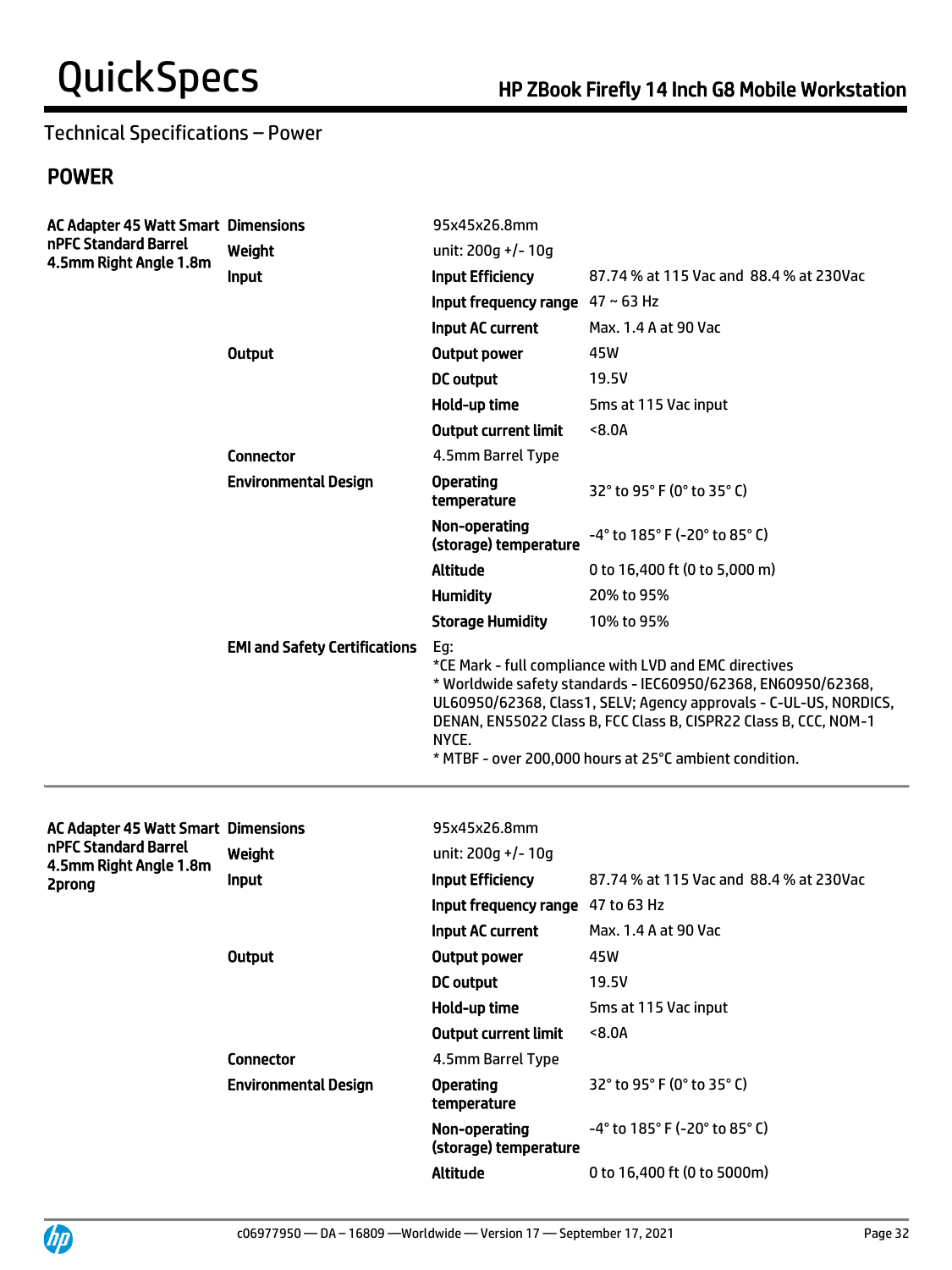# Technical Specifications – Power

|                                              |                                                | <b>Humidity</b>                                                                                                                                                                                                                                                                                                                         | 20% to 95%                                                                                                                                                                                                                                                                                                                 |
|----------------------------------------------|------------------------------------------------|-----------------------------------------------------------------------------------------------------------------------------------------------------------------------------------------------------------------------------------------------------------------------------------------------------------------------------------------|----------------------------------------------------------------------------------------------------------------------------------------------------------------------------------------------------------------------------------------------------------------------------------------------------------------------------|
|                                              |                                                | <b>Storage Humidity</b>                                                                                                                                                                                                                                                                                                                 | 10% to 95%                                                                                                                                                                                                                                                                                                                 |
|                                              | <b>EMI and Safety Certifications</b>           | Eg:<br>NYCE.                                                                                                                                                                                                                                                                                                                            | *CE Mark - full compliance with LVD and EMC directives<br>* Worldwide safety standards - IEC60950/62368, EN60950/62368,<br>UL60950/62368, Class1, SELV; Agency approvals - C-UL-US, NORDICS,<br>DENAN, EN55022 Class B, FCC Class B, CISPR22 Class B, CCC, NOM-1<br>* MTBF - over 200,000 hours at 25°C ambient condition. |
| AC Adapter 65 Watt nPFC                      | <b>Dimensions</b>                              | 88x53.5x21mm                                                                                                                                                                                                                                                                                                                            |                                                                                                                                                                                                                                                                                                                            |
| Slim USB Type-C <sup>®</sup> Straight Weight |                                                | unit: 220g +/- 10g                                                                                                                                                                                                                                                                                                                      |                                                                                                                                                                                                                                                                                                                            |
| 1.8 <sub>m</sub>                             | <b>Input</b>                                   | <b>Input Efficiency</b>                                                                                                                                                                                                                                                                                                                 | 81.5% min at 115 Vac/ 230Vac @ 5V/3A<br>86.7% min at 115 Vac/ 230Vac @ 9V/3A<br>88% min at 115 Vac/ 230Vac @ 12V/5A<br>89% min at 115 Vac/ 230Vac @ 15V/4.33A<br>89% min at 115 Vac/ 230Vac @ 20V/3.25A                                                                                                                    |
|                                              |                                                | Input frequency range                                                                                                                                                                                                                                                                                                                   | $47 \sim 63$ Hz                                                                                                                                                                                                                                                                                                            |
|                                              |                                                | Input AC current                                                                                                                                                                                                                                                                                                                        | 1.6 A at 90 VAC and maximum load                                                                                                                                                                                                                                                                                           |
|                                              | <b>Output</b>                                  | <b>Output power</b>                                                                                                                                                                                                                                                                                                                     | 65W                                                                                                                                                                                                                                                                                                                        |
|                                              |                                                | <b>DC</b> output                                                                                                                                                                                                                                                                                                                        | 5V/9V/12V/15V/20V                                                                                                                                                                                                                                                                                                          |
|                                              |                                                | Hold-up time                                                                                                                                                                                                                                                                                                                            | 5ms at 115 Vac input                                                                                                                                                                                                                                                                                                       |
|                                              |                                                | <b>Output current limit</b>                                                                                                                                                                                                                                                                                                             | 8.0A                                                                                                                                                                                                                                                                                                                       |
|                                              | <b>Connector</b>                               | USB Type C <sup>®</sup>                                                                                                                                                                                                                                                                                                                 |                                                                                                                                                                                                                                                                                                                            |
|                                              | <b>Environmental Design</b>                    | <b>Operating</b><br>temperature                                                                                                                                                                                                                                                                                                         | 32° to 95° F (0° to 35° C)                                                                                                                                                                                                                                                                                                 |
|                                              |                                                | Non-operating (storage)<br>temperature                                                                                                                                                                                                                                                                                                  | $-4^{\circ}$ to 185 $^{\circ}$ F (-20 $^{\circ}$ to 85 $^{\circ}$ C)                                                                                                                                                                                                                                                       |
|                                              |                                                | <b>Altitude</b>                                                                                                                                                                                                                                                                                                                         | 0 to 16,400 ft (0 to 5000m)                                                                                                                                                                                                                                                                                                |
|                                              |                                                | <b>Humidity</b>                                                                                                                                                                                                                                                                                                                         | 5% to 95%                                                                                                                                                                                                                                                                                                                  |
|                                              |                                                | <b>Storage Humidity</b>                                                                                                                                                                                                                                                                                                                 | 5% to 95%                                                                                                                                                                                                                                                                                                                  |
|                                              | <b>EMI and Safety</b><br><b>Certifications</b> | Eg:<br>*CE Mark - full compliance with LVD and EMC directives<br>* Worldwide safety standards - IEC60950/62368, EN60950/62368,<br>UL60950/62368, Class1, SELV; Agency approvals - C-UL-US, NORDICS,<br>DENAN, EN55022 Class B, FCC Class B, CISPR22 Class B, CCC, NOM-1 NYCE.<br>* MTBF - over 100,000 hours at 25°C ambient condition. |                                                                                                                                                                                                                                                                                                                            |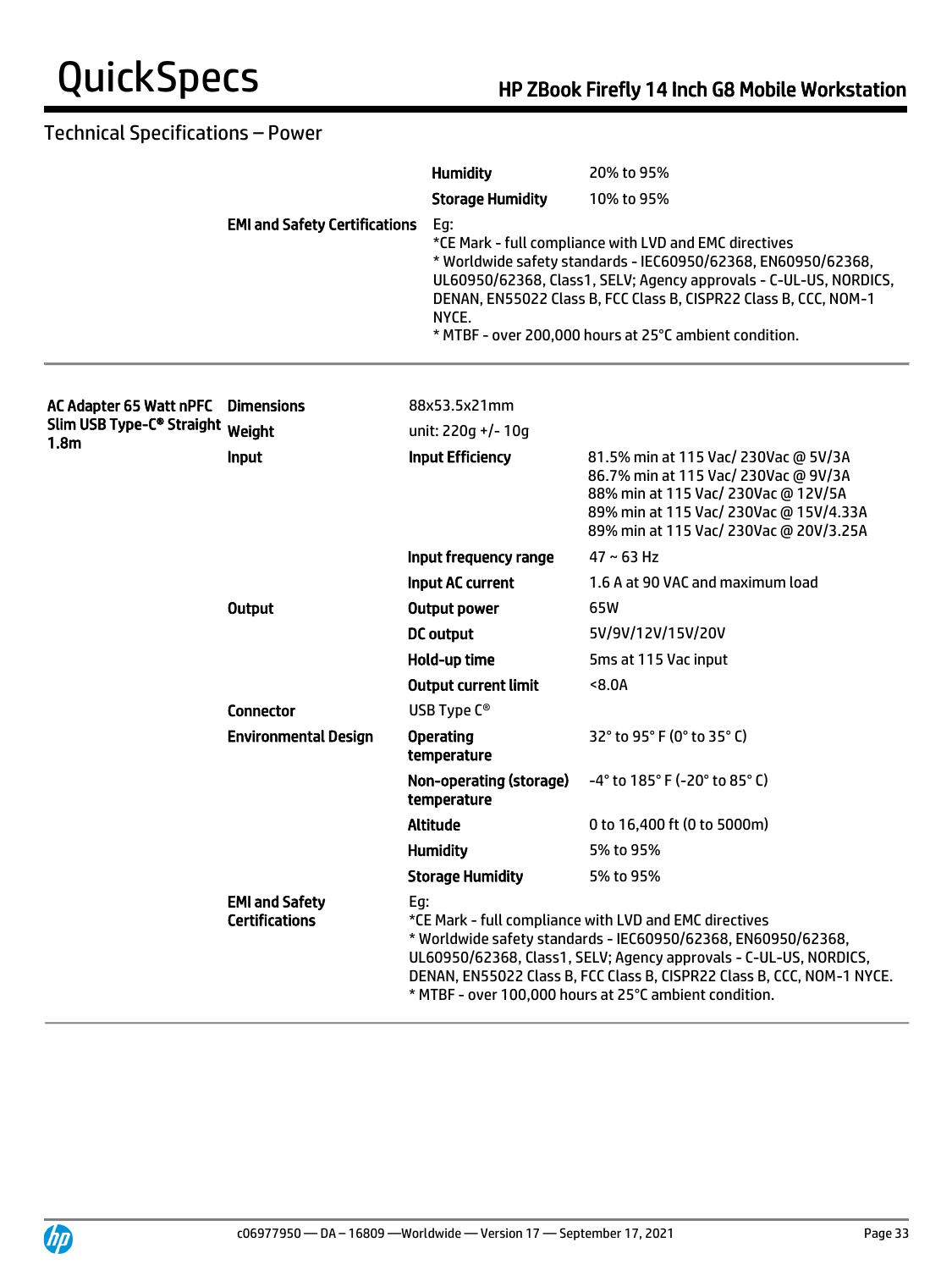# Technical Specifications – Power

| AC Adapter 65 Watt nPFC<br><b>Standard USB Type-C®</b><br>Straight 1.8m | <b>Dimensions</b>                              | 90.0x51x28.5mm                               |                                                                                                                                                                                                                                                                                                                                |
|-------------------------------------------------------------------------|------------------------------------------------|----------------------------------------------|--------------------------------------------------------------------------------------------------------------------------------------------------------------------------------------------------------------------------------------------------------------------------------------------------------------------------------|
|                                                                         | Weight                                         | unit: 250g +/- 10g                           |                                                                                                                                                                                                                                                                                                                                |
|                                                                         | Input                                          | <b>Input Efficiency</b>                      | 81.5% min at 115 Vac/ 230Vac @ 5V/3A<br>86.7% min at 115 Vac/ 230Vac @ 9V/3A<br>88% min at 115 Vac/ 230Vac @ 12V/5A<br>89% min at 115 Vac/ 230Vac @ 15V/4.33A<br>89% min at 115 Vac/ 230Vac @ 20V/3.25A                                                                                                                        |
|                                                                         |                                                | Input frequency range                        | $47 \sim 63$ Hz                                                                                                                                                                                                                                                                                                                |
|                                                                         |                                                | <b>Input AC current</b>                      | 1.6 A at 90 VAC and maximum load                                                                                                                                                                                                                                                                                               |
|                                                                         | <b>Output</b>                                  | <b>Output power</b>                          | 65W                                                                                                                                                                                                                                                                                                                            |
|                                                                         |                                                | <b>DC</b> output                             | 5V/9V/12V/15V/20V                                                                                                                                                                                                                                                                                                              |
|                                                                         |                                                | Hold-up time                                 | 5ms at 115 Vac input                                                                                                                                                                                                                                                                                                           |
|                                                                         |                                                | <b>Output current limit</b>                  | 8.0A Max.                                                                                                                                                                                                                                                                                                                      |
|                                                                         | <b>Connector</b>                               | USB TYPE C <sup>®</sup>                      |                                                                                                                                                                                                                                                                                                                                |
|                                                                         | <b>Environmental Design</b>                    | <b>Operating</b><br>temperature              | 32° to 95° F (0° to 35° C)                                                                                                                                                                                                                                                                                                     |
|                                                                         |                                                | Non-operating (storage)<br>temperature       | -4° to 185° F (-20° to 85° C)                                                                                                                                                                                                                                                                                                  |
|                                                                         |                                                | <b>Altitude</b>                              | 0 to 16,400 ft (0 to 5000m)                                                                                                                                                                                                                                                                                                    |
|                                                                         |                                                | <b>Humidity</b>                              | 20% to 95%                                                                                                                                                                                                                                                                                                                     |
|                                                                         |                                                | <b>Storage Humidity</b>                      | 10% to 95%                                                                                                                                                                                                                                                                                                                     |
|                                                                         | <b>EMI and Safety</b><br><b>Certifications</b> | Eg:                                          | "CE Mark - full compliance with LVD and EMC directives<br>*Worldwide safety standards - IEC60950/62368, EN60950/62368,<br>UL60950/62368, Class1, SELV; Agency approvals - C-UL-US, NORDICS,<br>DENAN, EN55022 Class B, FCC Class B, CISPR22 Class B, CCC, NOM-1 NYCE.<br>*MTBF - over 200,000 hours at 25°C ambient condition. |
| <b>AC Adapter 65 Watt Smart Dimensions</b>                              |                                                | 102x55x30mm                                  |                                                                                                                                                                                                                                                                                                                                |
| nPFC EM Barrel 4.5mm                                                    | Weight                                         | unit: 250q +/- 10q                           |                                                                                                                                                                                                                                                                                                                                |
| <b>New Emerging Market</b>                                              | Input                                          | <b>Input Efficiency</b>                      | 88.0 % at 115 Vac and 89.0 % at 230Vac                                                                                                                                                                                                                                                                                         |
|                                                                         |                                                | Input frequency range $47 \sim 63$ Hz        |                                                                                                                                                                                                                                                                                                                                |
|                                                                         |                                                | <b>Input AC current</b> Max. 1.7 A at 90 Vac |                                                                                                                                                                                                                                                                                                                                |
|                                                                         | <b>Output</b>                                  | <b>Output power</b>                          | 65W                                                                                                                                                                                                                                                                                                                            |
|                                                                         |                                                | <b>DC</b> output                             | 19.5V                                                                                                                                                                                                                                                                                                                          |
|                                                                         |                                                | Hold-up time                                 | 5ms at 115 Vac input                                                                                                                                                                                                                                                                                                           |
|                                                                         |                                                | <b>Output current limit</b>                  | < 11.0A                                                                                                                                                                                                                                                                                                                        |
|                                                                         | <b>Connector</b>                               | 4.5mm Barrel Type                            |                                                                                                                                                                                                                                                                                                                                |
|                                                                         | <b>Environmental Design</b>                    | <b>Operating</b><br>temperature              | 32°F to 95°F (0°to 35°C)                                                                                                                                                                                                                                                                                                       |
|                                                                         |                                                | Non-operating<br>(storage) temperature       | -4°F to 185°F (-20°to 85°C)                                                                                                                                                                                                                                                                                                    |
|                                                                         |                                                | <b>Altitude</b>                              | 0 to 16,400 ft (0 to 5,000 m)                                                                                                                                                                                                                                                                                                  |
|                                                                         |                                                | <b>Humidity</b>                              | 20% to 95%                                                                                                                                                                                                                                                                                                                     |
|                                                                         |                                                | <b>Storage Humidity</b>                      | 10% to 95%                                                                                                                                                                                                                                                                                                                     |

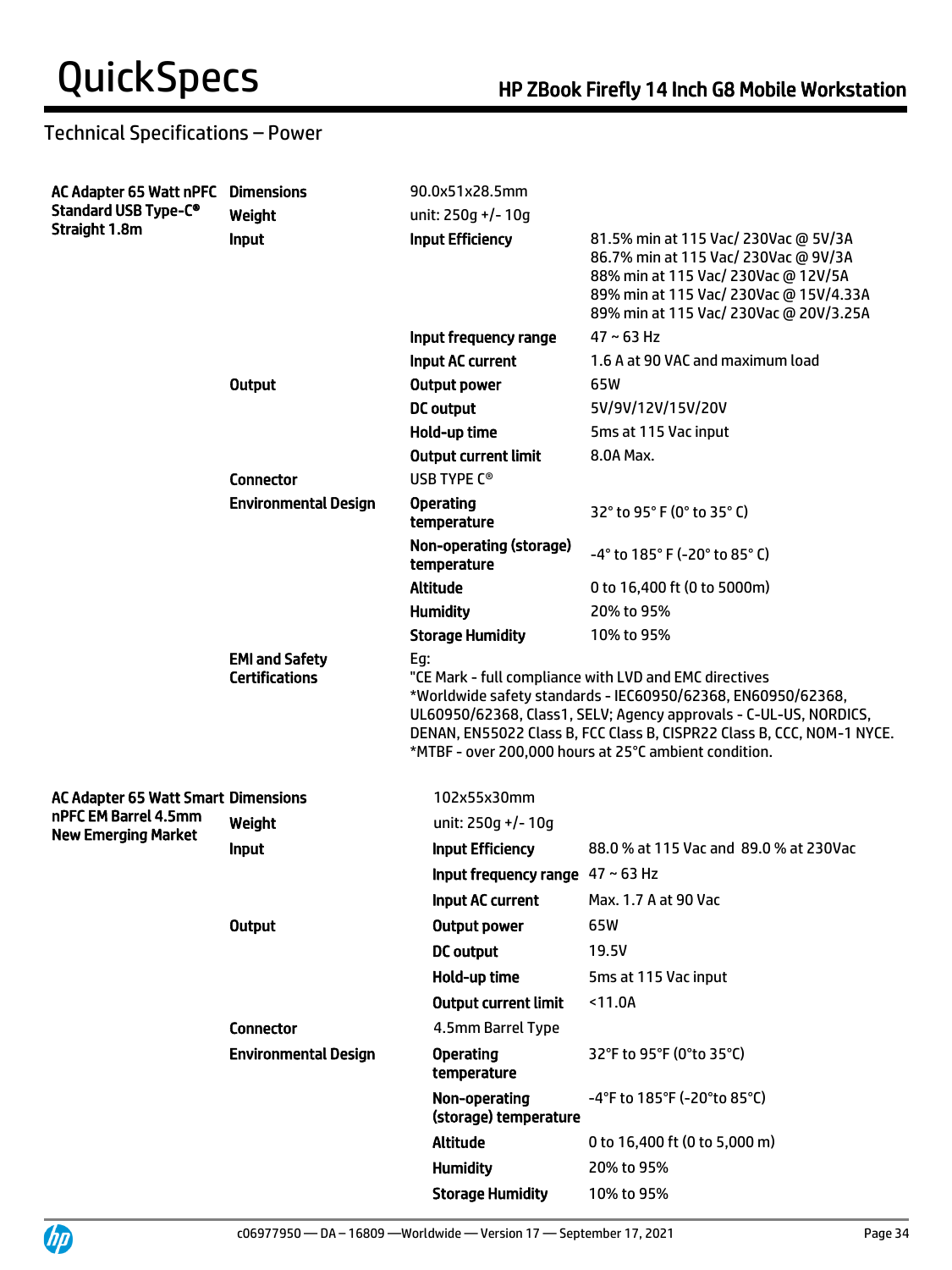# Technical Specifications – Power

|                                                               | <b>EMI and Safety Certifications</b> Eg:       | NYCE.                                               | *CE Mark - full compliance with LVD and EMC directives<br>* Worldwide safety standards - IEC60950/62368, EN60950/62368,<br>UL60950/62368, Class1, SELV; Agency approvals - C-UL-US, NORDICS,<br>DENAN, EN55022 Class B, FCC Class B, CISPR22 Class B, CCC, NOM-1<br>* MTBF - over 200,000 hours at 25°C ambient condition.      |  |
|---------------------------------------------------------------|------------------------------------------------|-----------------------------------------------------|---------------------------------------------------------------------------------------------------------------------------------------------------------------------------------------------------------------------------------------------------------------------------------------------------------------------------------|--|
| AC Adapter 65 Watt                                            | <b>Dimensions</b>                              | 90x51x28.5mm                                        |                                                                                                                                                                                                                                                                                                                                 |  |
| <b>Smart nPFC Standard</b><br><b>Barrel 4.5mm Right Angle</b> | Weight                                         | unit: 230q +/- 10q                                  |                                                                                                                                                                                                                                                                                                                                 |  |
| 1.8 <sub>m</sub>                                              | <b>Input</b>                                   | <b>Input Efficiency</b>                             | 88.0 % at 115 Vac and 89.0 % at 230Vac                                                                                                                                                                                                                                                                                          |  |
|                                                               |                                                | Input frequency range                               | $47 \sim 63$ Hz                                                                                                                                                                                                                                                                                                                 |  |
|                                                               |                                                | Input AC current                                    | Max. 1.7 A at 90 Vac                                                                                                                                                                                                                                                                                                            |  |
|                                                               | <b>Output</b>                                  | <b>Output power</b>                                 | 65W                                                                                                                                                                                                                                                                                                                             |  |
|                                                               |                                                | <b>DC</b> output                                    | 19.5V                                                                                                                                                                                                                                                                                                                           |  |
|                                                               |                                                | Hold-up time                                        | 5ms at 115 Vac input                                                                                                                                                                                                                                                                                                            |  |
|                                                               |                                                | <b>Output current limit</b>                         | < 11.0A                                                                                                                                                                                                                                                                                                                         |  |
|                                                               | <b>Connector</b>                               | 4.5mm Barrel Type                                   |                                                                                                                                                                                                                                                                                                                                 |  |
|                                                               | <b>Environmental Design</b>                    | <b>Operating</b><br>temperature                     | $32^{\circ}$ to 95 $^{\circ}$ F (0 $^{\circ}$ to 35 $^{\circ}$ C)                                                                                                                                                                                                                                                               |  |
|                                                               |                                                | Non-operating (storage)<br>temperature              | -4° to 185° F (-20° to 85° C)                                                                                                                                                                                                                                                                                                   |  |
|                                                               |                                                | <b>Altitude</b>                                     | 0 to 16,400 ft (0 to 5,000 m)                                                                                                                                                                                                                                                                                                   |  |
|                                                               |                                                | <b>Humidity</b>                                     | 20% to 95%                                                                                                                                                                                                                                                                                                                      |  |
|                                                               |                                                | <b>Storage Humidity</b>                             | 10% to 95%                                                                                                                                                                                                                                                                                                                      |  |
|                                                               | <b>EMI and Safety</b><br><b>Certifications</b> | Eg:                                                 | *CE Mark - full compliance with LVD and EMC directives<br>*Worldwide safety standards - IEC60950/62368, EN60950/62368,<br>UL60950/62368, Class1, SELV; Agency approvals - C-UL-US, NORDICS,<br>DENAN, EN55022 Class B, FCC Class B, CISPR22 Class B, CCC, NOM-1 NYCE.<br>* MTBF - over 200,000 hours at 25°C ambient condition. |  |
| 3 Cell 53 Wh HP Long Life                                     | Dimensions $(H \times W \times L)$             | 7.3 x 52.9 x 267.11mm (0.287 x 2.082 x 10.516 inch) |                                                                                                                                                                                                                                                                                                                                 |  |
| <b>Battery*; supporting HP</b>                                | Weight                                         | 0.205kg (0.45 lb)                                   |                                                                                                                                                                                                                                                                                                                                 |  |
| <b>Fast Charge</b>                                            | Cells/Type                                     | 3cell Lithium-Ion Polymer cell / 645180             |                                                                                                                                                                                                                                                                                                                                 |  |
|                                                               | <b>Energy</b>                                  | Voltage                                             | 11.55V                                                                                                                                                                                                                                                                                                                          |  |
|                                                               |                                                | Amp-hour capacity                                   | 4.59Ah                                                                                                                                                                                                                                                                                                                          |  |
|                                                               |                                                | Watt-hour capacity                                  | 53Wh                                                                                                                                                                                                                                                                                                                            |  |
|                                                               | <b>Temperature</b>                             | Operating (Charging)                                | 32° to 122° F (0° to 50° C)                                                                                                                                                                                                                                                                                                     |  |
|                                                               |                                                | <b>Operating (Discharging)</b><br><b>NA</b>         | 14° to 140° F (-10° to 60° C)                                                                                                                                                                                                                                                                                                   |  |
|                                                               | <b>Fuel Gauge LED</b><br><b>Warranty</b>       | Depends on system offering                          |                                                                                                                                                                                                                                                                                                                                 |  |
|                                                               | <b>Optional Travel Battery</b>                 | No                                                  |                                                                                                                                                                                                                                                                                                                                 |  |
|                                                               | <b>Available</b>                               |                                                     |                                                                                                                                                                                                                                                                                                                                 |  |

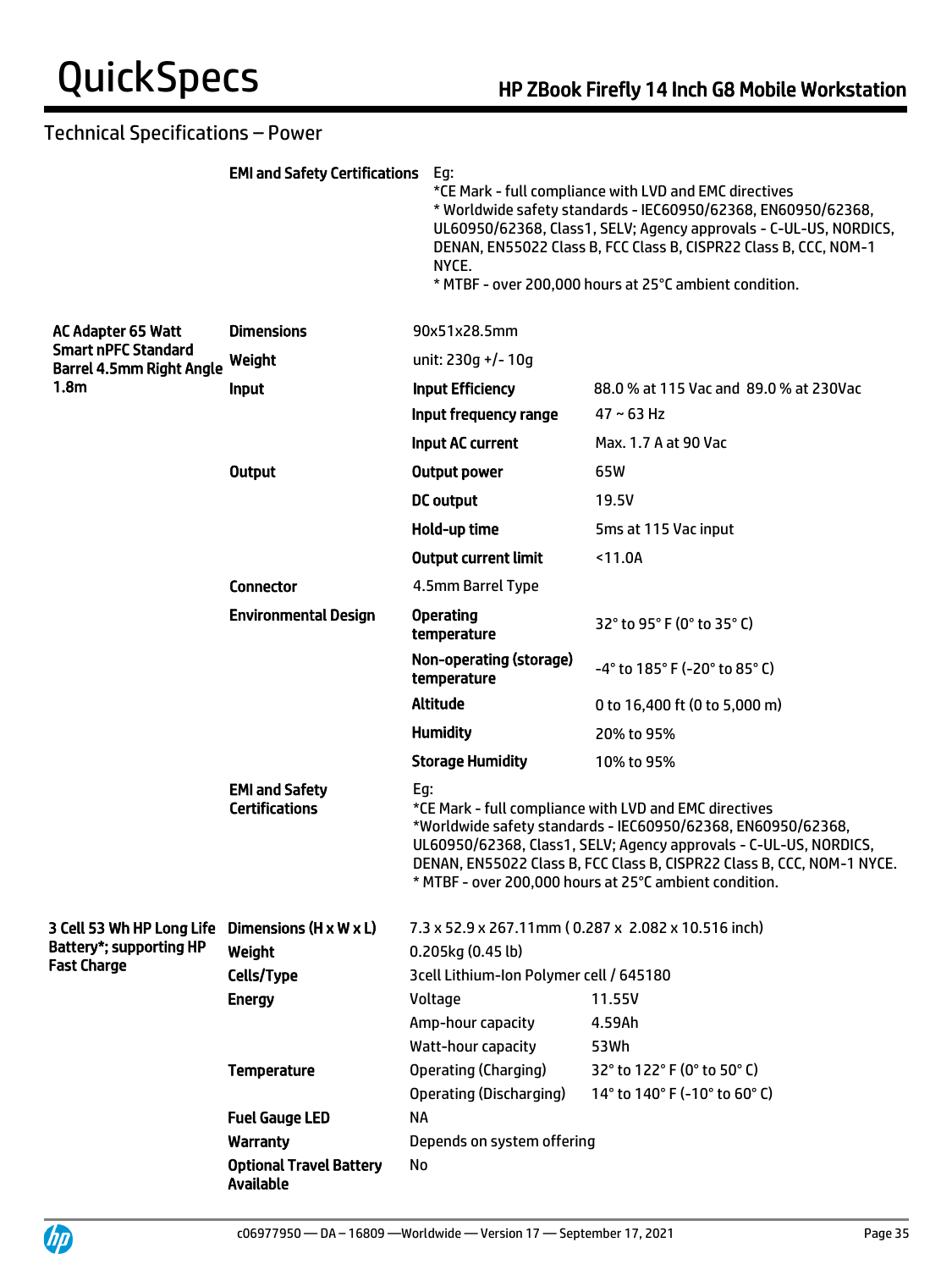

## Technical Specifications – Power

\*Actual battery Watt-hours (Wh) will vary from design capacity. Battery capacity will naturally decrease with shelf life, time, usage, environment, temperature, system configuration, loaded apps, features, power management settings and other factors.

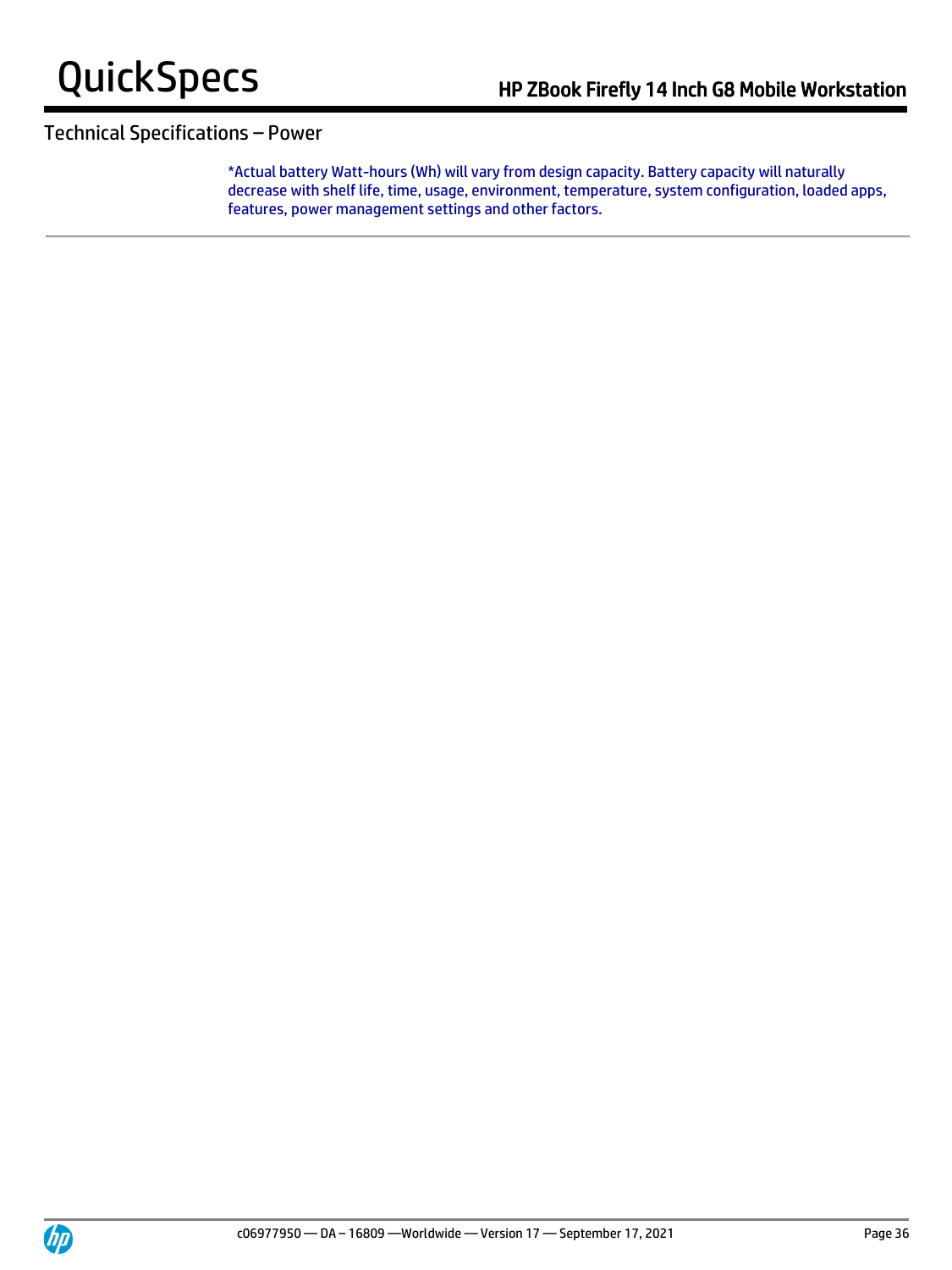# ENVIRONMENTAL DATA

| <b>Eco-Label Certifications &amp;</b><br>declarations                            | This product has received or is in the process of being certified to the following approvals and<br>may be labeled with one or more of these marks:<br><b>IT ECO declaration</b><br>$\bullet$<br>US ENERGY STAR <sup>®</sup><br>$\bullet$<br>US Federal Energy Management Program (FEMP)<br>$\bullet$<br>EPEAT <sup>O</sup> Gold registered in the United States. See http://www.epeat.net for registration<br>$\bullet$<br>status in your country.<br><b>TCO Certified</b><br>$\bullet$<br><b>China Energy Conservation Program (CECP)</b><br>$\bullet$<br><b>China State Environmental Protection Administration (SEPA)</b><br>$\bullet$<br><b>Taiwan Green Mark</b><br>$\bullet$<br>Korea Eco-label<br>$\bullet$<br>Japan PC Green label*<br>$\bullet$ |                                                                                                                                                                        |              |
|----------------------------------------------------------------------------------|-----------------------------------------------------------------------------------------------------------------------------------------------------------------------------------------------------------------------------------------------------------------------------------------------------------------------------------------------------------------------------------------------------------------------------------------------------------------------------------------------------------------------------------------------------------------------------------------------------------------------------------------------------------------------------------------------------------------------------------------------------------|------------------------------------------------------------------------------------------------------------------------------------------------------------------------|--------------|
| <b>Sustainable Impact</b><br><b>Specifications</b>                               | . Ocean-bound plastic in Speaker Box<br>• 35% post-consumer recycled plastic<br>• External Power Supply 90% Efficiency<br>• Low halogen<br>• Bulk packaging available                                                                                                                                                                                                                                                                                                                                                                                                                                                                                                                                                                                     | . Outside Box and corrugated cushions are 100% sustainably sourced and recyclable<br>. Molded Paper Pulp Cushion inside box is 100% sustainably sourced and recyclable |              |
| <b>System Configuration</b>                                                      | The configuration used for the Energy Consumption and Declared Noise Emissions data for the<br>Notebook model is based on a "Typically Configured Notebook".                                                                                                                                                                                                                                                                                                                                                                                                                                                                                                                                                                                              |                                                                                                                                                                        |              |
| <b>Energy Consumption</b><br>(in accordance with US ENERGY<br>STAR® test method) | 115VAC, 60Hz                                                                                                                                                                                                                                                                                                                                                                                                                                                                                                                                                                                                                                                                                                                                              | 230VAC, 50Hz                                                                                                                                                           | 100VAC, 50Hz |

|                               | .      | ----------- | .      |
|-------------------------------|--------|-------------|--------|
| Normal Operation (Short idle) | 6.36 W | 6.53W       | 6.61 W |
| Normal Operation (Long idle)  | 1.25W  | 1.15W       | 1.11W  |
| Sleep                         | 1.25W  | 1.15W       | 1.11W  |
| Off                           | 0.29W  | 0.31W       | 0.29W  |
|                               |        |             |        |

#### NOTE:

Energy efficiency data listed is for an ENERGY STAR® compliant product if offered within the model family. HP computers marked with the ENERGY STAR® Logo are compliant with the applicable U.S. Environmental Protection Agency (EPA) ENERGY STAR® specifications for computers. If a model family does not offer ENERGY STAR® compliant configurations, then energy efficiency data listed is for a typically configured PC featuring a hard disk drive, a high efficiency power supply, and a Microsoft Windows® operating system.

| <b>Heat Dissipation*</b>      | 115VAC, 60Hz | 230VAC, 50Hz | 100VAC, 50Hz |
|-------------------------------|--------------|--------------|--------------|
| Normal Operation (Short idle) | 22 BTU/hr    | 22 BTU/hr    | 23 BTU/hr    |
| Normal Operation (Long idle)  | 4 BTU/hr     | 4 BTU/hr     | 4 BTU/hr     |
| Sleep                         | 4 BTU/hr     | 4 BTU/hr     | 4 BTU/hr     |
| 0ff                           | 1 BTU/hr     | 1 BTU/hr     | 1 BTU/hr     |

\*NOTE: Heat dissipation is calculated based on the measured watts, assuming the service level is attained for one hour.

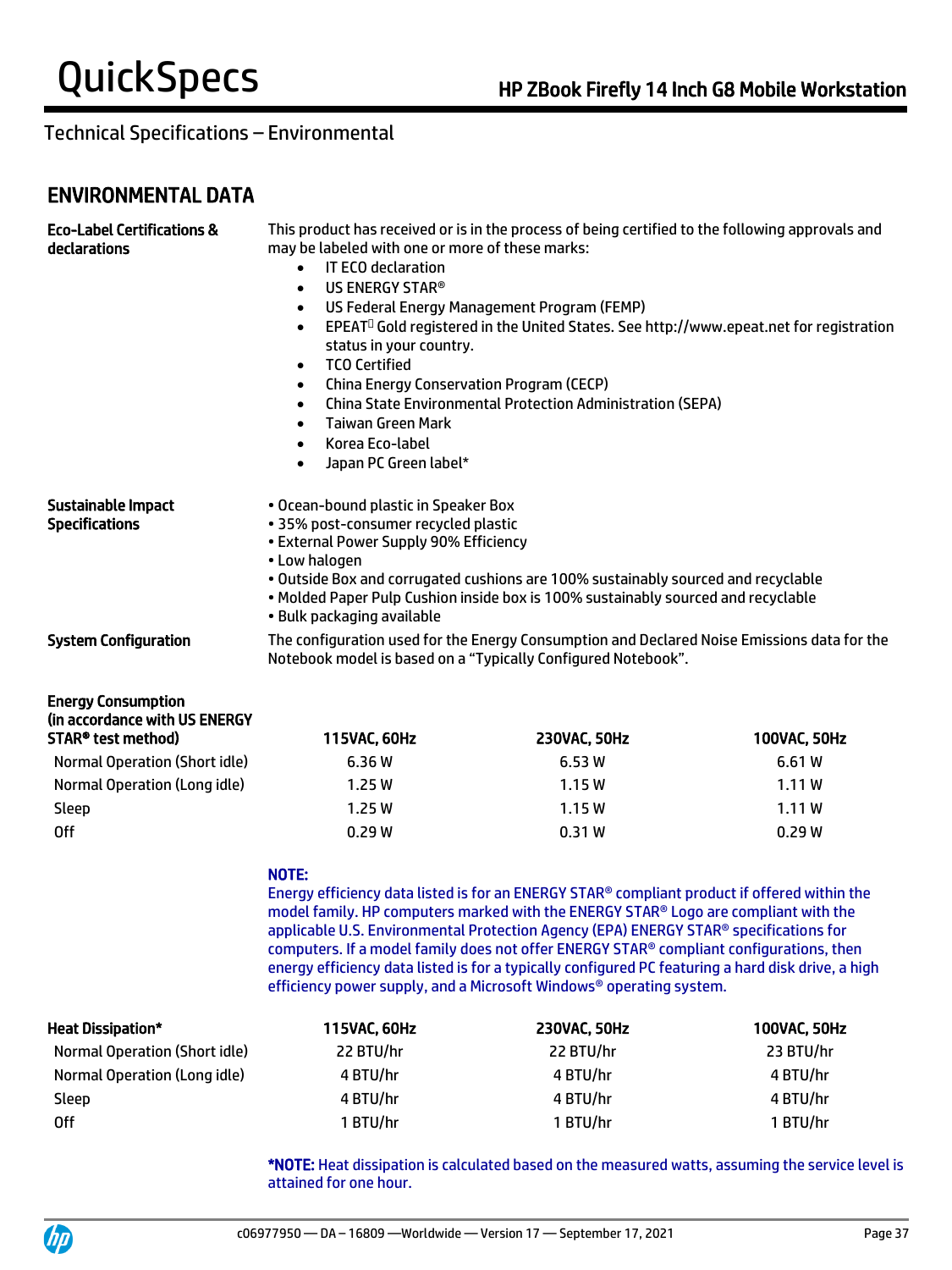| <b>Declared Noise Emissions</b><br>(in accordance with<br>ISO 7779 and ISO 9296) |                                                                                                                                                                                                                                                                                                                                                                      | <b>Sound Power</b><br>(Lwad, bels)                                      | <b>Sound Pressure</b><br>(L <sub>pAm</sub> , decibels)                                            |
|----------------------------------------------------------------------------------|----------------------------------------------------------------------------------------------------------------------------------------------------------------------------------------------------------------------------------------------------------------------------------------------------------------------------------------------------------------------|-------------------------------------------------------------------------|---------------------------------------------------------------------------------------------------|
| Typically Configured - Idle                                                      |                                                                                                                                                                                                                                                                                                                                                                      | 2.5                                                                     | 15                                                                                                |
| Fixed Disk - Random writes                                                       | 2.9                                                                                                                                                                                                                                                                                                                                                                  |                                                                         | 21                                                                                                |
| Optical Drive - Sequential reads                                                 |                                                                                                                                                                                                                                                                                                                                                                      | N/A                                                                     | N/A                                                                                               |
| <b>Longevity and Upgrading</b>                                                   |                                                                                                                                                                                                                                                                                                                                                                      | features and/or components contained in the                             | This product can be upgraded, possibly extending its useful life by several years. Upgradeable    |
|                                                                                  | of production.                                                                                                                                                                                                                                                                                                                                                       |                                                                         | Spare parts are available throughout the warranty period and or for up to "5" years after the end |
| <b>Additional Information</b>                                                    | $\bullet$                                                                                                                                                                                                                                                                                                                                                            | directive - 2011/65/EC.                                                 | This product is in compliance with the Restrictions of Hazardous Substances (RoHS)                |
|                                                                                  | This HP product is designed to comply with the Waste Electrical and Electronic<br>$\bullet$<br>Equipment (WEEE) Directive - 2002/96/EC.<br>This product is in compliance with California Proposition 65 (State of California; Safe<br>٠<br>Drinking Water and Toxic Enforcement Act of 1986).                                                                        |                                                                         |                                                                                                   |
|                                                                                  |                                                                                                                                                                                                                                                                                                                                                                      |                                                                         |                                                                                                   |
|                                                                                  | This product is in compliance with the IEEE 1680 (EPEAT) standard at the Gold level, see<br>٠<br>www.epeat.net                                                                                                                                                                                                                                                       |                                                                         |                                                                                                   |
|                                                                                  | ٠<br>and ISO1043.                                                                                                                                                                                                                                                                                                                                                    |                                                                         | Plastics parts weighing over 25 grams used in the product are marked per ISO11469                 |
|                                                                                  | $\bullet$                                                                                                                                                                                                                                                                                                                                                            |                                                                         | This product is 96.2% recycle-able when properly disposed of at end of life.                      |
| <b>Packaging Materials</b>                                                       | <b>External:</b>                                                                                                                                                                                                                                                                                                                                                     | PAPER/Corrugated                                                        | 41 g                                                                                              |
|                                                                                  | Internal:                                                                                                                                                                                                                                                                                                                                                            | PAPER/Paperboard                                                        | 220g                                                                                              |
|                                                                                  |                                                                                                                                                                                                                                                                                                                                                                      | <b>PAPER/Molded Pulp</b>                                                | 163 g                                                                                             |
|                                                                                  |                                                                                                                                                                                                                                                                                                                                                                      | PLASTIC/Polypropylene - PP                                              | 4 <sub>g</sub>                                                                                    |
|                                                                                  |                                                                                                                                                                                                                                                                                                                                                                      | PLASTIC/Polyethylene low density - LDPE                                 | 14 g                                                                                              |
|                                                                                  |                                                                                                                                                                                                                                                                                                                                                                      | The plastic packaging material contains at least 100% recycled content. |                                                                                                   |
|                                                                                  |                                                                                                                                                                                                                                                                                                                                                                      |                                                                         | The corrugated paper packaging materials contains at least 35.6% recycled content.                |
| <b>RoHS Compliance</b>                                                           | HP Inc. complies fully with materials regulations. We were among the first companies to extend<br>the restrictions in the European Union (EU) Restriction of Hazardous Substances (RoHS) Directive<br>to our products worldwide through the HP GSE. HP has contributed to the development of<br>related legislation in Europe, as well as China, India, and Vietnam. |                                                                         |                                                                                                   |
|                                                                                  | We believe the RoHS directive and similar laws play an important role in promoting industry-<br>wide elimination of substances of concern. We have supported the inclusion of additional<br>substances—including PVC, BFRs, and certain phthalates—in future RoHS legislation that<br>pertains to electrical and electronics products.                               |                                                                         |                                                                                                   |
|                                                                                  | We met our voluntary objective to achieve worldwide compliance with the new EU RoHS<br>requirements for virtually all relevant products by July 2013, and we will continue to extend the<br>scope of the commitment to include further restricted substances as regulations continue to<br>evolve.                                                                   |                                                                         |                                                                                                   |
|                                                                                  | To obtain a copy of the HP RoHS Compliance Statement, see HP RoHS position statement.                                                                                                                                                                                                                                                                                |                                                                         |                                                                                                   |

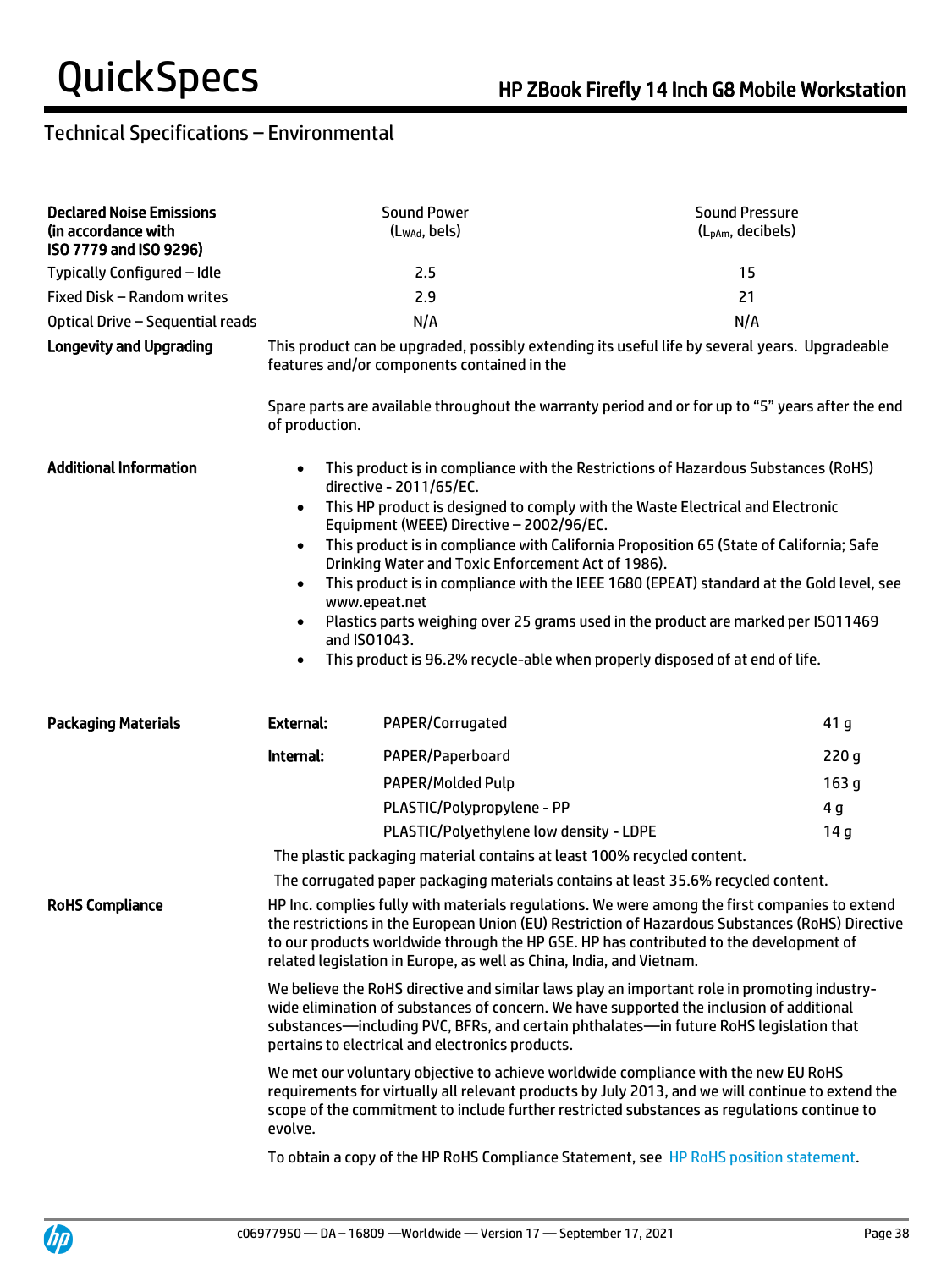Material Usage This product does not contain any of the following substances in excess of regulatory limits (refer to the HP General Specification for the Environment at [http://www.hp.com/hpinfo/globalcitizenship/environment/supplychain/gen\\_specifications.html](http://www.hp.com/hpinfo/globalcitizenship/environment/supplychain/gen_specifications.html) ):

- Asbestos
- Certain Azo Colorants
- Certain Brominated Flame Retardants may not be used as flame retardants in plastics
- Cadmium
- Chlorinated Hydrocarbons
- Chlorinated Paraffins
- Bis(2-Ethylhexyl) phthalate (DEHP)
- Benzyl butyl phthalate (BBP)
- Dibutyl phthalate (DBP)
- Diisobutyl phthalate (DIBP)
- Formaldehyde
- Halogenated Diphenyl Methanes
- Lead carbonates and sulfates
- Lead and Lead compounds
- Mercuric Oxide Batteries
- Nickel finishes must not be used on the external surface designed to be frequently handled or carried by the user.
- Ozone Depleting Substances
- Polybrominated Biphenyls (PBBs)
- Polybrominated Biphenyl Ethers (PBBEs)
- Polybrominated Biphenyl Oxides (PBBOs)
- Polychlorinated Biphenyl (PCB)
- Polychlorinated Terphenyls (PCT)
- Polyvinyl Chloride (PVC) except for wires and cables, and certain retail packaging has been voluntarily removed from most applications.
- Radioactive Substances
- Tributyl Tin (TBT), Triphenyl Tin (TPT), Tributyl Tin Oxide (TBTO)

Packaging Usage HP follows these guidelines to decrease the environmental impact of product packaging:

- Eliminate the use of heavy metals such as lead, chromium, mercury and cadmium in packaging materials.
- Eliminate the use of ozone-depleting substances (ODS) in packaging materials.
- Design packaging materials for ease of disassembly.
- Maximize the use of post-consumer recycled content materials in packaging materials.
- Use readily recyclable packaging materials such as paper and corrugated materials.
- Reduce size and weight of packages to improve transportation fuel efficiency.
- Plastic packaging materials are marked according to ISO 11469 and DIN 6120 standards.

End-of-life Management and Recycling HP offers end-of-life HP product return and recycling programs in many geographic areas. To recycle your product, please go to:<http://www.hp.com/go/reuse-recycle> or contact your nearest HP sales office. Products returned to HP will be recycled, recovered or disposed of in a responsible manner.

> The EU WEEE directive (2002/95/EC) requires manufacturers to provide treatment information for each product type for use by treatment facilities. This information (product disassembly instructions) is posted on the Hewlett Packard web site at: [http://www.hp.com/go/recyclers.](http://www.hp.com/go/recyclers)

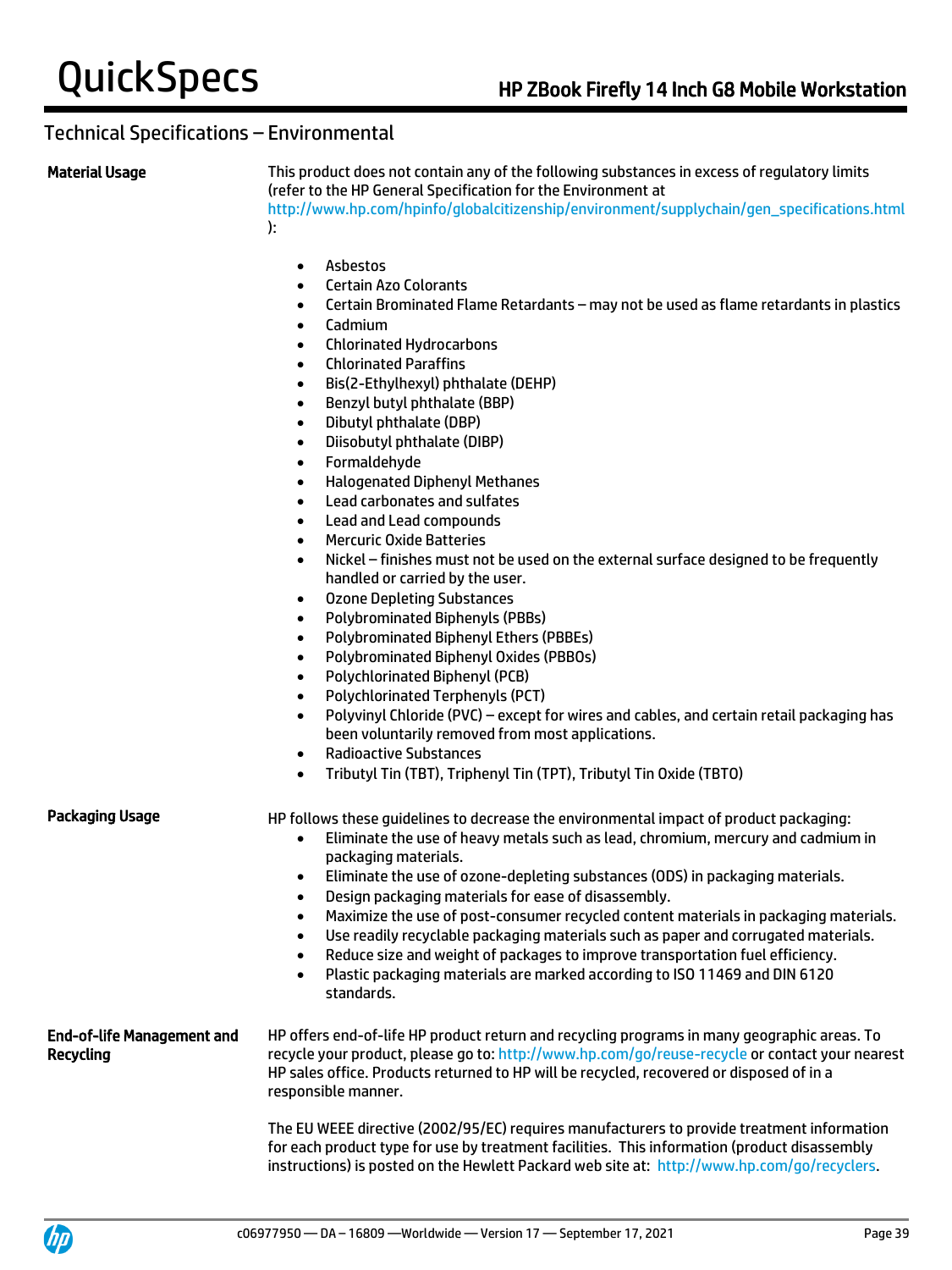These instructions may be used by recyclers and other WEEE treatment facilities as well as HP OEM customers who integrate and re-sell HP equipment.

|                    | HP Inc. Corporate Environmental For more information about HP's commitment to the environment: |
|--------------------|------------------------------------------------------------------------------------------------|
| <b>Information</b> |                                                                                                |
|                    | Global Citizenship Report                                                                      |

<http://www.hp.com/hpinfo/globalcitizenship/gcreport/index.html> Eco-label certifications <http://www8.hp.com/us/en/hp-information/environment/ecolabels.html> ISO 14001 certificates: <http://h20195.www2.hp.com/V2/GetDocument.aspx?docname=c04755842> and <http://www.hp.com/hpinfo/globalcitizenship/environment/pdf/cert.pdf>

- Footnotes Percentage of ocean-bound plastic contained in each component varies by product
	- Recycled plastic content percentage is based on the definition set in the IEEE 1680.1- 2018 standard.
	- External power supplies, WWAN modules, power cords, cables and peripherals excluded.
	- 100% outer box packaging and corrugated cushions made from sustainably sourced certified and recycled fibers.
	- Fiber cushions made from 100% recycled wood fiber and organic materials.